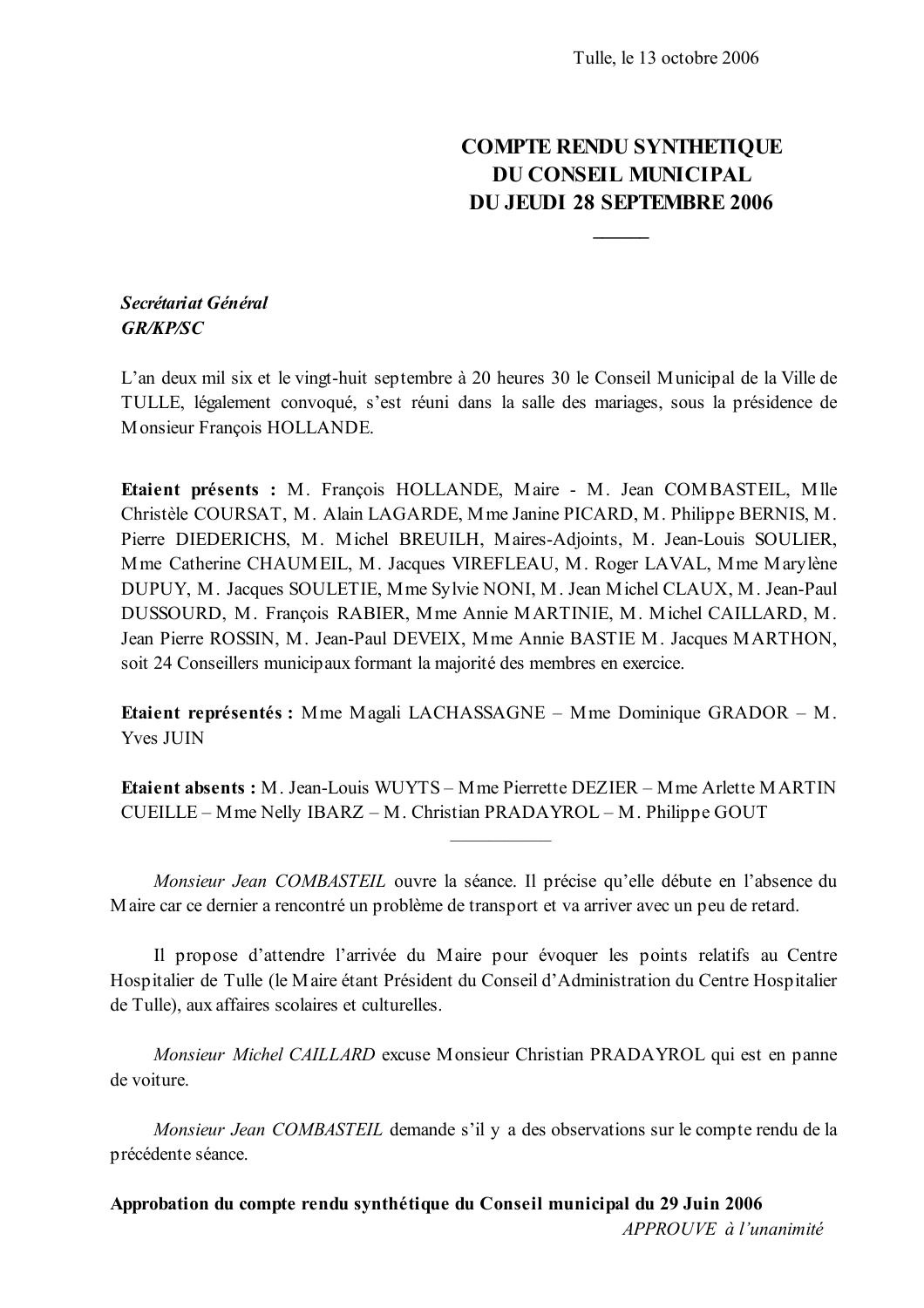#### **Affaires Sportives -**

- Rapporteur: Monsieur Alain LAGARDE

### 1- Demande de subvention à la Direction Départementale de la Jeunesse et des Sports pour financer l'opération Fête du Sport et des Associations

La septième édition de la Fête du Sport et des Associations se tiendra le 23 septembre 2006.

Cette manifestation dont le coût est estimé à 27 500 € est essentiellement à la charge de la Ville.

Eu égard à son développement, il est proposé au Conseil municipal de solliciter une subvention aussi élevée que possible auprès de la Direction Départementale de la Jeunesse et des Sports en vue de son financement.

Monsieur Alain LAGARDE dit que le thème de cette fête était « A l'assaut de la rue ». Il rappelle que 60 associations, 20 ateliers, 42 stands étaient présents Place Martial Brigouleix.

Initialement, il s'agissait d'une manifestation sportive. Aujourd'hui, elle regroupe des associations sportives, culturelles et caritatives.

C'est une initiative qui mérite d'être particulièrement aidée, c'est ce que fait la collectivité.

Il ajoute que cette opération n'était pas financée jusqu'à présent.

### APPROUVE à l'unanimité

### 2- Approbation d'une convention liant la Ville, le Conseil Régional et le lycée René Cassin pour l'utilisation des installations sportives de ce dernier

Le lycée René Cassin met à la disposition de la Ville de Tulle ses installations sportives (gymnase, stade, installations sanitaires) pour la pratique du sport des différents clubs de la Ville.

Il est proposé au Conseil municipal d'approuver la convention ci-annexée définissant les modalités d'utilisation de ces dernières et d'autoriser Monsieur le Maire ou son représentant à signer ces documents ainsi que tous ceux s'y rapportant.

Monsieur Alain LAGARDE précise que la Ville versera au lycée une contribution annuelle de 1 500 euros.

APPROUVE à l'unanimité

### 3- Approbation d'un contrat de prestations de services liant la Ville et le CAT ADAPEI pour le nettovage des locaux du DOJO

La Ville de Tulle souhaite confier au CAT ADAPEI Corrèze – Atelier de Tulle, le nettovage des locaux du Dojo sis Impasse de la Montane.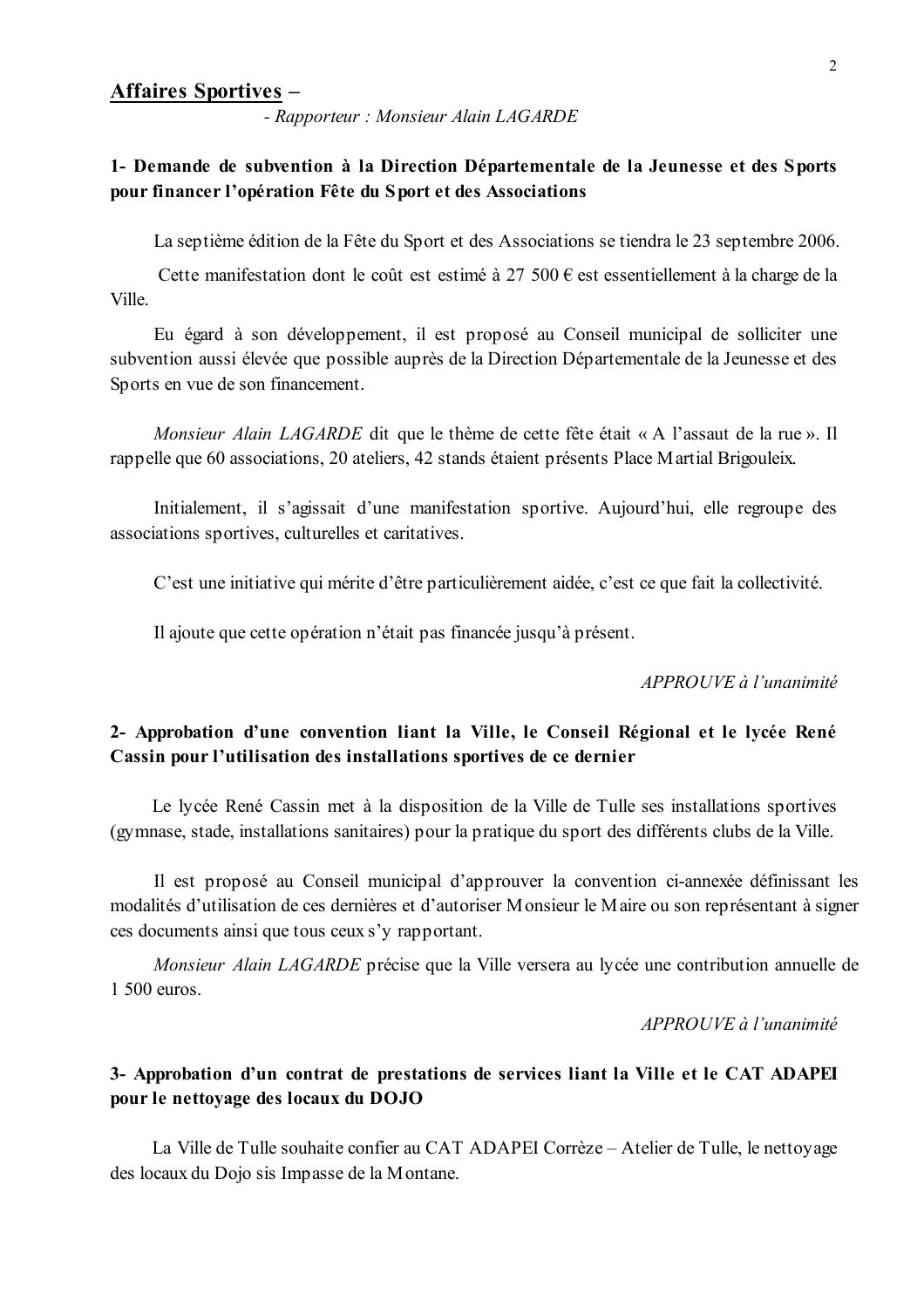Cette prestation de nettoyage s'effectuera en fonction de l'état et de la vacuité des locaux ainsi que de la disponibilité de l'équipe chaque jour ouvré en dehors des périodes de fermeture du CAT ADAPEI Corrèze.

La prestation concerne le hall d'entrée, les vestiaires et sanitaires, les salles de sport.

Il est précisé que les travailleurs handicapés affectés à l'exécution de cette prestation seront encadrés par un moniteur d'atelier.

Le coût de cette prestation s'élève à 803,81 € HT soit 961,35 € TTC par mois (prix forfaitaire).

Ce montant correspond au coût de la main d'œuvre, la Ville de Tulle fournissant le matériel et les produits nécessaires à la prestation.

Le présent contrat est établi pour la période du 1<sup>er</sup> Septembre 2006 au 30 Juin 2007.

### Il est proposé au Conseil municipal d'approuver ce contrat et d'autoriser Monsieur le Maire ou son représentant à le signer.

Monsieur Michel CAILLARD demande qui assurait cet entretien auparavant.

Monsieur Alain LAGARDE dit que c'était la Ville.

Il ajoute que les surfaces à nettoyer sont de plus en plus nombreuses et la Ville ne peut pas tout assurer.

Il y a, en outre, une demande de la part des associations, qui occupent cet équipement (associations d'arts martiaux, de boxe, GET), qui souhaitent une intensification de la partie ménage.

APPROUVE à l'unanimité

#### Jeunesse -

- Rapporteur : Monsieur Alain LAGARDE

## 4- Approbation d'une convention afférente à l'opération « Cinéville » liant la Ville et la Compagnie La Lézarde, missionnée par la DRAC du Limousin et le Conseil Régional du Limousin

Il est proposé au Conseil municipal de signer une convention de partenariat avec la DRAC du Limousin et le Conseil Régional du Limousin représentés par l'association loi 1901, la Compagnie La Lézarde qui assure la coordination Régionale de l'opération Cinéville.

Celle-ci a pour objectif de faciliter l'accès au cinéma pour les jeunes grâce à :

- une politique tarifaire pour les 5/25 ans des quartiers défavorisés,
- l'organisation de séances spéciales,
- des ateliers vidéo destinés aux jeunes.
- des séances cinéma en plein air,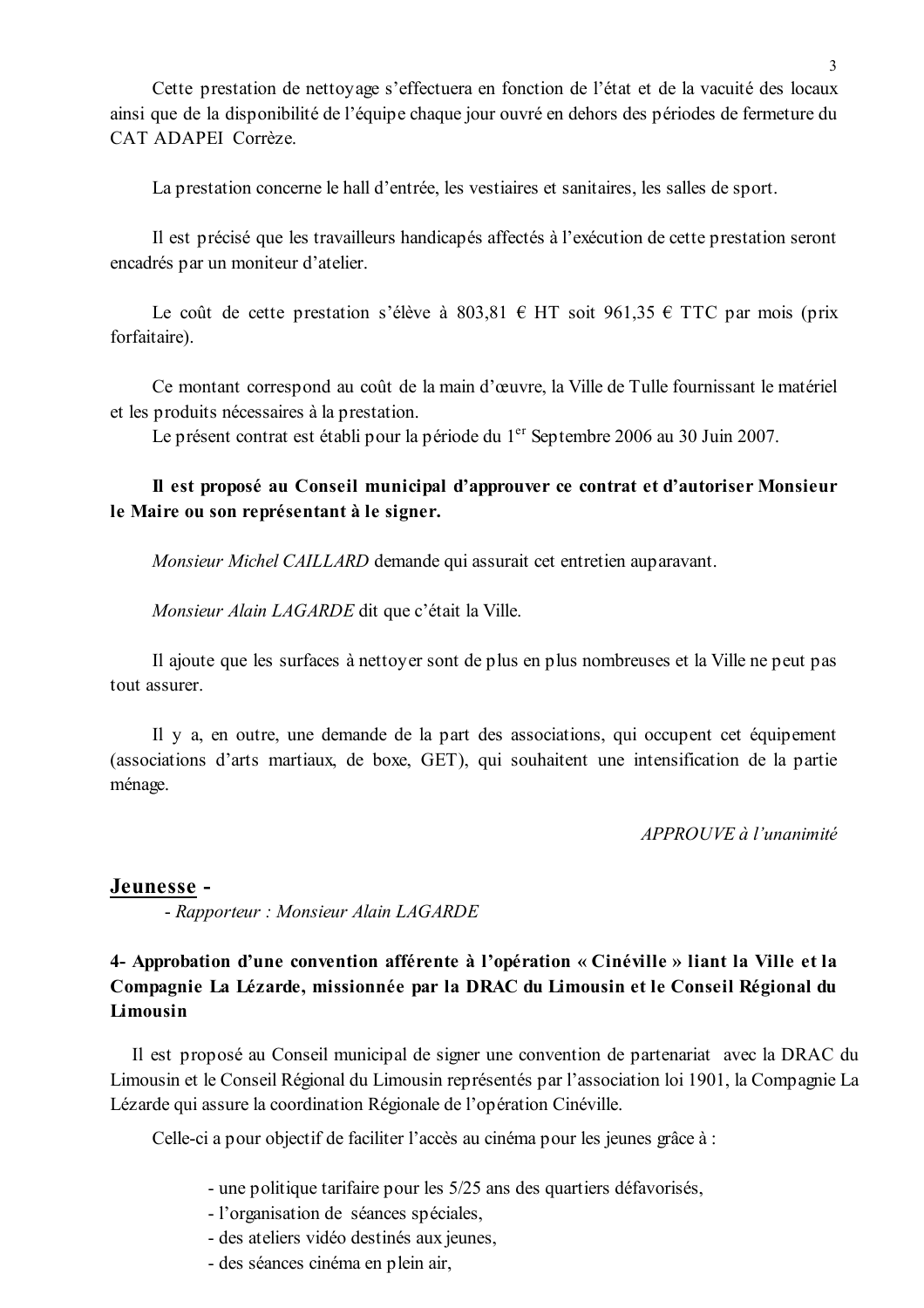- un volet formation pour les animateurs de la cité.

 $APPROUVE \d{d} l'unanimit \d{e}$ 

### **Environnement -**

- Rapporteur : Monsieur Philippe BERNIS

### 5- Désignation des élus représentant la Ville de Tulle au sein du groupe technique qui suivra l'Agenda 21

Dans le cadre de l'élaboration et de la mise en place des actions de l'Agenda 21, menées conjointement par la commune de TULLE et la Communauté de Communes du Pays de TULLE, un G.T.R. (Groupe Technique Restreint) doit être constitué.

Ce groupe sera chargé du pilotage de la démarche avec l'assistance des experts du bureau  $d'$ études « MARGE ».

Le Groupe Technique Restreint sera composé de quatre élus et de quatre techniciens (2) pour la commune, 2 pour la Communauté de Communes).

La Communauté de Communes a désigné Jean COMBASTEIL, Philippe BERNIS et Monsieur Paul LUCE

## Il est demandé au Conseil municipal de désigner un de ses membres : Monsieur **Michel BREUILH**

Monsieur Philippe BERNIS dit qu'a été lancée l'élaboration de l'AGENDA 21 qui va être réalisé en commun avec la Communauté de Communes de Tulle, Cœur de Corrèze.

A été constitué un groupe technique restreint qui assure le contact avec les experts du Bureau d'Etudes « MARGE » et qui est amené à se réunir assez fréquemment.

Il s'agit d'un groupe de travail et non d'un groupe décisionnel composé de quatre élus et de quatre techniciens.

Trois élus ont été désignés au titre de la Communauté de Communes. Il reste à désigner un élu de la Commune de Tulle.

Les quatre techniciens désignés en groupe de travail restreint sont pour :

- la Ville de Tulle : Farida CHAMPINOT, François BOURDARIAS
- la Communauté de Communes : Olivier LEFEUVRE et Brigitte LACHAUD

Monsieur Michel CAILLARD demande si l'AGENDA 21 a suffisamment de lisibilité pour les Tullistes

Une structure importante se met en place pour son organisation. Une information a-t-elle été faite auprès des Tullistes ? Les objectifs sont certes intéressants mais il faudrait les expliquer.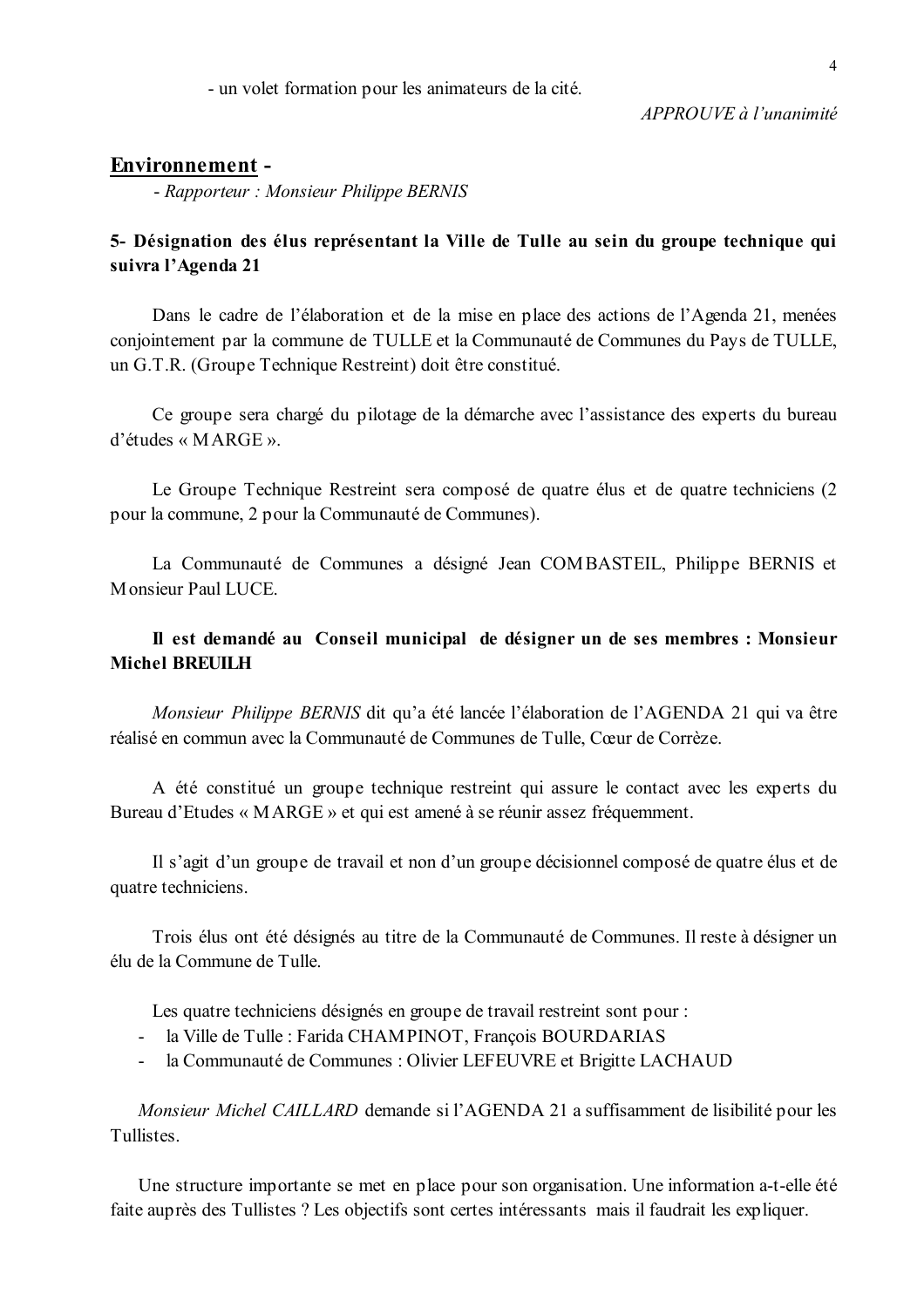Monsieur Philippe BERNIS dit que l'information a été faite par de petits articles dans Tul'Mag (principe, conception, objectifs). Il en a été de même dans Enjeux.

Il a été ouvert un site au sein de la Ville afin que les personnes intéressées puissent s'informer voire faire des propositions.

Il manque actuellement un peu de matière dans la mesure où la partie importante, le diagnostic, n'est pas encore achevée.

Le Bureau d'Etudes « MARGE » a récupéré tous les documents mis à disposition par la Ville et la Communauté de Communes. Il est chargé d'en faire la synthèse.

Ouelqu'un qui lit régulièrement le Tul'Mag doit être au courant des objectifs et finalités de  $1'AGENDA 21.$ 

On peut effectivement se demander si le Tul'Mag est lu dans son intégralité.

Ce travail est long. L'avancée se fait prudemment en essayant de ne pas rater les étapes importantes.

Ce groupe de travail restreint doit, dans un premier temps, examiner avec le Cabinet MARGE les premières conclusions du diagnostic.

A partir du diagnostic fait sur les deux entités, il pourra être réalisé un travail plus concret en ayant des pistes et des actions qui pourront concrètement s'afficher dans les mois qui viennent.

La fréquentation du site démarre très doucement. Il est apporté dans chaque bulletin municipal une petite touche de renseignements supplémentaires.

Il pense que les tullistes vont être interpellés et qu'il sera possible de faire participer les habitants à l'élaboration de ce document.

*Monsieur Jean COMBASTEIL* dit qu'il faut faire une information concrète. L'AGENDA 21 sera évoqué de façon plus détaillée dans les Assemblées Générales de quartiers.

Ce serait nier le concept que de ne pas faire de communication et de ne pas associer la population.

Il précise qu'il s'agit d'une méthodologie proposée par le Bureau d'Etudes.

 $APPROIIVE$ à l'unanimité

### 6- Avis afférent au rapport annuel du délégataire pour le service de l'assainissement pour l'année 2005

Le service d'assainissement a été concédé à la Générale des Eaux.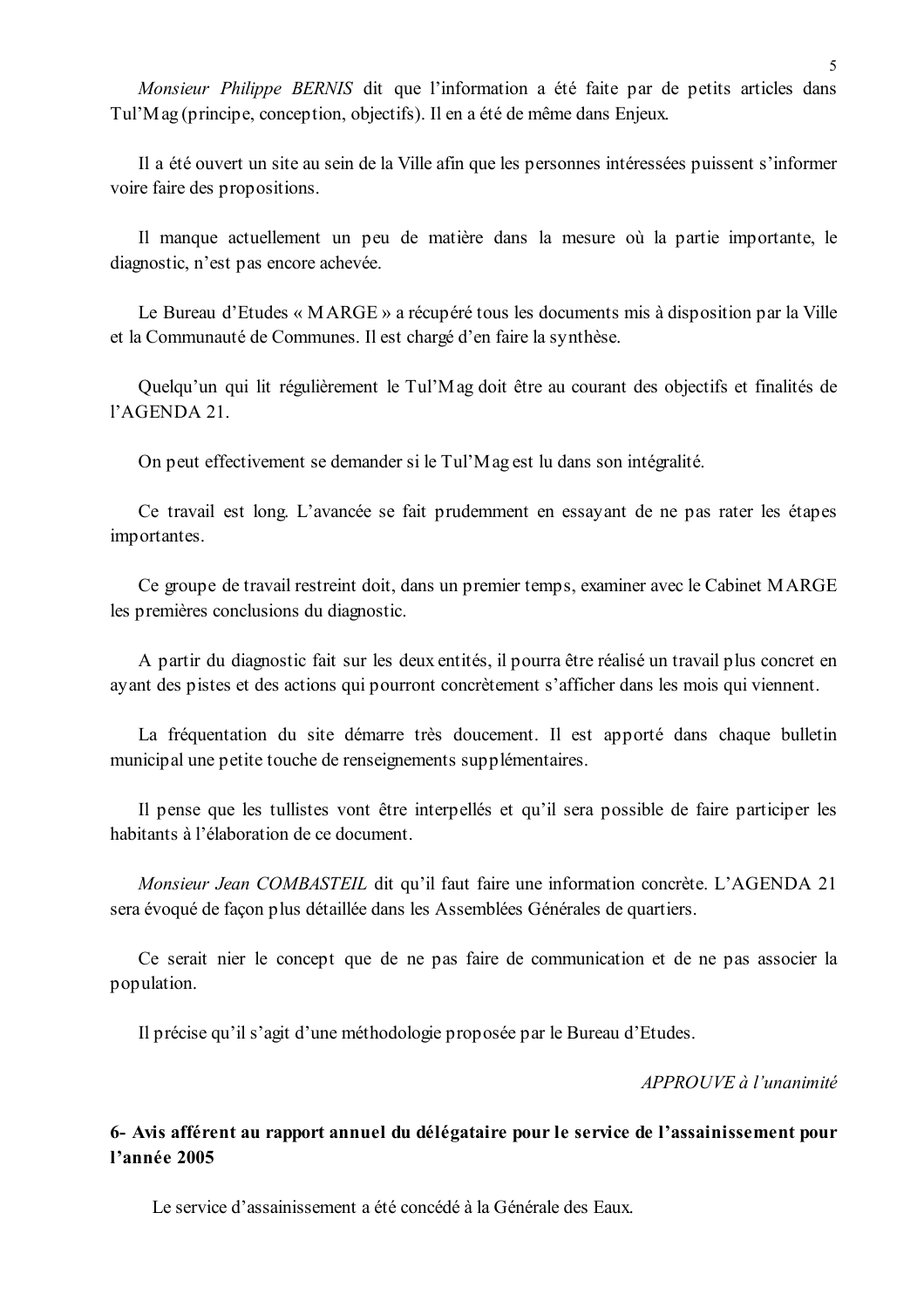Le délégataire doit produire chaque année, à l'autorité délégante, un rapport comportant notamment les comptes retraçant la totalité des opérations afférentes à l'exécution de la délégation de service qui doit être porté à la connaissance de l'Assemblée délibérante.

#### Il est proposé au Conseil municipal d'émettre un avis sur ce rapport.

Monsieur Philippe BERNIS dit que ce rapport doit être précédé d'une réunion de la Commission Consultative relative aux Services Publics Locaux lorsqu'ils sont délégués.

Cette réunion a eu lieu le 4 septembre 2006 en Mairie. Elle n'a pas connu un réel succès. Il est difficile d'intéresser les tullistes voire les conseillers à cet aspect pourtant important de l'action municipale. Il le regrette.

Chaque année, est organisée la visite d'un équipement de Tulle.

L'an dernier avait été visité la station d'épuration de Mulatet.

Cette année a été visitée la station de traitement des eaux des Fontaines.

Pour ce qui concerne le service de distribution de l'eau. l'évènement marquant a été l'achèvement de la construction du bassin de traitement des eaux de nettovage des filtres de la station des Fontaines.

Jusqu'à présent lorsque la Générale des Eaux procédait au nettoyage de ces filtres qui filtrent l'eau avant de la distribuer sur la Ville, elle les rejetait directement dans la Solane.

Maintenant avec ce bassin, il y a une décantation qui se fait, les boues ainsi recueillies partent à la station dépuration de Mulatet où l'eau épurée est rejetée directement dans la Corrèze.

Ce travail a été fait sous le contrôle de l'Agence de l'Eau Adour Garonne et a reçu son accord

L'autre fait marquant du point de vue de la distribution de l'eau est la poursuite de l'élimination des branchements au plomb, la poursuite des travaux de remise en état du réseau chaque fois que des travaux de surface sont faits.

De nombreux travaux ont été faits à Tulle. Il est toujours travaillé sur le sous sol pour réparer, améliorer ce qui doit l'être. Cela nécessite des efforts financiers.

Avis favorable

### 7- Avis afférent au rapport annuel du délégataire pour le service de distribution d'eau potable pour l'année 2005

Le service de distribution d'eau potable a été concédé à la Générale des Eaux.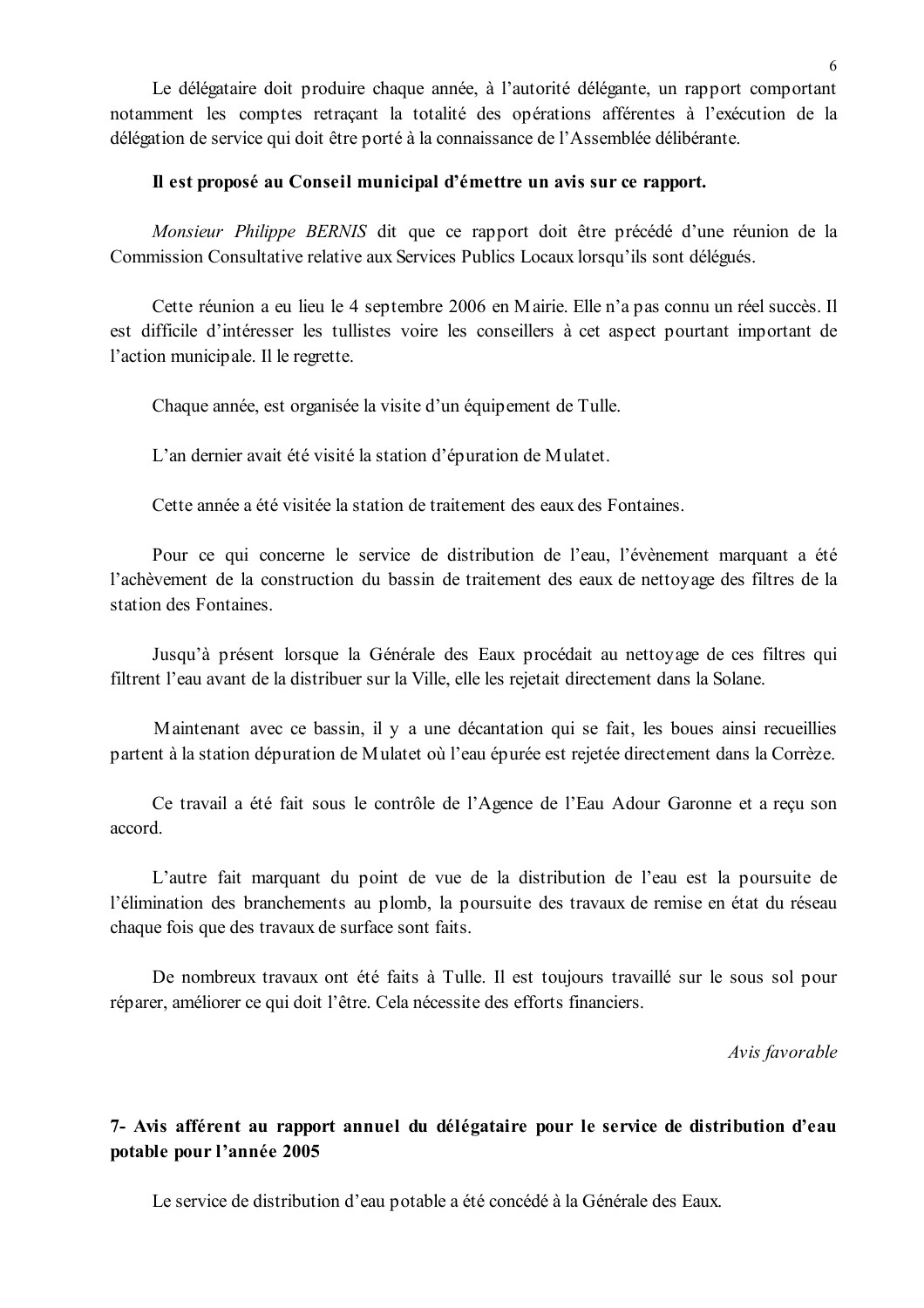Le délégataire doit produire chaque année, à l'autorité délégante, un rapport comportant notamment les comptes retraçant la totalité des opérations afférentes à l'exécution de la délégation de service qui doit être porté à la connaissance de l'Assemblée délibérante.

#### Il est proposé au Conseil municipal d'émettre un avis sur ledit rapport.

Monsieur BERNIS dit que, pour ce qui concerne l'assainissement, il n'y a pas eu de nouveautés marquantes.

L'équipement en service depuis bientôt quatre ans répond à ce qui avait été demandé.

Les analyses faites en sortie de station d'assainissement révèlent aussi que le niveau d'épuration des eaux usées est maintenant globalement correcte et correspond aux objectifs de qualité de l'eau de la Corrèze.

Les problèmes auxquels la Ville va être confrontée dans les années à venir sont, en matière d'assainissement, liés à l'élimination des boues puisque la valorisation agricole, qui est une solution facile à mettre en œuvre en Corrèze, bénéficie toujours d'une certaine réticence de la part des riverains.

Il est devenu très difficile pour l'entreprise délégataire de trouver des terrains pour épandre les boues, ce qui fait qu'elle va sûrement s'orienter vers un co-compostage c'est à dire qu'elle va passer un contrat avec une société qui va récupérer une partie des boues de la station de Tulle (celles n'ayant pas pu être épandues) et elle va les composter avec des déchets verts ce qui produira une compost plus énergique qu'un compost classique.

Le fait d'assainir les eaux de nettoyage de la station d'alimentation en eau génère un volume de boues à la station de Tulle plus important.

Il faut également évoquer la pérennisation de la ressource en eau.

La Ville de Tulle a entamé une procédure de protection de ses captages aussi bien sur la Solane que sur la Corrèze, procédure pas encore arrivée à son terme car relativement compliquée et nécessitant beaucoup d'études avant de parvenir à une solution satisfaisante.

Depuis plusieurs années, il apparaît que la ressource en eau de la Solane baisse très fortement aux périodes d'été.

Alors qu'il y a cinq ou six ans, l'alimentation en eau était à 60 % ou 80 % originaire de la Solane, elle est maintenant à 50 % ou 60 % originaire de la Solane et, sur 6 à 7 mois de l'année, on privilégie le pompage dans la Corrèze.

Les débits d'étiage au niveau de la Corrèze sont relativement faibles et cette situation s'accroît chaque année.

C'est un sujet important. La Communauté de Communes y réfléchit de façon à faire une analyse globale sur l'ensemble du bassin de Tulle.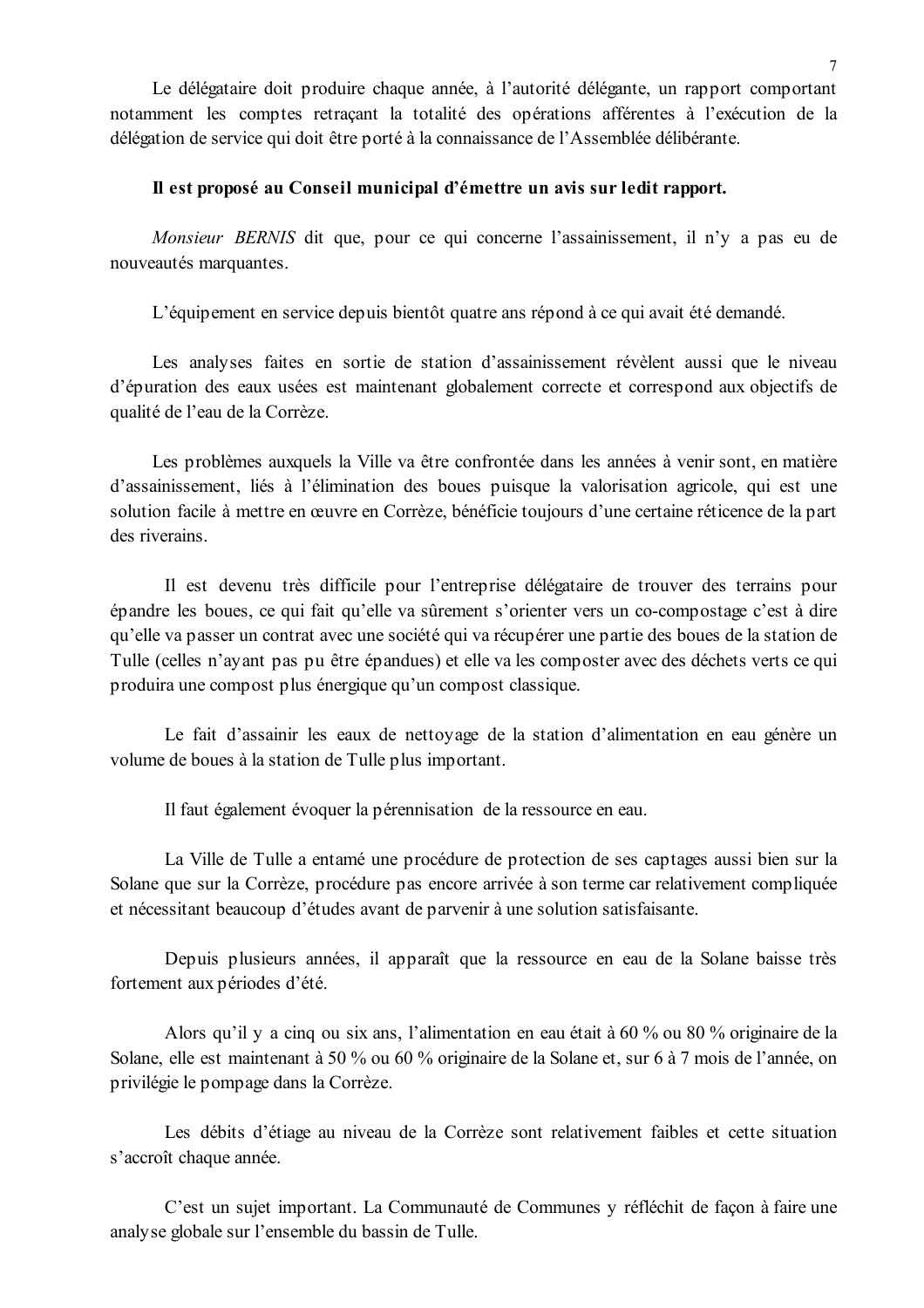Monsieur Jean COMBASTEIL dit qu'il faudra faire le point en Conseil Municipal sur les démarches en cours concernant l'eau et l'assainissement. Il ajoute qu'en matière d'assainissement, la Ville continue à améliorer la collecte.

Les travaux du Trech visent à faire disparaître les rejets directs en Solane et à les envoyer en circuit normal.

Se pose pour la région de Tulle, un problème de ressource.

Il est nécessaire que la Communauté de Communes s'en préoccupe. Des réflexions s'organisent avec Roche de Vic pour l'alimentation de certains quartiers.

Un syndicat des eaux a un projet de prélèvements sur la Vimbelle. Il s'agit du même bassin que la Corrèze. Ces problèmes deviennent importants.

*Monsieur Philippe BERNIS* dit que les volumes de la consommation d'eau potable sur Tulle baissent un peu chaque année.

Cela est lié à la baisse de la population et à un certain nombre de fuites dans le réseau puisque le taux de distribution avoisine les 70 %.

Ce taux peut ne pas paraître très bon mais il n'est pas si mauvais compte tenu de la vétusté du réseau de Tulle, des difficultés rencontrées en raison des pentes, avec un réseau très long et de nombreux réservoirs relais.

Cela est dû aussi à des campagnes menées par la Générale des Eaux sur des économies d'eau en particulier sur la consommation sur les bâtiments de la Ville avec la mise en place d'un certain nombre de dispositifs tels que les robinets poussoirs ou les contrôles plus fréquents des compteurs d'eau.

Monsieur François RABIER demande s'il est possible d'avoir une carte localisant les secteurs où se trouvent les 39 rejets directs. Il demande dans quels délais ils vont être résorbés.

Monsieur Philippe BERNIS dit que l'élimination des rejets directs a fait l'objet d'une étude menée avec le Kayak Club, il y a quatre ans. Tous les rejets directs qui étaient sur la Corrèze et sur la Solane ont été recensés.

Actuellement, presque tous les rejets directs qui se situent en amont du Pont de la Barrière ont été résorbés

Il reste quelques rejets directs qui sont délicats à résorber en amont du Quai Continsouza.

Il y a des rejets à éliminer en aval du Pont de la Barrière. C'est un secteur sur lequel ont été réalisés moins de travaux sur la chaussée. Ce sont généralement des travaux qui consistent à mettre en place des déversoirs d'orage qui fonctionnent en évitant d'avoir, même par temps sec, des rejets d'eaux usées dans le cours d'eau.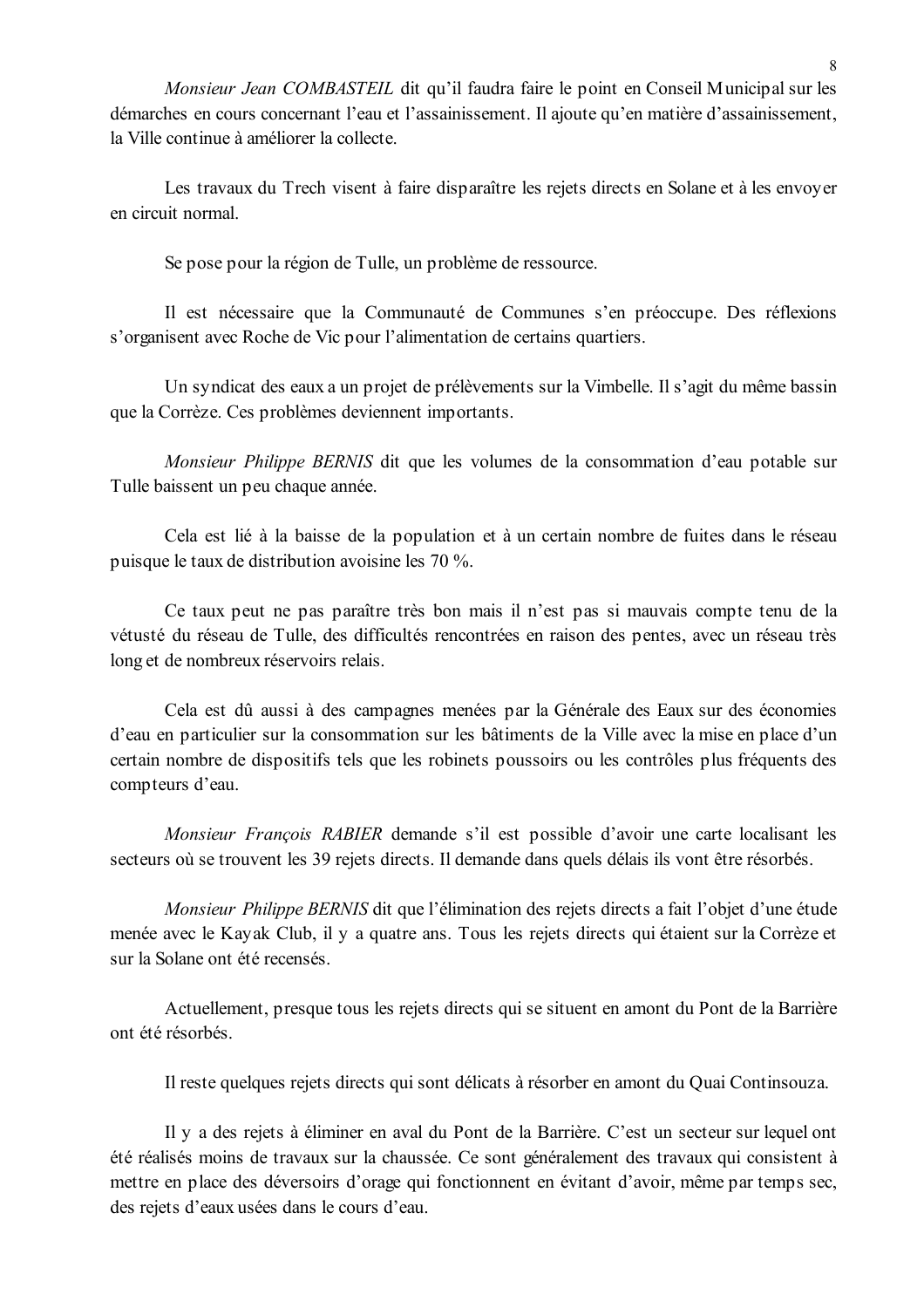50 % des travaux répertoriés en 2002-2003 ont été réalisés. Ces travaux sont souvent très longs. Il est souvent nécessaire de faire des travaux complémentaires, de remonter sur le réseau, de détourner des eaux de ruissellement.

Progressivement, la situation devient de plus en plus acceptable.

Un rapport sera fait sur la distribution de l'eau et l'assainissement de la Ville de Tulle.

Il dit que SPANC a commencé à faire le travail de résorption de tous les points jugés dangereux ou insalubres en assainissement individuel sur toutes les communes de la Communauté, y compris sur la Ville de Tulle.

La Communauté de Communes a mis en place un service en régie qui fonctionne très bien, qui est très bien perçu par la population et qui a beaucoup de travail à faire dans les années à venir

Avis favorable

#### Travaux -

- Rapporteur : Monsieur Alain LAGARDE

8- Demandes de subventions au Département au titre de la programmation 2007 -**Equipements sportifs** 

1- Remplacement de la bulle de tennis

2- Réalisation d'un terrain en synthétique normalisé au Stade de la

#### **Cible**

Il est proposé au Conseil municipal de solliciter du Département, au titre de la programmation 2007, Equipements sportifs, des subventions aussi élevées que possible pour le financement des opérations suivantes :

#### 1- Remplacement de la Bulle de tennis

La bulle de tennis, située sur les hauteurs du Stade Alexandre Cueille, à proximité du terrain de cross et du stade annexe, est une enceinte couverte, constituée d'une structure métallique et d'une enveloppe en bardage PVC. Celle-ci accueille 2 courts de tennis.

Ce bâtiment, dont la construction date de 1983, fait suite à une demande des nombreux licenciés du Club et usagers divers qui sollicitaient la pratique de cette discipline toute l'année, contrairement aux autres terrains extérieurs tributaires des conditions météorologiques.

Afin d'améliorer les conditions d'utilisations des usagers (en particulier fuites nombreuses sur la toiture), il a été demandé un diagnostic sur l'état actuel du bâtiment.

Les conclusions émanant de ce rapport sont les suivantes :

 $\frac{1}{2}$ la charpente métallique actuelle a subi de nombreuses déformations suite aux intempéries successives.

fuites importantes en toiture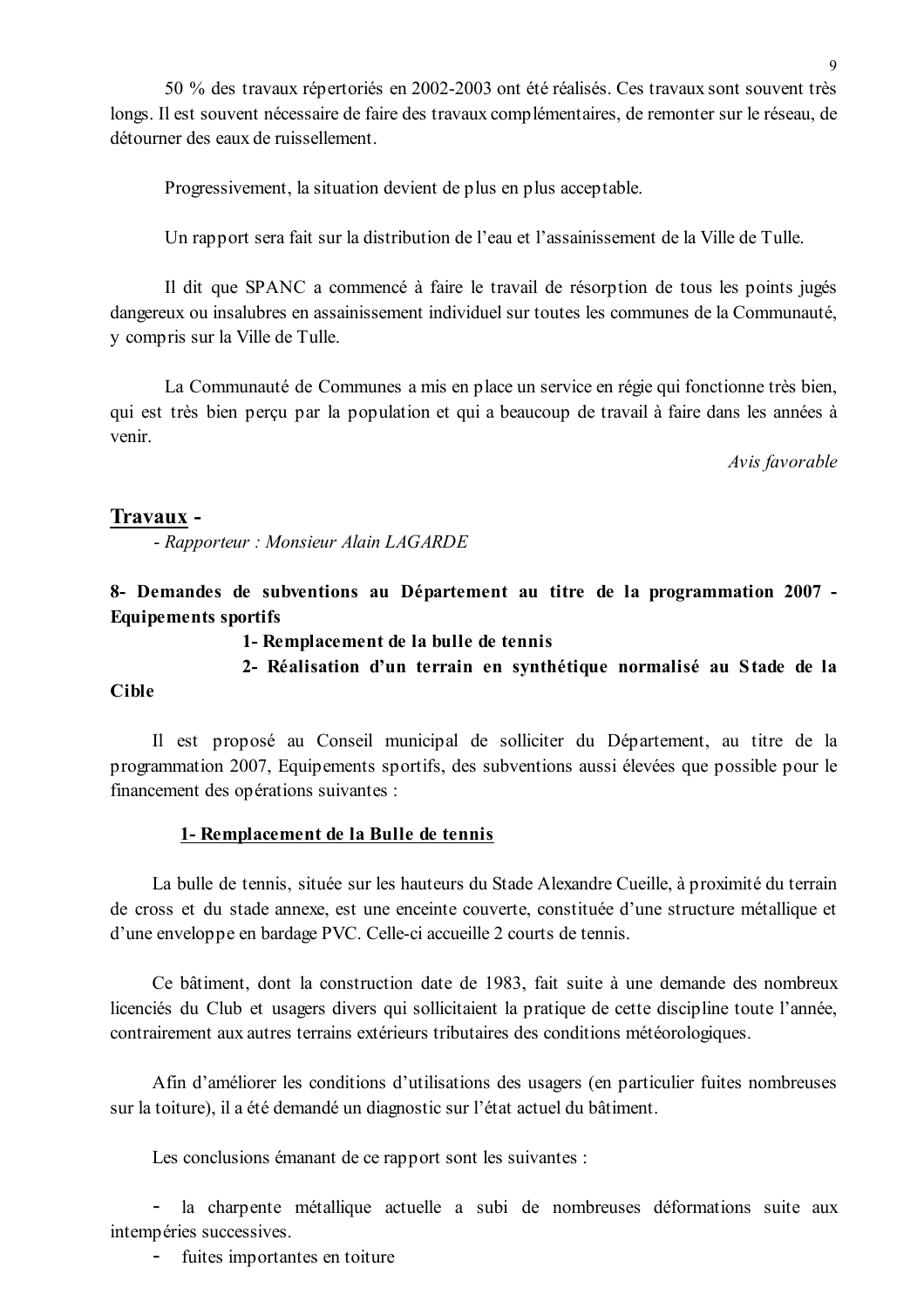- ventilation insuffisante de cet espace

A la suite de ce rapport, des règles d'utilisation de ces locaux ont été définies provisoirement dans l'attente d'une sécurisation globale du site (inoccupation par vent  $> 70$ Km/h et chutes de neige).

Aussi, il est proposé le remplacement de cet ensemble en 2 phases fonctionnelles et complémentaires dans le but de pérenniser cette activité toute l'année par un équipement modulaire plus léger composé de 2 constructions de 17,50m x 36,00m accolées comprenant, après démolition de la structure existante :

- structure aluminium
- couverture en membrane synthétique
- portes en aluminium anodisé
- éclairage permettant l'homologation de la salle
- accessoires de ventilation et de récupération des eaux pluviales.  $\sim$   $^{-1}$

Le coût total de cette opération est estimé à 400 000,00  $\in$  HT. L'opération se décomposera en 2 tranches fonctionnelles :

Tranche ferme 1 module pour 1 court de tennis :  $225\,000\, \text{E.}$ HT.

Tranche Conditionnelle un  $2^{eme}$  module pour le  $2^{eme}$  court de tennis : 175 000 € H.T.

Monsieur Alain LAGARDE rappelle que cet équipement a été réalisé en 1983 et qu'il a subi des détériorations successives suite aux intempéries.

Le diagnostic effectué interdit :

- $\sim$ provisoirement l'occupation du site par vent supérieur à 70 km/h
- l'occupation du site par temps de neige

Il s'avère qu'il y a en outre des fuites d'eau. La structure est déformée.

Cette demande de subvention a déjà été déposée plusieurs fois auprès du Conseil Général.

Il ajoute que le Club de Tennis tient à ce que toutes les installations soient regroupées sur le site de l'Auzelou.

### APPROUVE à l'unanimité 2- Réalisation d'un terrain en synthétique normalisé au stade de la Cible

Le stade de la Cible comprend quatre terrains de football, dont deux en herbe et deux en stabilisé

Les terrains en stabilisé sont très peu utilisés, voire pas utilisé pour le n° 4, du fait de leur inconfort pour les joueurs.

Les autres espaces de jeux, trop sollicités, subissent de fortes dégradations durant la saison sportive.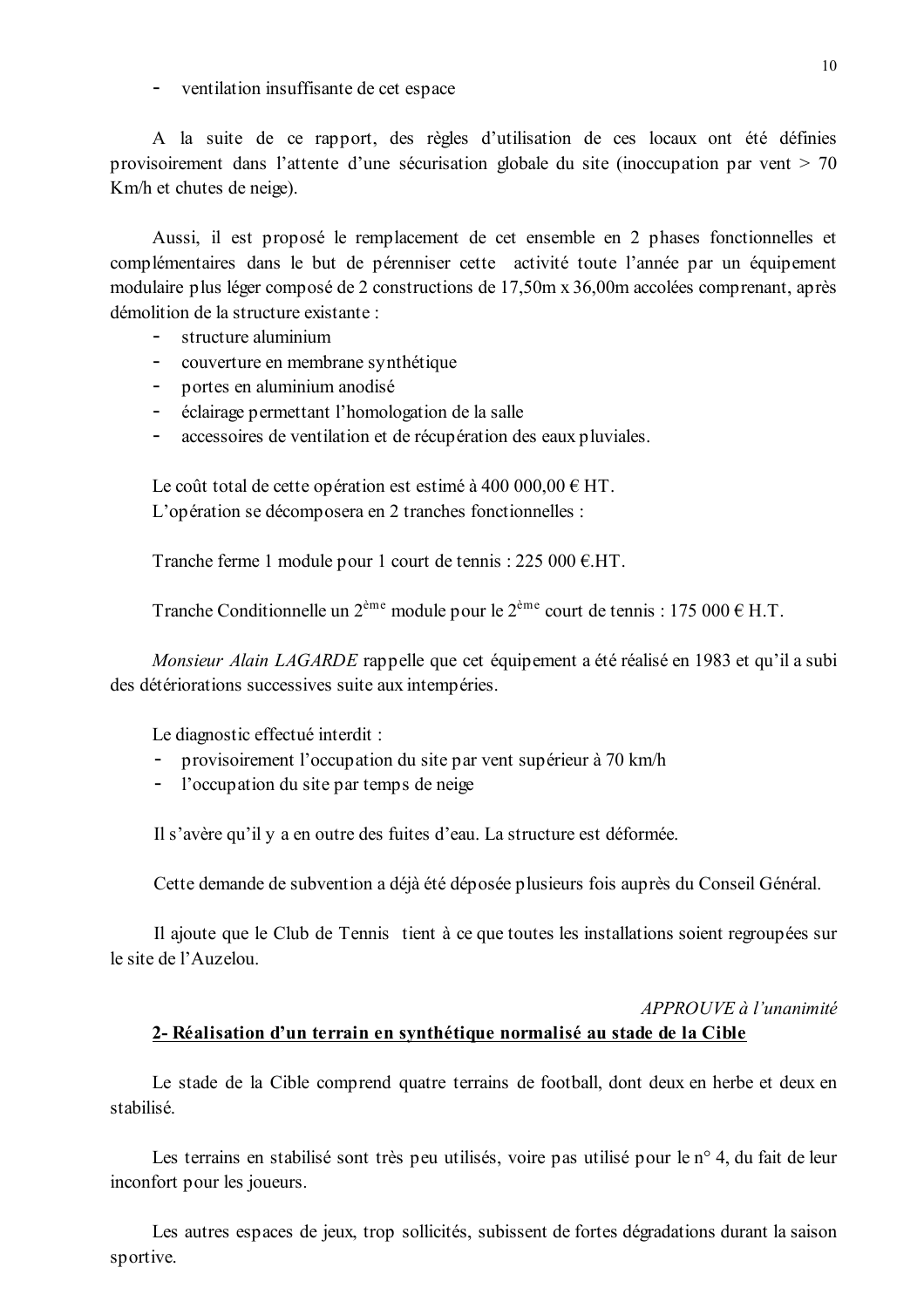Le présent dossier envisage le remplacement du terrain stabilisé par un terrain en synthétique normalisé.

Les travaux comprennent :

- décapage sur une épaisseur de 10 cm  $\mathbf{r}$
- mise en place d'un drainage  $\mathbf{r}$
- mise en forme de la plateforme avec compactage
- pose d'une bordure en périphérie du terrain
- pose d'une moquette synthétique
- mise en place d'une couche de sable, brossage
- mise en place d'une couche de granulats élastomère
- tracés de jeux pour jeux de 7 à 11 joueurs  $\Delta \phi$
- essai et test d'homologation  $\sim$
- allée goudronnée périphérique
- remplacement de la main courante
- mise en place de pare ballons
- cages de buts
- mise en place d'une clôture de protection et d'un portail d'accès en périphérie du terrain

Le coût estimé de ces travaux est de 550 000  $\epsilon$  HT

Monsieur Alain LAGARDE dit que la Cible a été requalifiée en site sportif uniquement pour le football alors qu'il y avait précédemment un stade de rugby.

L'utilisation simultanée de plusieurs activités créait des disfonctionnement.

Il a été décidé avec l'avis du Sporting Club Tulliste et d'autres clubs d'en faire un pôle sportif uniquement pour le football.

Il y a aujourd'hui des terrains en herbe mais aussi en stabilisé.

L'idée serait de faire un terrain en synthétique.

Les représentants de la Ville ont vu à Lousada, à Rentéria, à Bury les avantages d'un terrain en synthétique tant au niveau de l'entretien que du confort. Il reste que le coût est très élevé.

Monsieur Michel CAILLARD demande, en ce qui concerne la bulle de tennis, si hormis le Département, d'autres partenaires pourraient financer cette opération.

Monsieur Gilles RAVINET dit que seul le Département en a la compétence.

L'Etat n'intervient dans le cadre du FNDS que sur des opérations très particulières.

Monsieur Alain LAGARDE dit qu'il est régulièrement interpellé par le Club de Tennis. La Ville va essayer d'agir au plus vite pour colmater les fuites sur la structure.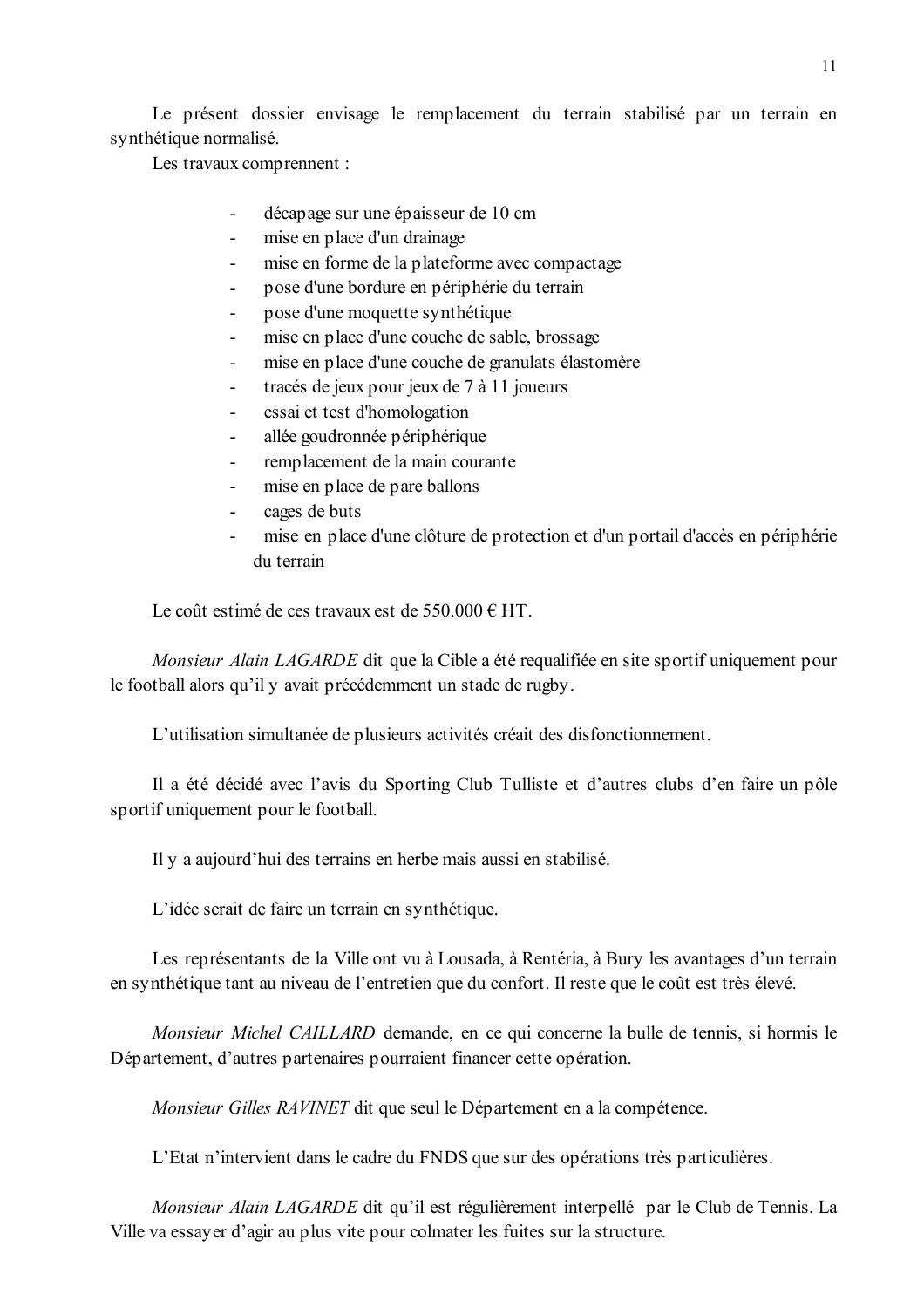Il ajoute que les clubs de tennis ne sont plus financés comme ils l'avaient été fut un temps par le Fédération Française de Tennis.

Monsieur Jean COMBASTEIL dit que la création d'un terrain en synthétique est une innovation

Monsieur Alain LAGARDE dit que cela représente un gros avantage au niveau entretien.

#### $APPROIIVE$  à l'unanimité

## 9- Demande de subvention à la DRAC pour financer la restauration de la Chapelle de l'Hôpital

- Rapporteur: Monsieur Pierre DIEDERICHS

La Chapelle de l'Hôpital est inscrite à l'inventaire supplémentaire des Monuments Historiques depuis le 20 octobre 1987.

Édifiée en 1742 par les Visitandines, elle a été préservée des importants changements qu'ont subi les bâtiments conventuels lors de leur transformation en hôpital.

Son plan circulaire couvert d'une coupole est surmonté d'une toiture conique.

Elle possède une position particulière avec un volume indépendant jouxtant au rez-de-chaussée une aile de l'ancien couvent.

Le projet de restauration fait suite à une étude préalable historique, architecturale et sanitaire présentée en septembre 2004 et permettant au maître d'ouvrage d'envisager une mise en valeur globale pouvant être par la suite réalisée par tranches.

Par manque d'entretien régulier, l'édifice se trouve en effet dans un état sanitaire moyen (humidité des murs due à des pénétrations d'eau, dégradation des enduits, mauvais état des vitraux).

D'autre part, des travaux de réfection datant d'une cinquantaine d'années, ont affecté son volume extérieur. Ainsi, la couverture a été refaite et le lanternon démoli, les enduits à la chaux ont été remplacés par un enduit jeté balai au mortier bâtard et les pierres de taille du portail ont été rejointoyées au ciment.

Le projet propose :

la restauration de la charpente et de la couverture avec restitution du lanternon basée sur les éléments de la charpente encore subsistant dans les combles.

- la réfection des enduits à la chaux
- la suppression des joints ciment  $\mathbf{L}^{\text{max}}$
- $\mathbf{L}^{\text{max}}$ la réfection complète des vitraux.

L'intérieur conserve sa disposition d'origine et son mobilier toutefois, le projet propose :

la restitution de l'arc ménageant la liaison Chapelle/Hôpital avec évocation de la tribune à l'étage

- la restauration des enduits et badigeon sur la base d'un sondage
- la dépose du sol ciment et la réfection d'un dallage en pierre au sol de la nef
- le réaménagement du hall d'accès entre l'hôpital et la chapelle.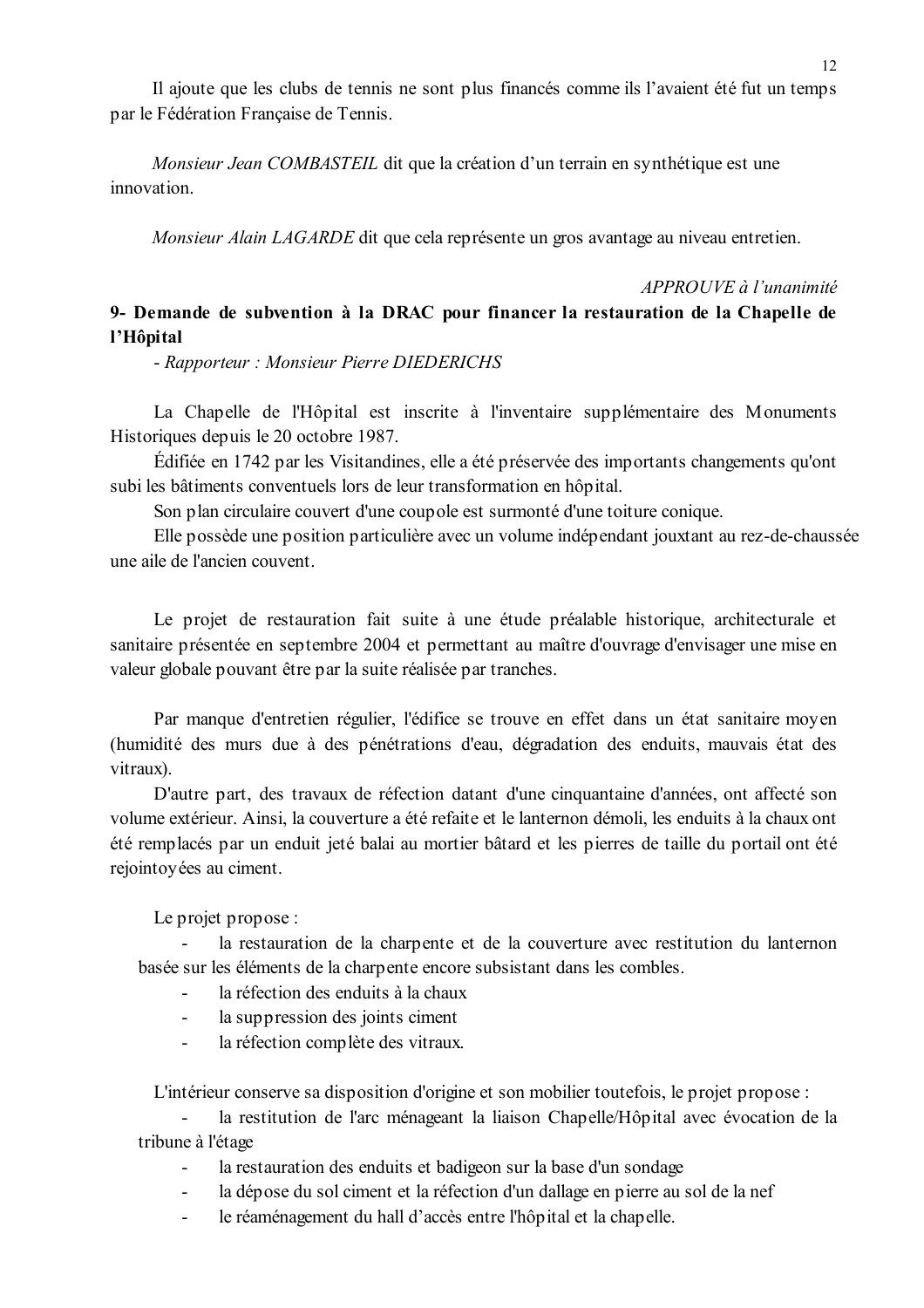A l'extérieur, coté cour, l'ancienne sacristie désaffectée et insalubre, sera restaurée afin d'être utilisée par l'aumônerie.

Le local technique existant sera transformé afin de s'insérer dans le volume et d'accueillir les équipements techniques (chauffage) nécessaires au fonctionnement de l'édifice.

Les abords immédiats font également l'objet du projet de réaménagement, un parvis avec seuil en dalles de pierre, parterre et bordure pierre sera créé au devant du portail d'entrée afin de dégager l'édifice du stationnement des véhicules et des végétaux rampants.

Les travaux seront proposés en trois tranches.

La présente demande de subvention déposée auprès de la Direction Régionale des Affaires Culturelles se rapporte à la première tranche de travaux.

## **TRANCHE1:**

**RESTAURATION DES CHARPENTES ET TOITURES DE L'EGLISE :** 

Restauration de la toiture du volume principal avec restitution du lanternon

Restauration des toitures des chapelles  $\mathbf{r}$ 

Réfection complète de la toiture de la sacristie transformée en salle pour l'aumônerie

- Installation d'un paratonnerre si nécessaire
- Réfection des gouttières et descentes d'eau
- Restauration intérieure de la salle pour l'aumônerie  $\Delta \sim 10^{-11}$
- Sondage sur enduits intérieurs  $\Delta \sim 10^{-1}$

Le coût de l'opération s'élève à la somme de : 353 000  $\epsilon$  HT.

Il est proposé au Conseil municipal de solliciter une subvention de la DRAC et du Département aussi élevée que possible en vue du financement de ces travaux et d'autoriser Monsieur le Maire ou son représentant à engager les démarches s'y rapportant et à signer tout document à intervenir

Monsieur Pierre DIEDERICHS dit que ce dossier est ancien.

Il s'agit d'un des trois édifices de Tulle à plan circulaire. Il s'agit d'un édifice qui a une utilité culturelle dans le cadre de l'Hôpital mais aussi une valeur importante du point de vue patrimonial.

Le taux de subvention alloué par la Direction Régionale des Affaires Culturelles s'élève à 25 % du coût HT de l'opération.

S'agissant d'un édifice inscrit à l'inventaire supplémentaire du patrimoine, un financement du Département à hauteur de 53 % du coût HT accompagne l'aide de la DRAC.

Monsieur Jean COMBASTEIL dit que la chapelle retrouvera son aspect originel.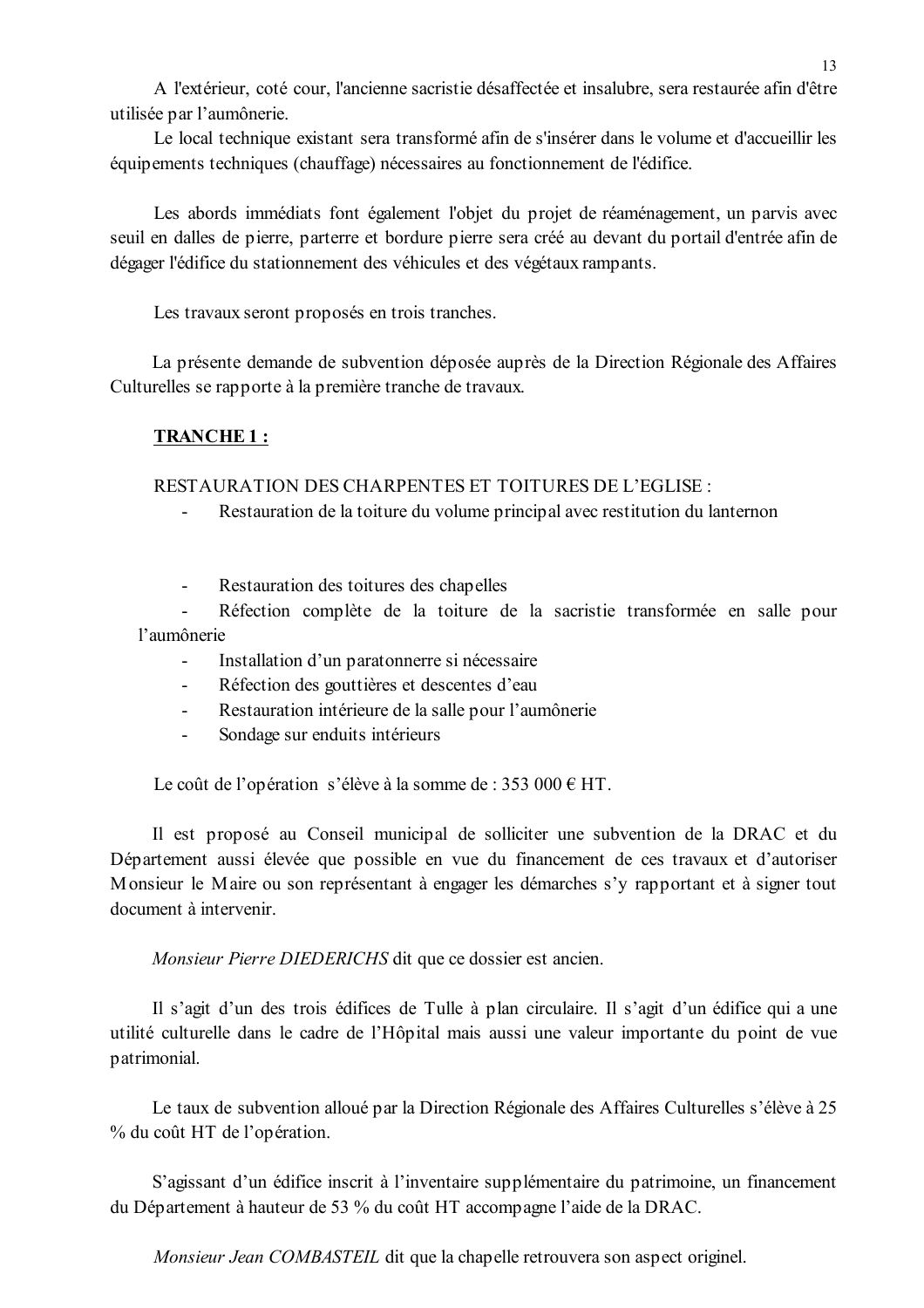Monsieur François RABIER demande s'il n' y avait pas eu une intervention pour mettre ce bâtiment hors d'eau.

Monsieur Jean COMBASTEIL répond qu'il y a eu de petites interventions mais il faut refaire toute la toiture et reconstituer le lanternon.

Monsieur Pierre DIEDERICHS dit que cela est important car ce lanternon est visible de plusieurs endroits de la Ville et que cette action redonnera à l'édifice son allure originelle.

Monsieur Jean COMBASTEIL dit que cette opération nécessite un Permis de Construire et l'agrément de l'Architecte des Bâtiments de France. Cela étant obtenu la demande de subvention peut être déposée.

*Monsieur Michel CAILLARD* demande si la chapelle du cimetière est toujours éclairée.

Monsieur Jean COMBASTEIL répond que ce n'est plus le cas car les projecteurs installés étaient systématiquement volés.

APPROUVE à l'unanimité

### 10- Approbation du marché à bons de commande « Réseaux eau et assainissement » 2006/2007/2008

- Rapporteur : Monsieur Jean COMBASTEIL

Le marché à bons de commande pour les réseaux d'eau et d'assainissement a pour but la création, l'extension, la mise en séparatif, le renouvellement de réseaux sur la commune de Tulle.

Ce marché qui portera sur 3 ans sera passé en 1 seul lot suivant la procédure d'appel d'offres.

Ces travaux seront réalisés sous charte qualité Agence de l'Eau Adour Garonne.

Ils seront inscrits aux budgets Ville, Eau et Assainissement.

#### Il est proposé au Conseil municipal d'approuver ce marché.

Monsieur Jean COMBASTEIL dit que cela concerne les petits travaux tels que la suppression de rejets directs.

 $APPROIIVE \d{d} l'unanimit \d{e}$ 

### 11- Réhabilitation du CCS - Approbation de l'avenant n<sup>o</sup>l au marché Equipement des locaux sportifs et associatifs

- Rapporteur : Monsieur Alain LAGARDE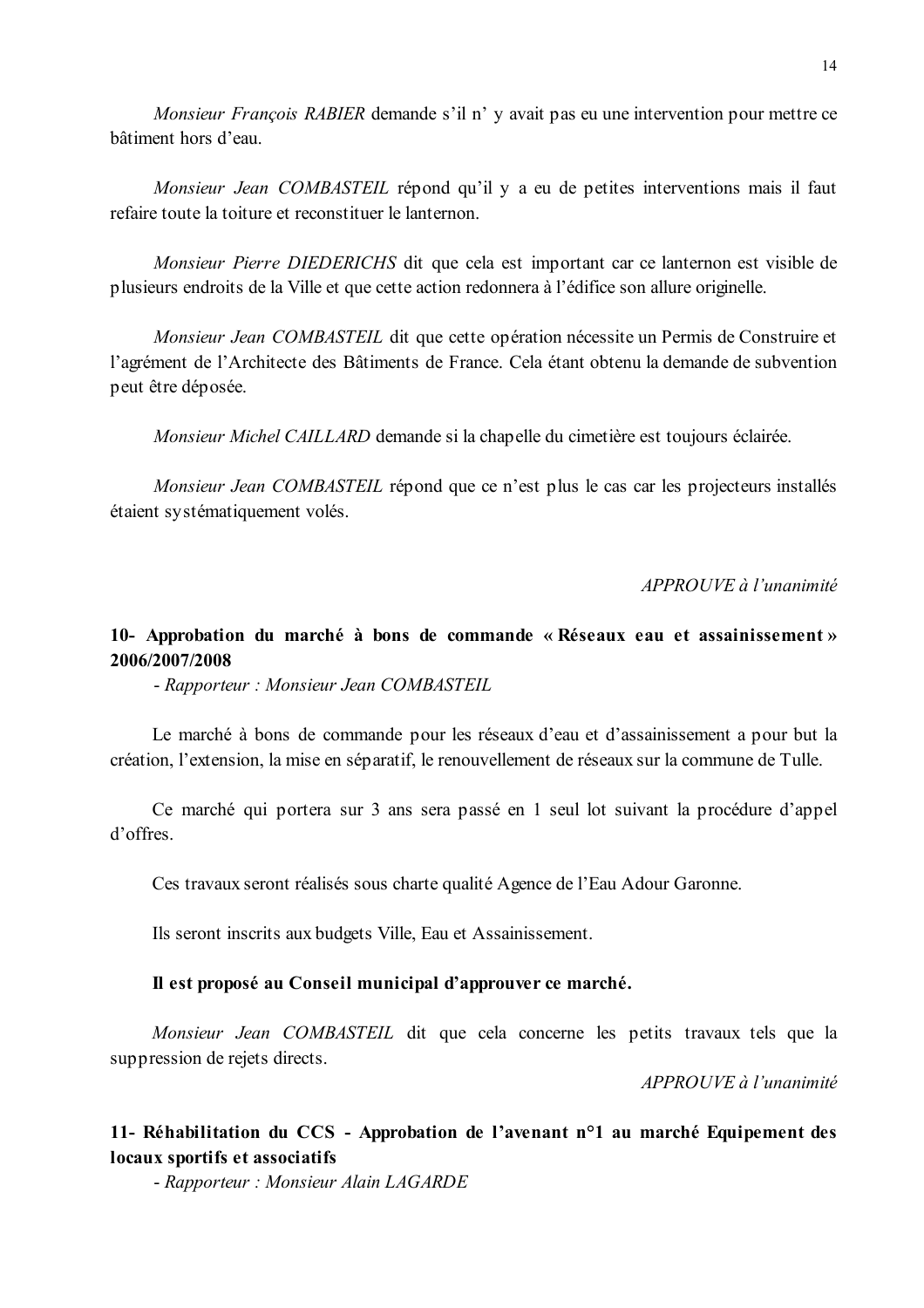Afin d'offrir les meilleures conditions sanitaires aux Clubs utilisateurs et permettre la mise en service des vestiaires du Basket et du Centre Culturel et Sportif, il est nécessaire de modifier les dates de livraison de leurs équipements.

Les lots 1 et 3 de la Tranche Conditionnelle 1 sont avancés de 3 mois pour une livraison fin décembre 2006 au lieu de mars 2007.

Il est demandé au conseil municipal d'approuver l'avenant n° 1 au marché Equipement des locaux sportifs et associatifs Centre Culturel et Sportif et d'autoriser Monsieur le Maire ou son représentant à signer ce document ainsi que tous ceux s'y rapportant.

Monsieur Alain LAGARDE dit que les vestiaires situés au Rez de Jardin font partie de la Tranche Conditionnelle 1

Celle-ci comprend la transformation de l'ancienne piscine et sa réhabilitation en salle de gymnastique. La partie avant sera transformée en Club House et la partie arrière accueillera le mur de pan à destination du club d'escalade.

Le problème c'est qu'actuellement les deux principaux clubs qui utilisent la salle omnisports sont obligés de se répartir dans des vestiaires situés au rez de chaussée. Il faut donc avancer les travaux.

Monsieur Jean COMBASTEIL dit que les travaux réalisés dans ce bâtiment sont spectaculaires.

APPROUVE à l'unanimité

### 12- Fourniture d'appareillages électriques - Lancement de l'appel d'offres - Rapporteur : Monsieur Jean COMBASTEIL

Il convient d'effectuer une consultation de fournisseurs par voie d'appel d'offres ouvert, en vue de l'achat de matériel et d'appareillages nécessaires à la réalisation des travaux neufs et d'entretien de bâtiments et d'éclairage public pour l'année 2007 (marché d'une durée d'un an renouvelable 2 ans).

Fournitures comprenant:

- $1-Fournitures d'électricité pour l'éclairage public$
- 2 Fournitures d'électricité pour le bâtiment
- $3 Anhexes$  (remises)

Les quantités ne pouvant être déterminées avec précision, il est proposé au Conseil Municipal de procéder à ces achats sous forme d'un MARCHÉ À BONS DE COMMANDE, par voie d'appel d'offres ouvert et d'autoriser Monsieur le Maire ou son représentant à signer le marché à intervenir.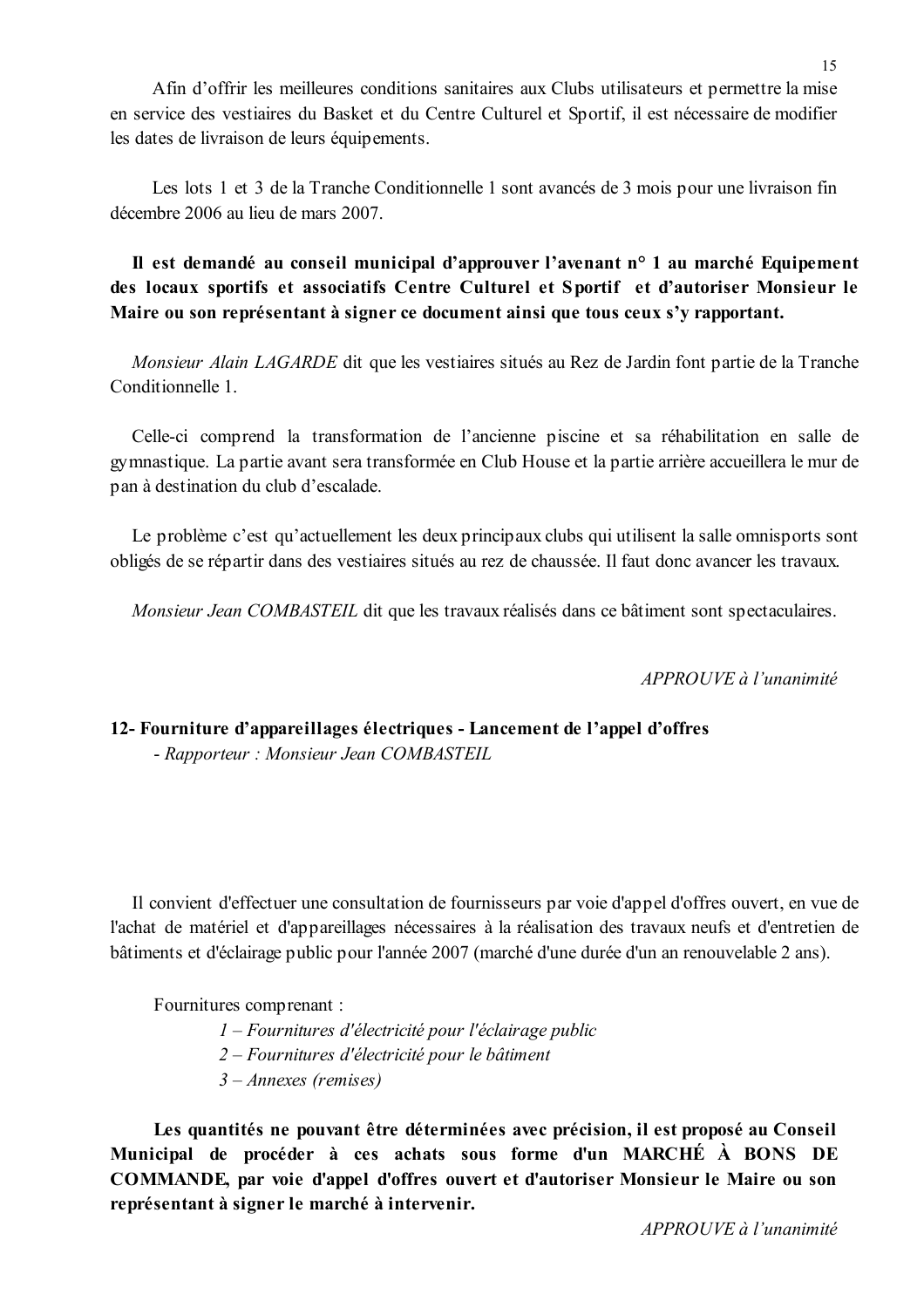#### 13- Fourniture de produits pétroliers - Lancement de l'appel d'offres

- Rapporteur : Monsieur Jean COMBASTEIL

Il convient d'effectuer une consultation de fournisseurs par voie d'appel d'offres ouvert, en vue de l'achat de produits pétroliers nécessaires aux véhicules municipaux pour l'année 2007 (marché d'une durée d'un an renouvelable 2 ans).

Fournitures comprenant :

Lot 1 – Fournitures de carburants (Sans Plomb  $95 - Gasoil - F.O.D.$ ) Lot  $2 - F.O.D.$  pris à la pompe dans TULLE (pour la balayeuse) Lot  $3$  – Fournitures de lubrifiants

Les quantités ne pouvant être déterminées avec précision, il est proposé au Conseil Municipal de procéder à ces achats sous forme d'un MARCHÉ À BONS DE COMMANDE, par voie d'appel d'offres ouvert et d'autoriser Monsieur le Maire ou son représentant à signer le marché à intervenir.

APPOUVE à l'unanimité

14- Approbation de la convention constitutive de groupement de commandes entre la Ville de Tulle et le CCAS relatif au marché de contrôle technique et périodique des installations électriques des bâtiments communaux et du CCAS

- Rapporteur : Monsieur Jean COMBASTEIL

La Ville de Tulle a décidé de lancer un marché à procédure adaptée relatif au contrôle technique périodique des installations électriques des Bâtiments Communaux et du Centre Communal d'Action Sociale.

Afin de pouvoir intégrer dans ce marché les installations du Centre Communal d'Action Sociale et de lui permettre ainsi de bénéficier des mêmes conditions que celles qui seront proposées à la Ville de Tulle, il est nécessaire de constituer par convention un groupement de commandes

Cette convention constitutive définit les modalités de fonctionnement du groupement, désigne la Ville de Tulle comme coordonnateur et lui donne mandat express pour la passation, l'exécution et la signature du marché à conclure.

Il est proposé au Conseil municipal d'approuver cette convention et d'autoriser Monsieur le Maire ou son représentant à signer ce document ainsi que tous ceux s'y rapportant.

*Monsieur Jean COMBASTEIL* dit que les règles imposent de faire ces vérifications dans les bâtiments publics.

Le Centre Communal d'Action Sociale serait intégré dans ce marché mais il faut faire une convention.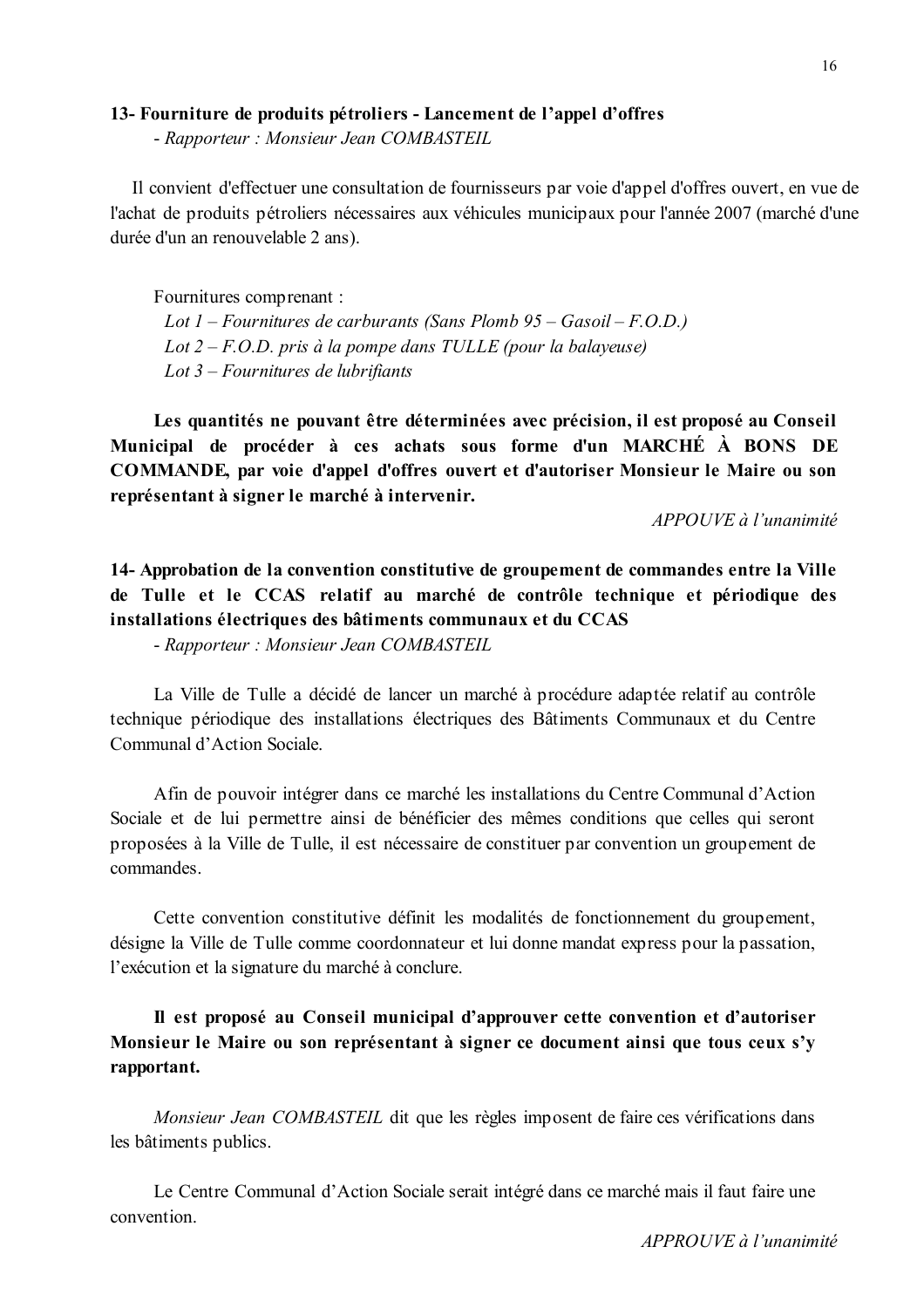#### Urbanisme -

- Rapporteur : Monsieur Jean COMBASTEIL

## 15- Révision du Plan d'Occupation des Sols sous la forme d'un Plan Local d'Urbanisme -Délibération annulant et remplaçant les délibérations n°4 du 16 décembre 2005 et n°11 du 29 juin 2006

Par délibérations en date du 16 décembre 2005 et du 29 juin 2006, la Ville de Tulle a prescrit une révision du POS sous forme d'un PLU sur la commune de Tulle.

Les modalités de publication de cette décision n'ont pas été précisées dans les actes administratifs afférents

En conséquence, il est proposé au Conseil municipal de les annuler et de les remplacer par une nouvelle délibération. Celle-ci fera l'objet d'un affichage en Mairie durant un mois et d'une mention dans un journal diffusé dans le département. Elle sera en outre publiée au recueil des actes administratifs mentionné à l'article R 2121-10 du Code Général des Collectivités Territoriales

Monsieur Jean COMBASTEIL dit qu'il va prochainement être procédé au choix du Bureau d'Etudes

APPROUVE à l'unanimité

#### 16- Acquisition de la parcelle cadastrée BH n°269 sise avenue de la Bastille

La Société Anonyme Immobilière de Tulle et de la Haute Corrèze s'est manifestée auprès de la Ville de Tulle en vue de céder gratuitement à la commune la parcelle cadastrée BH N° 269 située avenue de la Bastille.

La commune a donné son accord moyennement l'enlèvement des troncs et branches résultant de la coupe des arbres.

Ces travaux ayant été réalisés, il convient de procéder à l'acquisition pour l'euro symbolique.

### Il est proposé au Conseil municipal d'acquérir pour l'euro symbolique la parcelle cadastrée BH N° 269.

Les frais d'acte seront à la charge de la commune.

Monsieur Jean COMBASTEIL dit que les arbres sis sur cette parcelle posaient souvent des problèmes par rapport au cimetière.

APPROUVE à l'unanimité

#### 17- Acquisition d'une parcelle de terrain sise rue Druliolle cadastrée BP 223

La Ville de Tulle a sollicité le Pôle Graphique de Tulle en vue d'une cession d'une petite parcelle de terrain située à côté de l'ex-station de pompage d'une surface de 10m<sup>2</sup> environ.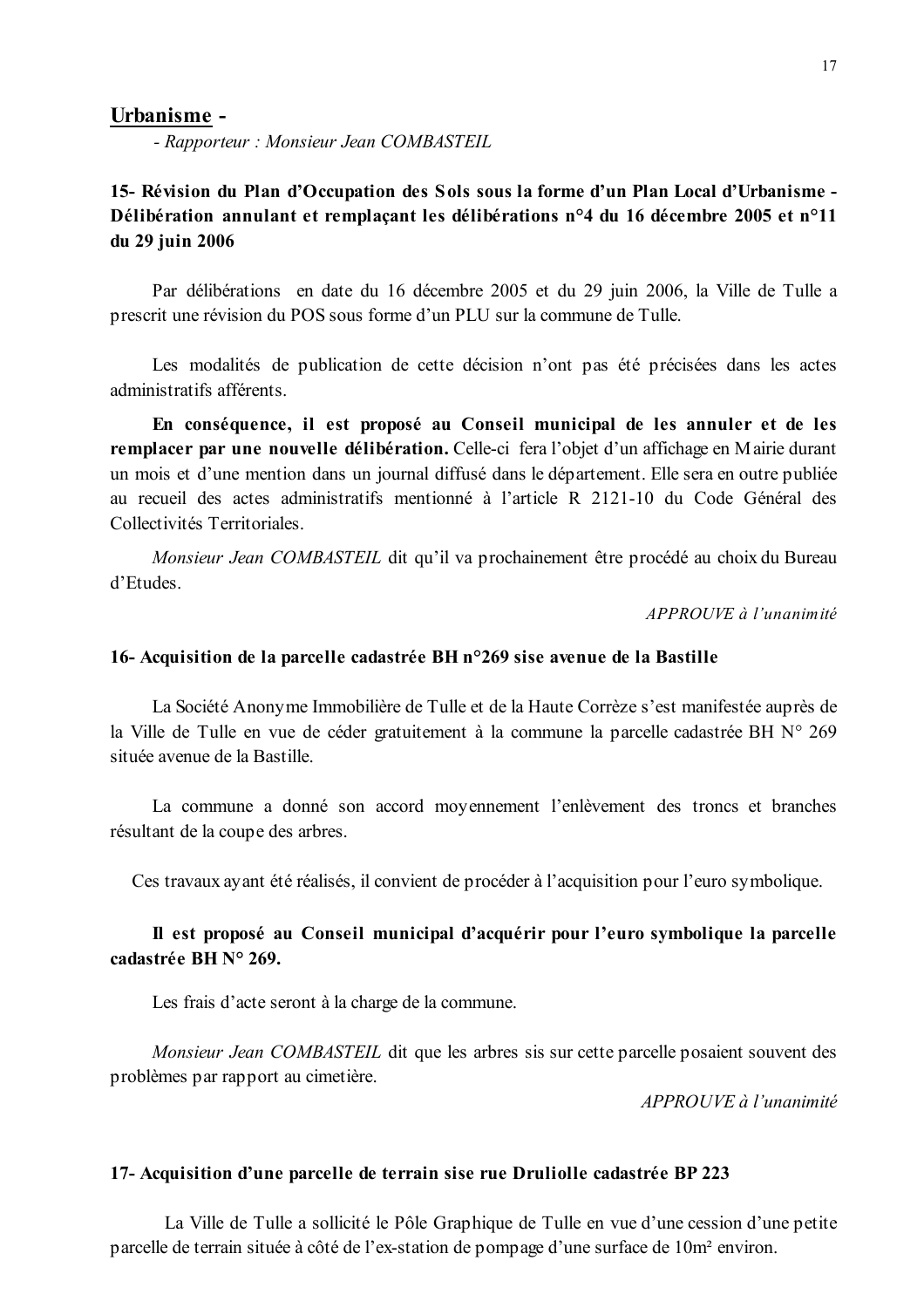Cette acquisition permettrait de relier les deux parcelles cédées à la Ville par le GIAT, afin de permettre l'entretien de celles-ci avec des engins mécaniques et également d'accéder à nos chambres de vannes eau potable (ex-eau brute).

Le Ministère de la Défense par le biais du Service des Moyens Généraux (SMG) a donné son accord à la cession au profit de la Ville de Tulle au prix de la valeur vénale évaluée par les Services Fiscaux soit 200  $\epsilon$ .

## Il est proposé au Conseil Municipal d'acquérir une portion de la parcelle BP N° 223 au prix de 200  $\epsilon$ .

Les frais d'acte et d'arpentage seront à la charge de la commune.

APPROUVE à l'unanimité

### 18- Cession de pavillons sis au Rodarel

La Ville de Tulle est propriétaire de 24 pavillons au Rodarel. Durant l'année 2006, 8 pavillons seront restitués par l'Ecole de Gendarmerie.

Une vingtaine d'acquéreurs potentiels ont visité les pavillons 2 et 8 impasse des Tulipes de type 5.

Suite aux visites 11 personnes ont confirmé leur souhait d'acquérir.

La Commission d'Attribution s'est réunie le 15 septembre 2006. Celle-ci a attribué les pavillons à :

- Mme Sylvie MENEYROL 2 impasse des Tulipes –
- Monsieur et Madame JUBAULT  $-8$  impasse des Tulipes  $-$

Le pavillon situé 2 impasse des Tulipes est cadastré AD N° 336 et le pavillon situé 8 impasse des Tulipes est cadastré AD N° 338. Le pavillon situé 8 impasse des Tulipes nécessite une emprise de terrain sur la parcelle AD N° 361 qui sera définie par un document d'arpentage.

## Il est proposé au conseil municipal les cessions des pavillon 2 et 8 impasse des Tulipes aux personnes précitées au prix unitaire de 95 000  $\epsilon$ .

Les frais d'acte et d'arpentage seront à la charge de l'acquéreur.

Monsieur Jean COMBASTEIL dit que la Commission a plutôt attribué les pavillons à des familles avant des enfants.

Monsieur Gilles RAVINET dit que six maisons vont être cédées avant fin 2006.

Monsieur Jean COMBASTEIL dit que la Commission d'attribution se réunira à nouveau.

*Monsieur Michel CAILLARD* demande si ce sont des tullistes qui sollicitent ces pavillons.

Monsieur Jean COMBASTEIL répond par l'affirmative.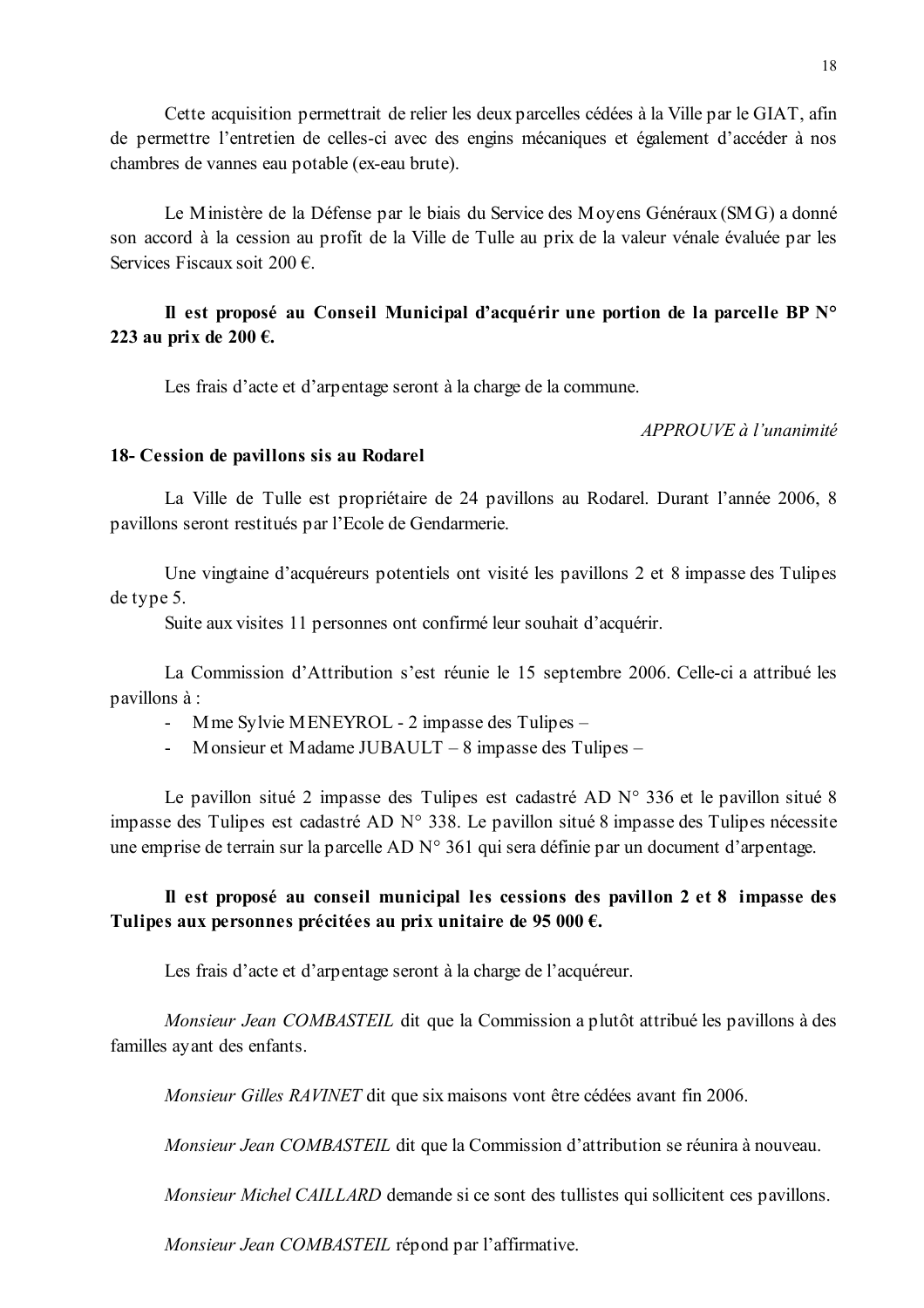$APPROIIVE$  à l'unanimité

### 19- Cession de terrain sis au Rodarel

Monsieur et Madame FARGES propriétaires d'un pavillon au Rodarel ont sollicité la Ville de Tulle pour acquérir une portion de terrain en prolongement d'un terrain déjà acquis auprès de la commune

Il est proposé au Conseil municipal de céder à Mr et Mme FARGES une portion de terrain cadastré AD N° 599p d'environ 200 m<sup>2</sup> au prix de 1,50 € le m<sup>2</sup>.

Les frais d'acte et d'arpentage seront à la charge de l'acquéreur.

APPROUVE à l'unanimité

### 20 Cession de l'immeuble de la Ville sis 9 bis, rue Fontaine Saint Martin à la SEMABL

Dans le cadre du Périmètre de Restauration Immobilière « L'Alverge », la SEMABL souhaite acquérir auprès de la Ville de Tulle un immeuble sis 9 bis, rue Fontaine Saint Martin (parcelle AY N° 87) au montant fixé par le Service des Domaines.

Cet immeuble insalubre fait l'objet d'une Déclaration d'Utilité Publique de Travaux.

## Il est proposé au Conseil Municipal de céder à la SEMABL l'immeuble au prix de 1600  $\epsilon$ .

Les frais d'acte seront à la charge de la commune.

Monsieur Jean COMBASTEIL dit que cette opération se fait dans le cadre de la Convention Publique d'Aménagement. Ce bâtiment sera réhabilité.

Il rappelle que les travaux sur le site de l'Alverge vont débuter prochainement.

*Monsieur Mathieu GOURY* dit que des travaux d'assainissement ainsi que la réfection du revêtement vont être réalisés Rue Fontaine Saint Martin. Ces travaux devraient durer un mois et demi. Le Maître d'Ouvrage est la Ville.

Rue d'Alverge. l'immeuble dominant la place du Canton doit être démoli fin octobre.

Il sera ensuite procédé à l'aménagement de la place, à la réalisation des travaux de voirie et d'assainissement

Ces travaux devraient être achevés en juin 2007.

Monsieur Jean COMBASTEIL ajoute que les travaux Rue Fontaine Saint Martin (gérés par la Ville) vont débuter prochainement : assainissement et revêtement.

 $APPROIIVE$  à l'unanimité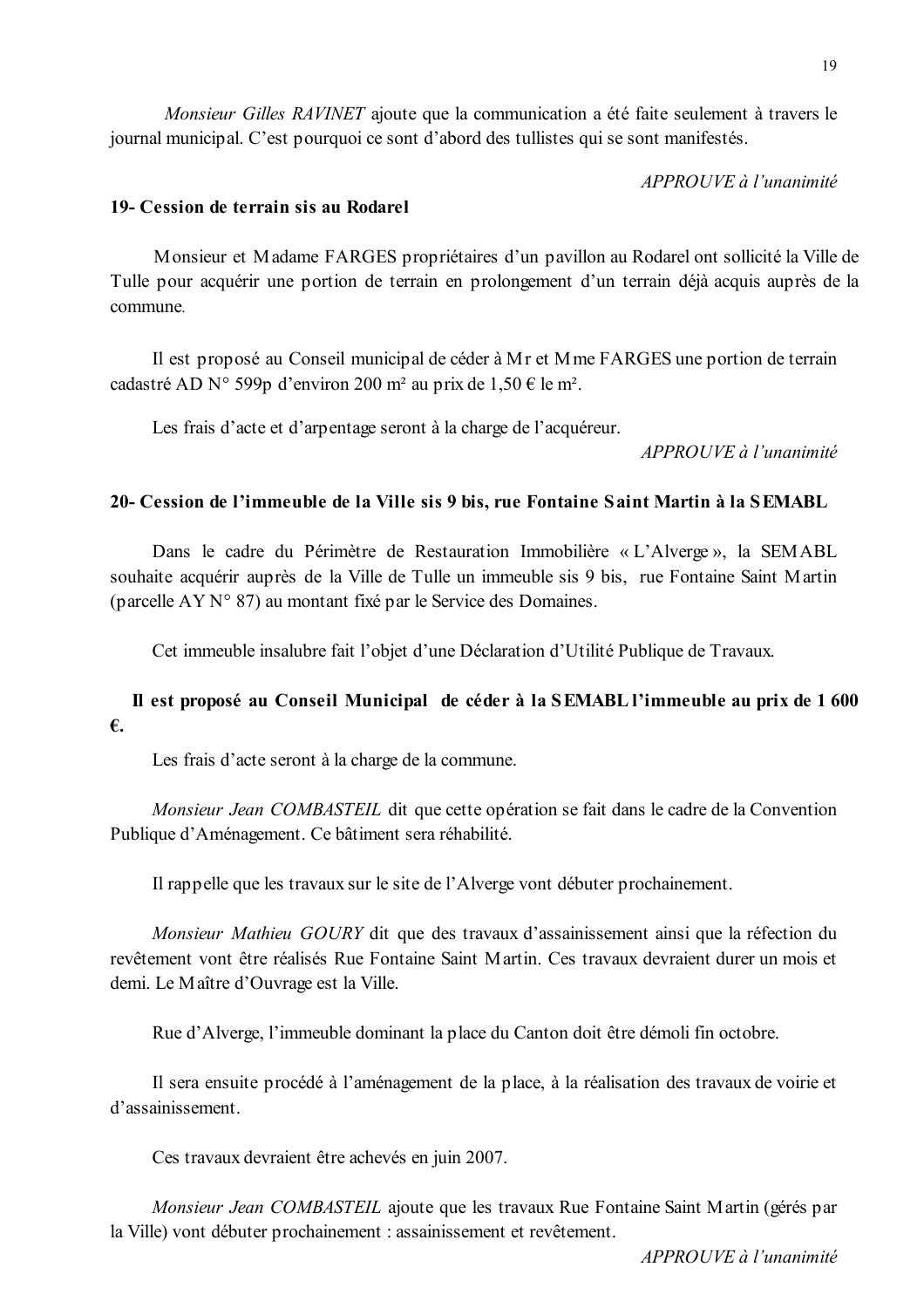### 21- Cession d'une portion de talus sis rue des Peupliers - Annulation de la délibération n°15 du 28 janvier 2005

Monsieur LAVAL propriétaire de la parcelle BO N° 233 avait sollicité la Ville de Tulle en vue de la cession d'une portion de terrain communal située au fond de sa parcelle.

Par délibération du 28 janvier 2005, la Ville de Tulle avait donné son accord pour une aliénation d'une portion de talus située sur la parcelle BO N° 406 au prix de 10 € au profit de Monsieur LAVAL

Suite à cette décision, Mme EVRARD domiciliée au 22, rue des Peupliers, également riveraine de ladite parcelle, s'est manifestée auprès de la Ville de Tulle pour acquérir une portion du talus

Après visite des services municipaux sur le site le 15 novembre 2005 en présence des futurs acquéreurs, il leur a été proposé une répartition : deux tiers au profit de Monsieur LAVAL, un tiers au profit de Madame EVRARD (partie proche de sa maison).

Différentes médiations ont été tentées et le Médiateur de la République saisi par Monsieur LAVAL n'a pas réussi à trouver de compromis entre les deux parties.

En l'absence d'accord entre les parties, il convient de laisser le terrain propriété communale et de proposer au Conseil municipal d'annuler la délibération du 28 janvier 2005 N° 15.

APPROUVE à l'unanimité

## 22- Rétrocession du parking Saint Pierre à la Ville par la SEMABL - Délibération annulant et remplaçant celle du 29 juin 2006

La construction du Parking Saint Pierre et l'aménagement de ses abords a été réalisée dans le cadre de la Convention Publique d'Aménagement liant la Ville de Tulle à la SEMABL via l'avenant n°2 signé en date du 19 mars 2002.

La rétrocession de cet ouvrage intervient en amont de la clôture financière de l'opération afin de permettre à la Ville de céder des places de stationnement à des particuliers.

La clôture financière de l'opération (récupération totale des subventions et remboursement du Prêt de Renouvellement Urbain) se poursuivra par la Ville et par la SEMABL postérieurement à la rétrocession

Cette nouvelle délibération corrige le montant de l'opération qui avait été inscrit dans la délibération du 29 juin 2006.

Il est proposé au Conseil Municipal :

- d'approuver le bilan définitif de l'opération afférente à la réalisation du parking Saint - Pierre et à l'aménagement de ses abords conformément au document ci-annexé.

- d'approuver la rétrocession par la SEMABL du parking Saint - Pierre et de ses abords à la Ville.

20

Il est précisé que :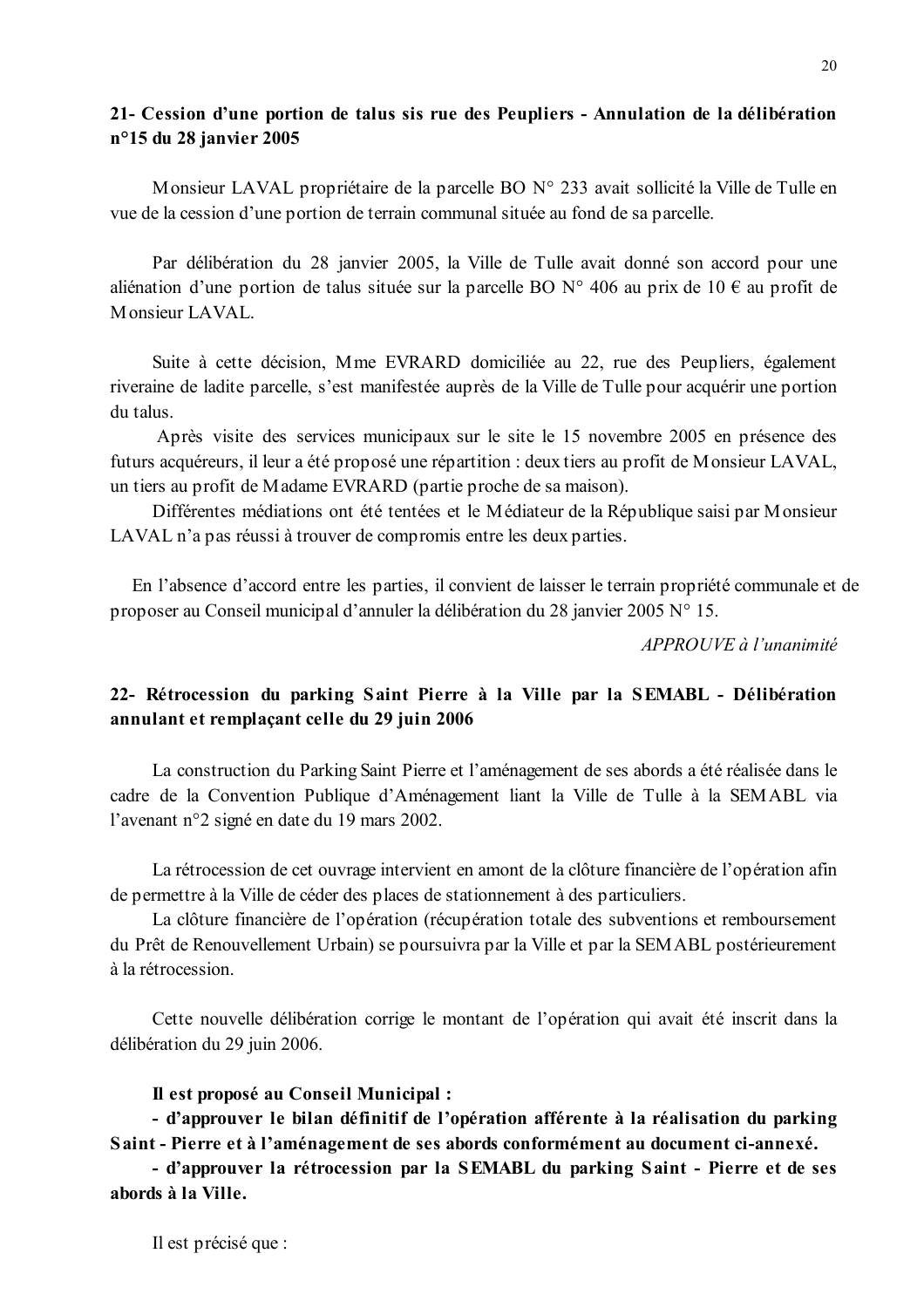- le coût final de l'opération s'élève à 4 307 615,43  $\text{\textsterling TTC}$ 

- le montant total des subventions pour l'opération s'élève à 1 523 367,81 TTC

- le montant de l'emprunt souscrit par la SEMABL pour le financement de l'opération s'élève à 2 000 000 €.

- le montant pris en charge par le Ville de Tulle dans le cadre des avances versées au titre de la Convention Publique d'Aménagement est de 784 247,62 €

Monsieur Mathieu GOURY dit que l'opération n'est pas encore totalement clôturée et qu'il y a eu un différentiel entre deux exercices comptables sur cette opération.

Monsieur Michel CAILLARD demande si l'aménagement du parking est terminé.

*Monsieur Jean COMBASTEIL* répond que la peinture des places handicapées est réalisée. De petits détails peuvent rester à régler.

La vente de certaines places est à l'étude. Cela nécessite quelques travaux d'adaptation pour que les propriétaires puissent entrer et sortir comme ils le souhaitent.

Monsieur Mathieu GOURY indique que les travaux restant à réaliser sont liés à la privatisation, à savoir l'installation d'un système permettant l'utilisation du parking par les propriétaires.

Monsieur Michel CAILLARD fait état d'incivilités dans cet équipement.

Monsieur Gilles RAVINET dit qu'il y a eu deux vols de voitures mais leurs propriétaires avaient laissé les clés à l'intérieur.

Monsieur Jean COMBASTEIL dit que la Ville n'est pas responsable.

Le fonctionnement normal du parking c'est d'être fermé la nuit et vide de voitures à cette période.

Le stationnement est cependant toléré en ce moment compte tenu des difficultés rencontrées dans le quartier.

Les travaux ont permis de faire connaître le parking à de nombreuses personnes.

Monsieur Michel CAILLARD demande quel est son taux d'occupation.

Monsieur Jean COMBASTEIL dit qu'il a augmenté. La capacité maximale est quasiment atteinte certains jours.

 $APPROUVE \d{d} l'unanimit$ 

# Affaires générales -

- Rapporteur : Monsieur Alain LAGARDE

23- Désignation des représentants du conseil municipal au conseil d'administration Le Roc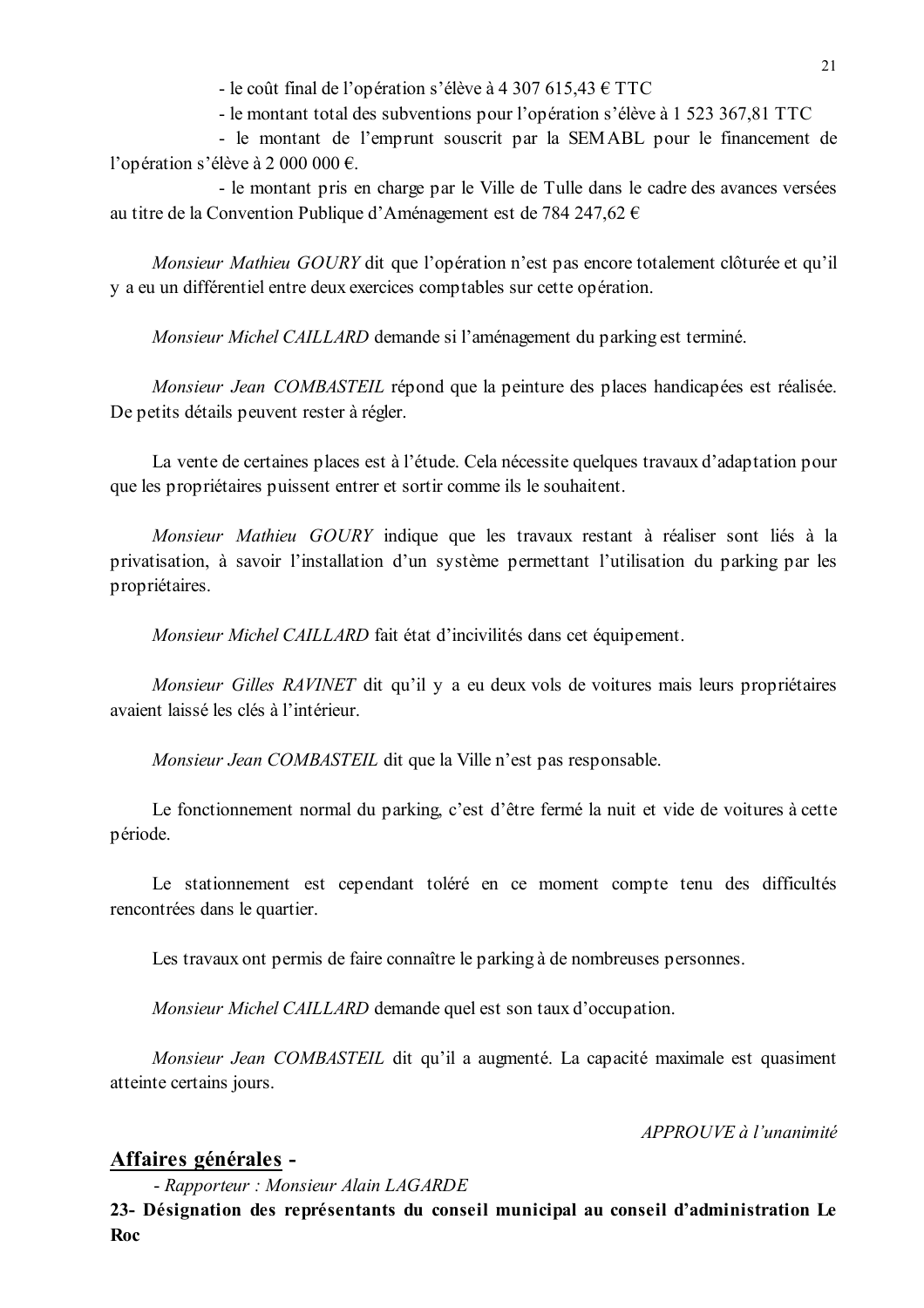Par délibération du 29 mars 2001, le Conseil municipal a désigné les représentants de la Ville au Conseil d'Administration Le Roc ·

- Monsieur Jean Louis WUYTS en qualité de titulaire

- Madame Janine PICARD en qualité de suppléante

Ces élus ne souhaitant plus siéger dans cette instance, il est proposé de désigner pour les remplacer:

- Madame Annie BASTIE en qualité de titulaire

- Madame Catherine CHAUMEIL en qualité de suppléante.

Madame Janine PICARD dit que Jean Louis WUYTS, pour des raisons personnelles et car il est très pris par son travail au sein de la Ligue contre le cancer, a souhaité ne plus avoir à siéger dans cette instance

Pour sa part, elle participe à de nombreuses réunions dans le domaine social.

Madame Annie BASTIE, qui travaille dans une association caritative importante sur la Ville, a été volontaire pour remplacer Jean Louis WUYTS.

D'autre part, Catherine CHAUMEIL qui est conseillère municipale déléguée à l'insertion semblait très indiquée pour suppléer Annie BASTIE.

 $APPROUVE \d{d} l'unanimit$ 

### Arrivée de Monsieur le Maire

24- Décision afférente à la participation de la Ville au Groupement Régional de Santé Publique du Limousin et approbation de la convention constitutive du Groupement Régional de Santé Publique

L'Etat, l'ARH du Limousin, l'Union Régionale des Caisses d'Assurance Maladie du Limousin, la CRAMCO, l'Institut de Veille Sanitaire, l'Institut National de Prévention et d'Education pour la Santé, le Conseil Régional, le Conseil Général, la Commune de Tulle souhaitent constituer un groupement d'intérêt public régi par les textes du Code de la Santé Publique dénommé « Groupement Régional de Santé Publique du Limousin ».

Le groupement a pour objet :

- de mettre en œuvre les programmes de santé contenus dans le plan régional de santé publique en se fondant sur l'observation de la santé dans la région

- d'assurer ou de contribuer à la mise en œuvre des actions particulières de la région selon des modalités fixées par convention.

Le groupement a pour mission :

- d'arrêter les conditions de réalisation des programmes de santé du plan régional de santé publique dont il assure la mise en œuvre et précise notamment la nature et l'échéancier des actions envisagées dans ce cadre, leurs modalités de suivi et d'évaluation, les cahiers des charges éventuellement associés à leur lancement, ainsi que les partenariats et financements prévus à cet effet :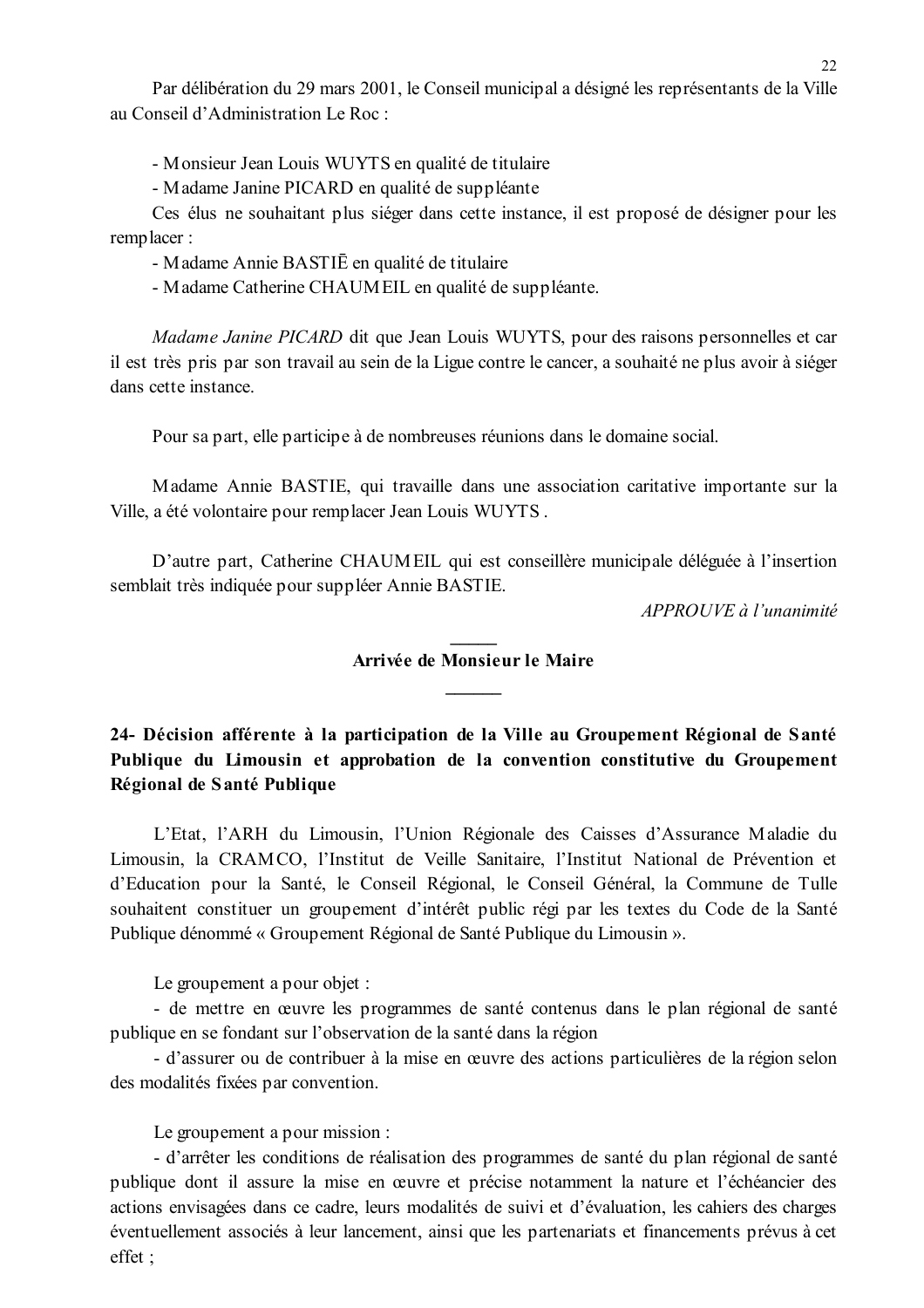- de décider des projets éligibles à un financement du groupement et de fixer le montant de ce financement :

- de développer les coopérations et de mettre en œuvre les conventions nécessaires à la réalisation des programmes de santé du plan régional de santé publique :

- de favoriser le rapprochement entre les acteurs régionaux de l'observation sanitaire et sociale pour améliorer la cohérence et la disponibilité des informations nécessaires à son action et de mettre en place les moyens nécessaires au suivi et à l'évaluation des actions qu'il mène; il bénéficie notamment de la mise à disposition des données issues des systèmes d'information des membres de l'Institut des données de santé dans les conditions prévues à l'article L 161-36-5 du code de la sécurité sociale :

- de contribuer à l'évaluation des programmes du plan régional de santé publique et de mener des actions de communication sur ce plan et sa mise en œuvre;

- de rendre compte de son activité et des résultats obtenus, au moins une fois par an, à la conférence régionale ou territoriale de santé mentionnée à l'article L1411-12.

Les membres du groupement apportent leur contribution à la réalisation des objectifs du plan régional de santé publique et soutiennent les programmes dont la mise en œuvre incombe au groupement. Ils s'engagent notamment à :

- coordonner leurs interventions dans le domaine de la santé publique, en particulier dans le cadre de conventions

- promouvoir les mesures susceptibles d'améliorer l'efficacité et l'efficience dans l'utilisation des ressources disponibles

- favoriser la coopération des acteurs de terrain dans la conduite des projets et si nécessaire l'émergence de nouveaux opérateurs

- mettre à disposition du groupement les données régionales et infra - régionales de nature sanitaire, sociale ou médico-sociale nécessaires au bon exercice de ses missions

- participer à la mise en place des moyens nécessaires au suivi et à l'évaluation des actions de santé publique.

Dans leurs rapports avec les tiers, les membres du groupement ne sont pas solidaires, sans préjudice du droit de poursuivre le groupement. Ils sont tenus des dettes proportionnellement à leur contribution calculée selon les modalités fixées à l'article 13.

La Ville de Tulle souhaite siéger dans cette instance. Le Conseil d'Administration du groupement sera installé au plus tard en Novembre ce qui nécessite une signature rapide de la convention constitutive du groupement.

Il est proposé au Conseil Municipal :

- de confirmer la participation de la Ville de Tulle au Groupement Régional de Santé Publique du Limousin

- d'autoriser Monsieur le Maire à signer la convention constitutive du groupement

- d'autoriser Monsieur le Maire à entreprendre toutes les démarches afférentes à cette affaire.

Monsieur Jean Louis SOULIER indique que des réunions techniques se sont tenues dès juillet pour élaborer les statuts du Groupement Régional de Santé Publique du Limousin. Des réunions thématiques sont prévues.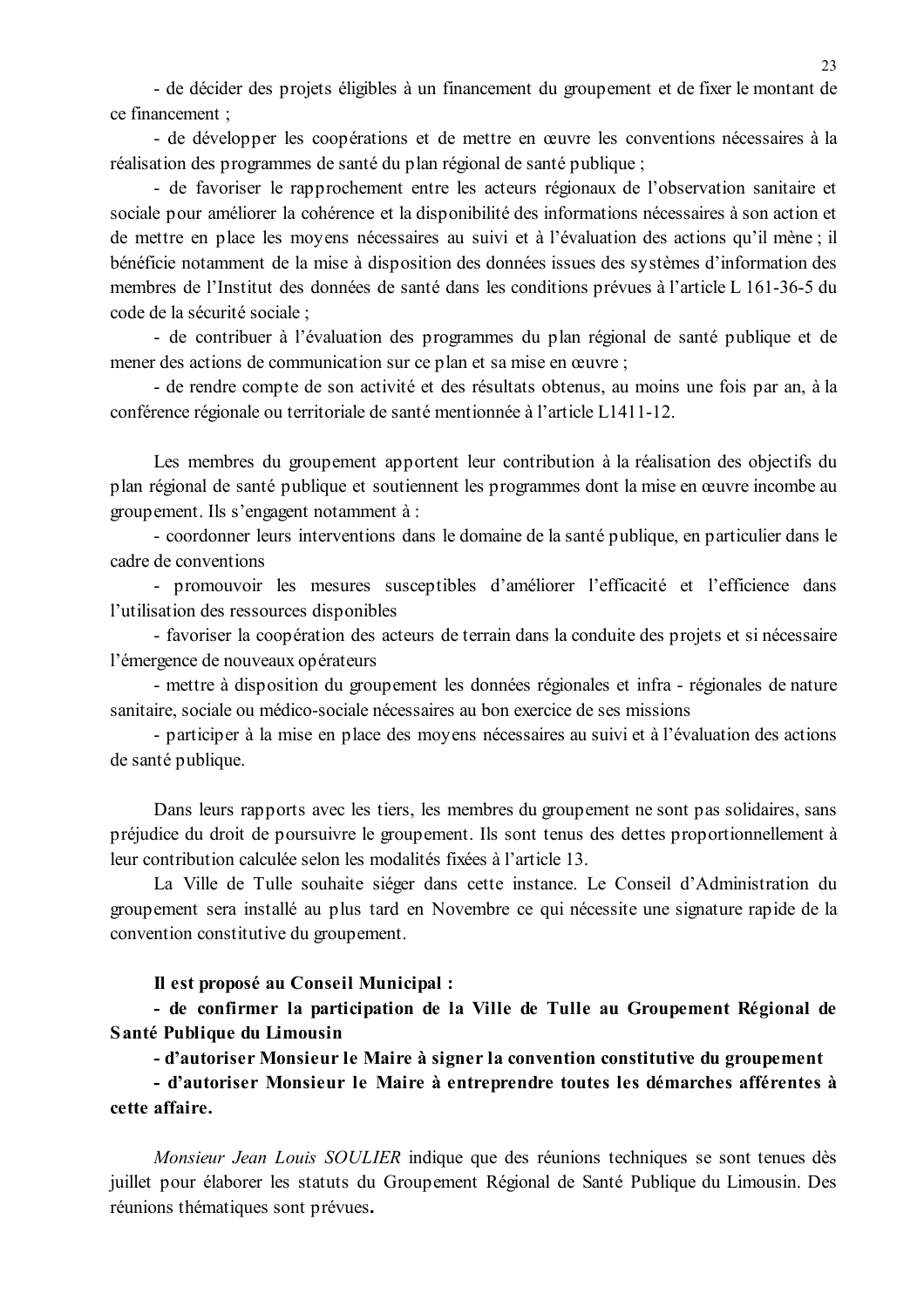Il précise que les villes de l'ensemble de la région ont quatre voix au Conseil d'Administration

Il n'v a pas de participation financière à prévoir.

 $APPROUVE \d0$  l'unanimité

### - Point d'information sur la situation du Centre Hospitalier de Tulle et ses différents projets

- Rapporteurs : Monsieur le Directeur du Centre Hospitalier et Monsieur François **HOLLANDE** 

Monsieur Francois HOLLANDE dit qu'il avait été souhaité que le Conseil Municipal soit informé de la situation de l'Hôpital, de ses projets, de son fonctionnement.

La Ville a sollicité la Direction de l'Hôpital pour qu'elle accepte de faire un exposé qui montre l'implication de l'Hôpital dans la Ville de Tulle, le Pays de Tulle mais aussi les conséquences des décisions prises à l'Hôpital pour la Ville de Tulle.

Au-delà des liens institutionnels entre la Ville et l'Hôpital, la qualité des soins, la nature des services qui peuvent être dispensés à la population intéressent le Conseil Municipal.

Lui, en tant que Président du Conseil d'Administration, et les Conseillers Municipaux représentant la Ville au Conseil d'Administration, sont relativement bien informés de la situation de l'Hôpital.

Les réunions du Conseil d'Administration sont fermées à la Presse.

Le Conseil Municipal n'est pas toujours informé des grands sujets de la vie hospitalière.

Il donne la parole à Monsieur TURA, Directeur du Centre Hospitalier de Tulle.

Monsieur TURA expose les éléments relatifs à l'activité du Centre Hospitalier de Tulle.

Monsieur François HOLLANDE remercie Monsieur le Directeur pour l'action qu'il mène depuis qu'il a été nommé à la tête de l'établissement.

Les chiffres donnés, les indications fournies démontrent qu'en terme d'équipement, l'Hôpital va lancer de nombreux investissements dans des domaines différents : Urgences, Bloc opératoire, Maison de retraite, Chandou, Centre de médecine physique, Sécurité incendie.

D'autres travaux ont eu lieu il y a quelques années : la cuisine et la blanchisserie sur un mode inter hospitalier.

En terme d'investissement, ce que réalise l'Hôpital a des conséquences heureuses pour son fonctionnement mais aussi pour l'emploi et l'activité.

Un hôpital n'a pas pour seul objectif de créer de l'investissement. Il fournit aussi des services de soins.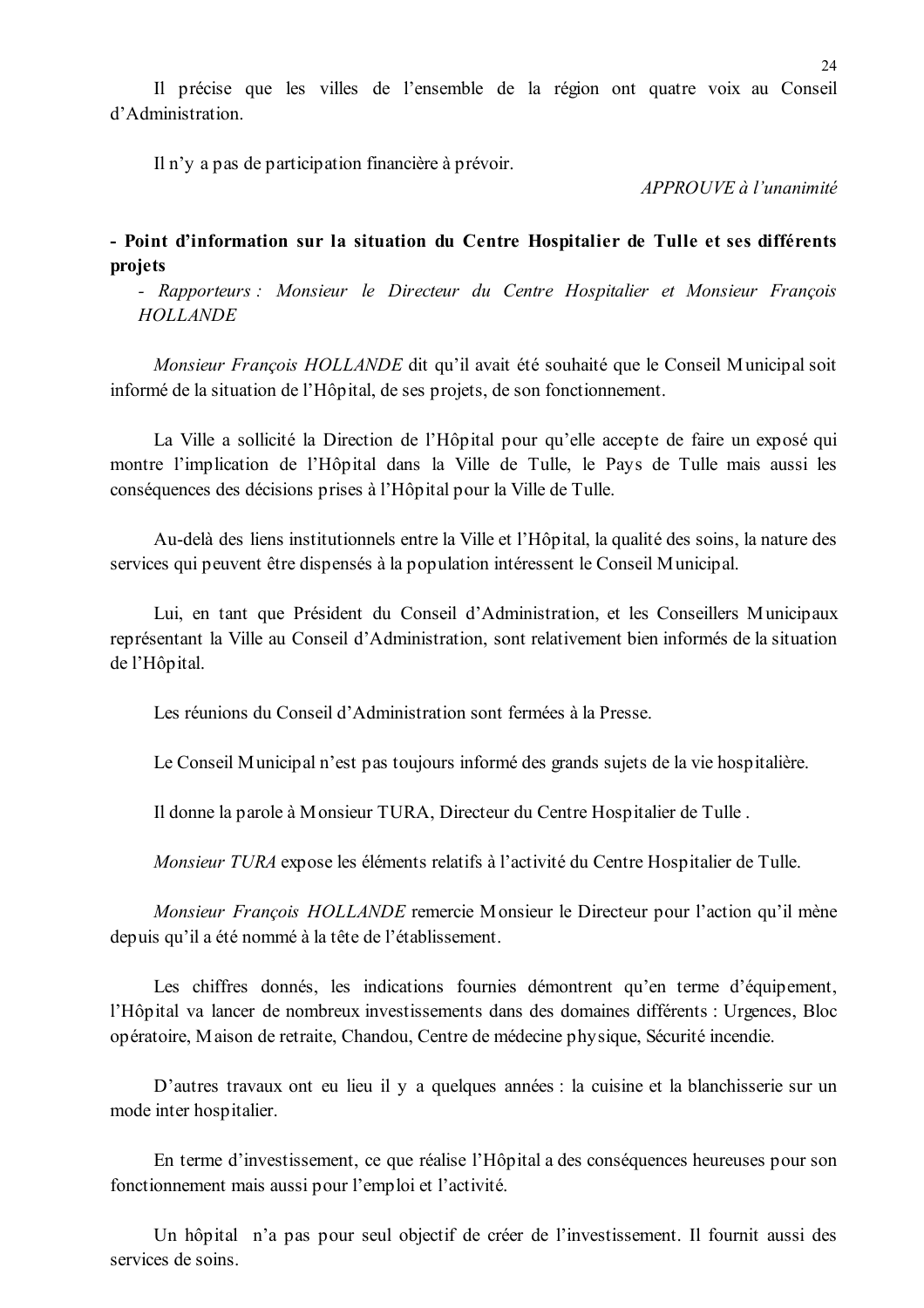Il a été donné des indications quelquefois rassurantes, parfois moins : il fait état de la difficulté à recruter un certain nombre de praticiens dans des disciplines parfois essentielles : psychiatrie, anesthésie, chirurgie, pédiatrie. Il est difficile d'attirer de jeunes praticiens.

Il y a aussi plus de 850 agents. Ce point là doit justifier la défense de l'Hôpital qui peut parfois être mise en cause car l'investissement souhaité ne lui est pas affecté (Cf IRM); car il n'est pas décidé d'une hospitalisation à domicile qui pourrait se faire sur le plan départemental à Tulle. Il faut défendre l'Hôpital de Tulle pour des questions de soins et d'emplois.

Monsieur Michel CAILLARD remercie Monsieur TURA pour cette présentation.

Il remarque qu'il a été fait état il y a quelques mois d'un problème de déficit qui semblait récurrent

Il demande ce qui a changé en terme de fonctionnement.

Est-ce que des restructurations ont été engagées depuis pour éviter ce déficit ?

Quelles seraient les conséquences de cette réorganisation.

Monsieur TURA dit que les hôpitaux fonctionnent avec un nouveau mode de financement : le financement à l'activité.

L'activité médicale produit de recettes qui permettent de faire des dépenses.

Il faut avoir une préoccupation de santé publique et non une préoccupation économique.

Il faut avoir le regard sur les dépenses et adopter le dispositif le plus efficace.

Une réorganisation a été engagée. Elle est déjà largement réalisée.

Ses préconisations ont été mises en place en prenant appui sur le projet médical.

Les services d'urologie et de gynécologie d'une part, et de gastro-entérologie et de chirurgie viscérale d'autre part, ont été regroupés.

Ils fonctionnent sur le mode de l'hospitalisation complète  $7j/7$ . L'hospitalisation de semaine concerne des hospitalisations pensées avant de se produire.

La mise en place d'hospitalisations de semaine a permis de gérer différemment le personnel. Cent dix personnes ont changé de service.

Cela doit permettre un fonctionnement normal dès Octobre.

Des fonctions nouvelles doivent être mises en place.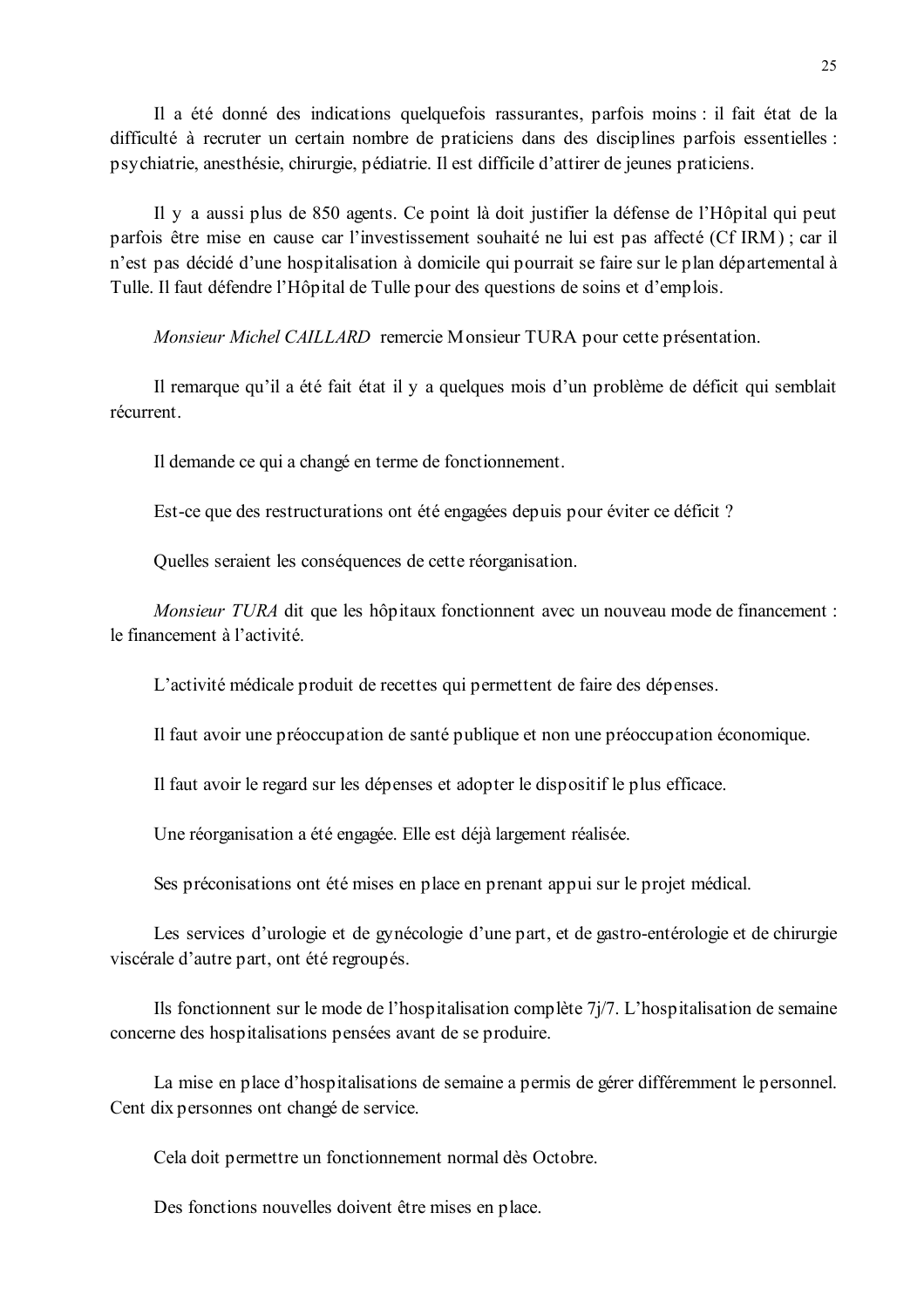Les personnels dans les services sont au plus près des patients. Une équipe de brancardiers courtiers a été créée

Madame Annie BASTIE demande si cette réorganisation a généré des créations d'emplois.

*Monsieur TURA* répond que le nombre de lit est resté le même. C'est le fonctionnement qui est différent

30 à 40 emplois pourront être créés avec les nouveaux projets.

*Madame Annie BASTIE* observe qu'il y a 850 agents. Elle demande combien il y a de postes.

Monsieur TURA indique que les emplois sont répartis sur plusieurs budget : hôpital, psychiatrie, moyen séjour. Ces services assurent 751 emplois. Les autres postes résultent de conventions tripartites.

Monsieur François HOLLANDE interroge Monsieur TURA sur la qualité de l'alimentation à l'Hôpital.

Monsieur TURA précise qu'un nouveau responsable de l'unité de restauration a été recruté.

Il a trois mois pour faire l'état de la situation et proposer des objectifs d'amélioration.

Au Conseil d'Administration d'Octobre, un plan d'action pour l'amélioration de la qualité de l'alimentation sera présenté.

Monsieur Philippe BERNIS demande combien de médecins étrangers sont employés au Centre Hospitalier de Tulle.

*Monsieur TURA* dit que le mouvement de mobilisation des médecins étrangers n'a pas été suivi au Centre Hospitalier de Tulle. Les médecins y ont le statut de praticiens hospitaliers.

Le Centre Hospitalier de Tulle compte 3 médecins étrangers sur 90.

Madame Janine PICARD demande à Monsieur TURA de présenter ses collaborateurs.

Monsieur TURA présente :

- Mr BROSSARD, DRH

- Melle DEBAISIEUX, Directrice Adjointe

- Mr DOLLET, Directeur Adjoint
- M me LEYSSENNE, Infirmière générale, Directrice des soins infirmiers

Monsieur Jean COMBASTEIL demande, en ce qui concerne la réalisation des travaux, quelle est la proportion d'aides et d'autofinancement.

*Monsieur TURA* informe que les projets ont été présentés au Ministère et à l'ARH.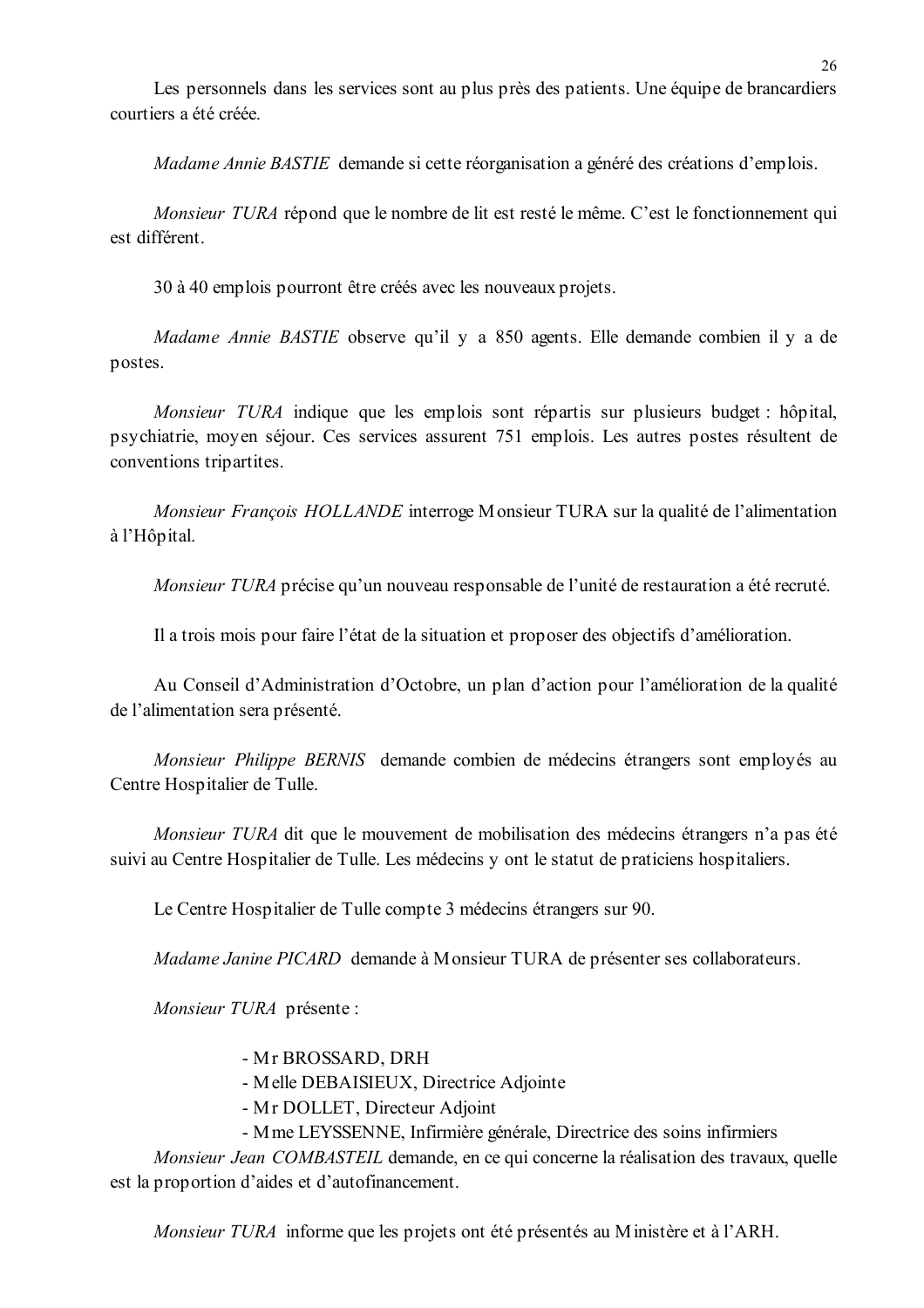Pour Tulle, les projets retenus concernent le Chandou et le Centre de Médecine Physique.

Sur les 15 000 000 euros de travaux, seul le plan santé mentale est financé.

La Maison de Retraite est financée par le Conseil Général et la Caisse Nationale de Solidarité.

Le Centre Hospitalier de Tulle a une capacité d'emprunt.

Monsieur Jean-Paul DEVEIX demande ce qu'il va advenir de l'espace qui accueillait l'actuelle Maison de Retraite après le départ des résidents.

Monsieur TURA dit au'elle sera détruite. Elle sera inoccupée à compter du 2<sup>ème</sup> trimestre 2007.

Sera alors créé le pôle urgence thorax. Le sous-sol de cet établissement comptera 50 places de parkings.

Monsieur Michel CAILLARD demande si le parking Sainte-Pierre est utilisé par le personnel.

Monsieur TURA répond par l'affirmative. Il rappelle que le Centre Hospitalier voudrait faire un vestiaire central. Il faut étudier la possibilité de le créer sur un cheminement entre le parking et le Centre Hospitalier ce qui permettra d'inciter les personnels de l'hôpital à le fréquenter.

Monsieur Jean COMBASTEIL demande ce qu'il est advenu du projet de création d'un parking sur le site de l'ancienne DDASS.

Monsieur TURA dit que le coût de cette opération est trop élevé.

*Madame Annie MARTINIE* s'interroge sur le statut du personnel.

Monsieur François HOLLANDE demande quels sont les délais de réalisation de la Maison de Retraite

Monsieur TURA dit que les travaux ont débuté fin 2005.

L'extension et les démolitions intérieures sont faites. La reconstruction a débuté

Le bâtiment sera fini au 1<sup>er</sup> trimestre 2007 pour une occupation au  $2^{\text{eme}}$  trimestre 2007.

Madame Annie MARTINIE observe qu'il n'y aura pas de Maison de Retraite en centre ville comme cela avait été envisagé. Il n'y aura, en outre, plus de Maison de Retraite sur le site du Centre Hospitalier.

Monsieur François HOLLANDE dit qu'il avait été prévu à une époque une rénovation de la Maison de Retraite du Centre Hospitalier mais pas une nouvelle construction.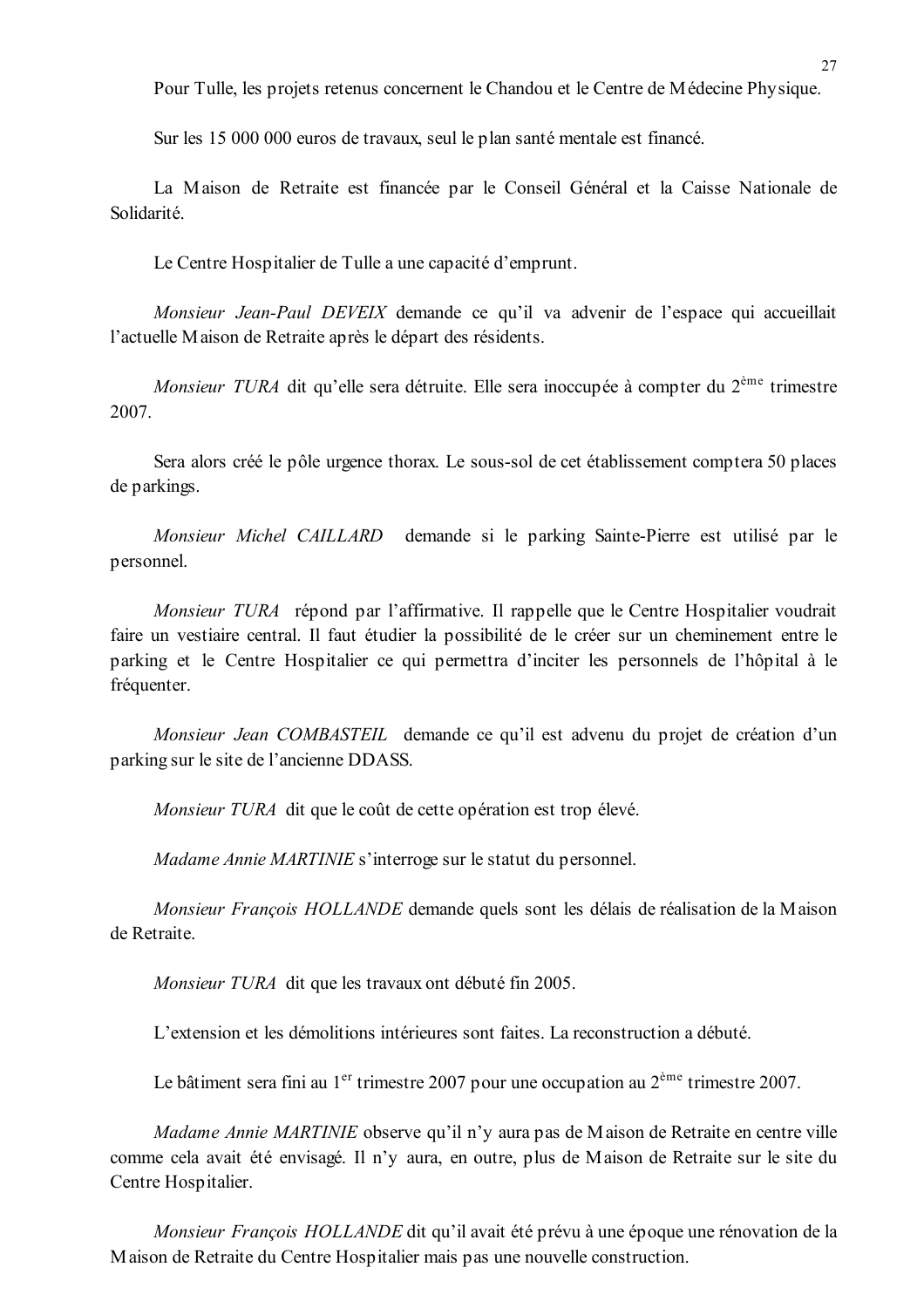Il y avait l'idée d'un double site.

Une Maison de Retraite serait allée à Naves, la maiorité actuelle l'aurait préférée en centre ville

Le 2<sup>ème</sup> site aurait été la rénovation de l'actuelle Maison de Retraite.

La Direction de l'Hôpital de l'époque a considéré qu'il ne pouvait y avoir deux sites.

Pour que ce site unique puisse être en centre ville, il a été procédé à toutes les recherches possibles. La Ville avait même acheté un terrain qui est aujourd'hui occupé par un immeuble en fin de construction

Puis il y a eu cette opportunité de la polyclinique. Si la polyclinique n'avait pas été reprise dans ce cadre, qui l'aurait reprise ?

Le prix payé pour la polyclinique, bien qu'évalué par les Domaines, est élevé.

Il a donc été choisi la voie de la réhabilitation de la polyclinique ce qui par rapport à une construction, a sans doute privé d'une subvention plus importante du Conseil Général puisque le Conseil Général n'a subventionné que la réhabilitation et pas l'acquisition.

Néanmoins, compte tenu de ce qu'est maintenant l'EPAHD et même si des navettes seront prévues pour le centre ville notamment les jours de marché, cet établissement correspondra à toutes les normes espérées, sera à Tulle, dans un lieu connu des Tullistes qui est un lieu habité.

Il avait été proposé par certains de tout mettre au Chandou. Cela avait du sens mais pour des raisons psychologiques, il était mieux d'avoir un lieu séparé.

Monsieur Christian PRADAYROL dit que sera fait un travail en amont pour préparer des résidents de l'actuelle Maison de Retraite à ce départ.

*Monsieur TURA* ajoute qu'un projet sur ce déménagement va être entrepris.

Monsieur François HOLLANDE remercie les représentants du Centre Hospitalier de Tulle.

Il propose de rendre compte à la fin du mandat des équipements qui seront ouverts.

*Monsieur Francois HOLLANDE* remercie l'équipe de Direction et l'ensemble du personnel auguel il rend hommage pour le travail mené dans des conditions pas toujours faciles, comme dans tous les établissements hospitaliers.

#### **Affaires Scolaires -**

- Point sur la rentrée scolaire et universitaire 2006-2007 - Rapporteurs : Messieurs Jacques SOULETIE et Alain LAGARDE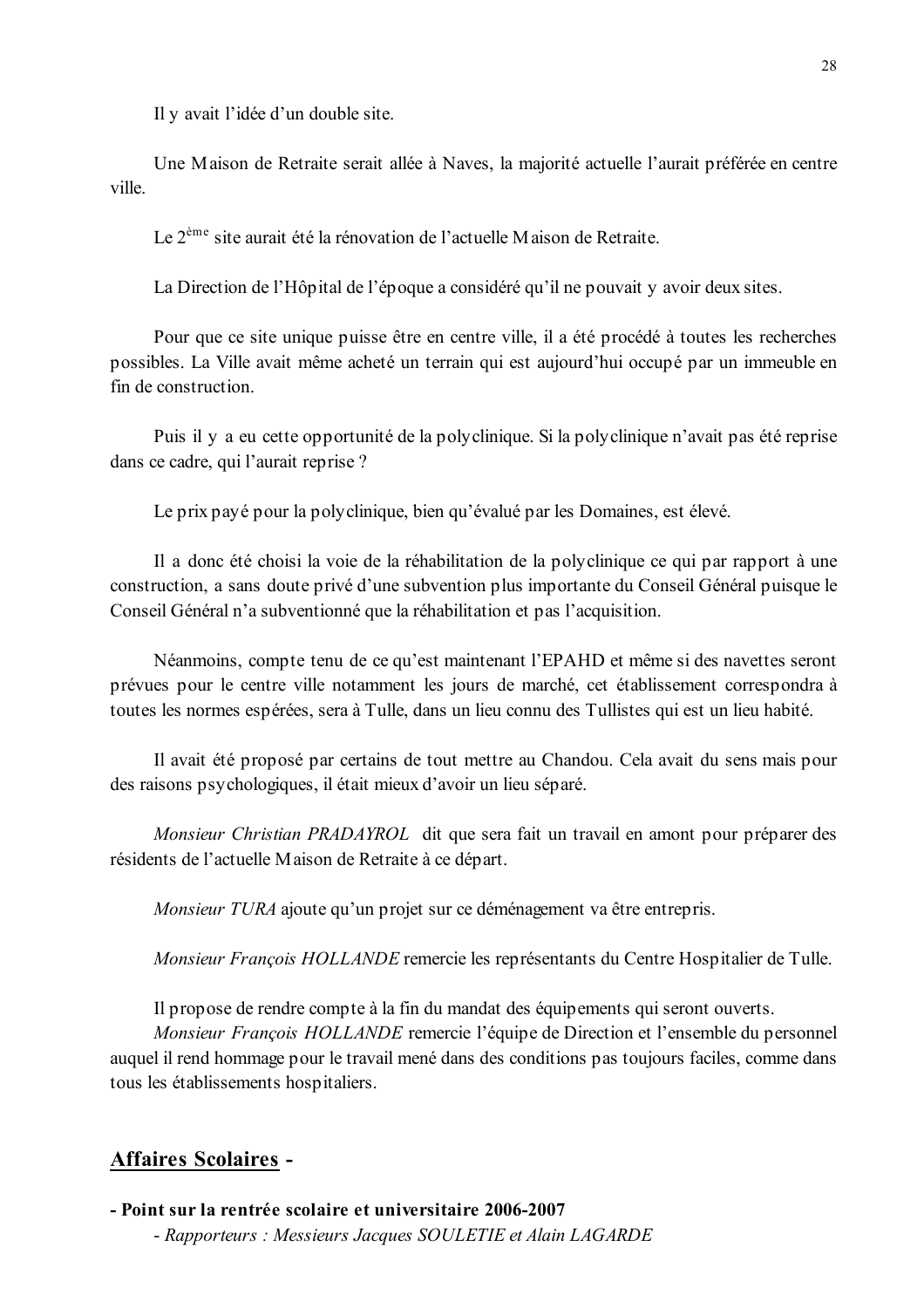Monsieur Jacques SOULETIE dit que 2006 se place sous le signe de la continuité, que ce soit pour les écoles maternelles, primaires, ou pour les établissements universitaires.

En terme d'effectifs. 1 100 élèves sont scolarisés. Le détail par école n'est pas donné car des directeurs d'écoles sont en grève administrative depuis plusieurs années.

Il est cependant enregistré une légère baisse par rapport à l'an passé. Les effectifs de la rentrée 2004 sont retrouvés.

On remarque une plus grande homogénéité si l'on tient compte de tous les sites.

Compte tenu du taux de natalité pour 2003, qui n'est certes pas le seul élément à prendre en compte, mais qui n'en demeure pas moins avoir un impact sur les effectifs, il avait été craint une rentrée beaucoup plus décevante. Le pourcentage de naissance de la Ville en 2004, 2005 voire 2006 laisse supposer une évolution positive dans ce domaine pour les prochaines rentrées.

Côté travaux, les efforts de réhabilitation et d'entretien pour tous les sites scolaires ont été poursuivis, pour une enveloppe de 120 000  $\epsilon$ .

Le site de Turgot est le « parent pauvre » de ces actions.

Il a été investi sur ce site depuis plusieurs années mais les locaux sont grands et vétustes.

Au niveau du budget 2007, il faudra prévoir une enveloppe de façon à ce que Turgot ait la même qualité d'accueil que les autres écoles.

Sur les postes d'enseignants, il n'y a pas de modification enregistrée. Il y a une ouverture à l'Auzelou, une fermeture à Turgot maternelle, une ouverture à Turgot primaire, la fermeture d'un demi poste à Virevialle et le maintien d'un demi poste ouvert l'an passé.

Il ajoute qu'a été mise en place une étude surveillée. Une convention a été passée avec l'association Accompagnement Scolaire qui, dans ce cadre là, ne joue pas le rôle d'accompagnement scolaire mais anime une étude surveillée. Cela répond à une demande de la population.

Pour bénéficier de cette étude surveillée, les enfants doivent être inscrits à la garderie.

Monsieur Alain LAGARDE dit, en ce qui concerne la rentrée universitaire, que cinq établissements accueillent des post-bac.

Le lycée Edmond Perrier a deux sections de BTS : Comptabilité et Négociations, relations clients

Les effectifs sont stables.

Ce qui est encourageant, c'est l'augmentation des effectifs au niveau de la Classe Préparatoire aux grandes écoles. Il y a 20 étudiants en 1<sup>ère</sup> année contre 16 en 2<sup>ème</sup>.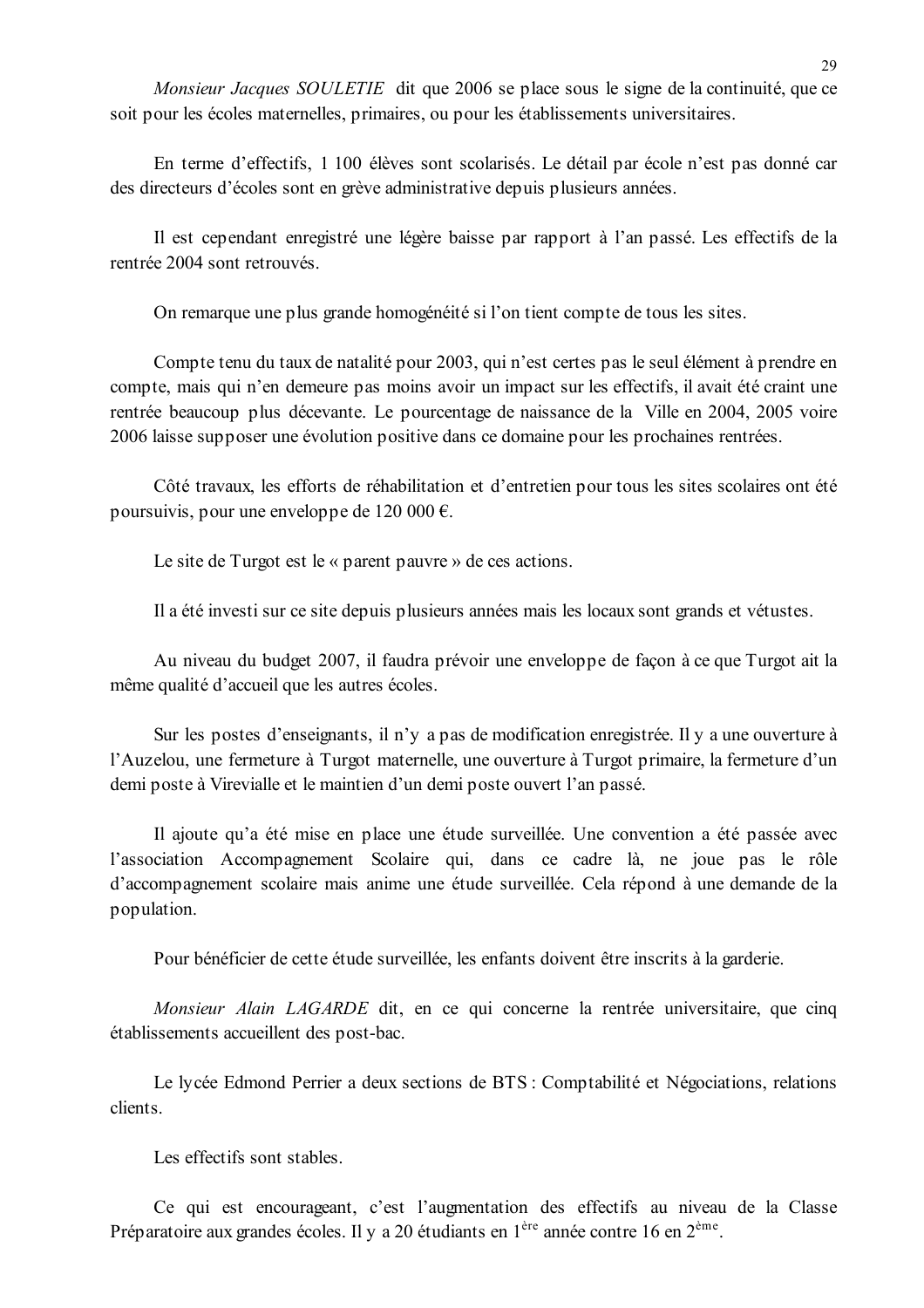Sur le site d'Edmond Perrier, il y a 137 étudiants post-bac.

L'IUT compte deux Départements : génie industriel et maintenance et un Département Hygiène, Sécurité Environnement. Le Département HSE est beaucoup plus attractif et dépasse largement la Région Limousin (Centre - Aquitaine, Poitou-Charentes, Midi-Pyrénées).

Le Département HSE accueille cette année 81 étudiants contre 58 l'an passé.

Le Département GIM accueille cette année 25 étudiants contre 11 précédemment.

Une licence professionnelle a été créée dans cet établissement. Elle accueille 31 étudiants.

206 étudiants au total sont inscrits à l'IUT cette année.

A l'IUFM, les effectifs sont stables. Il y a à l'IUFM une l<sup>ère</sup> année de préparation au concours (37 étudiants).

Les stagiaires IUFM sont aussi au nombre de 37 soit 74 étudiants au total.

L'IFSI. La formation des infirmières est aujourd'hui un cursus bac + 3. Il y a 59 étudiants en 1<sup>ère</sup> année, 42 en 2<sup>ème</sup> année, 55 en 3<sup>ème</sup> année.

La 3<sup>ème</sup> année est prolongée et prend fin en Novembre. Les élèves aides-soignantes sont 37 soit 225 étudiants à l'IFSI.

L'ISMIB, implanté à la Chambre de Commerce et d'Industrie, a accueilli à la rentrée 2006, 24 étudiants.

C'est un cursus de deux ans. La promotion sortante compte 18 étudiants.

C'est une formation alternée qui aboutit à la délivrance d'un diplôme de niveau II (bac + 4).

Il y a près de 800 étudiants accueillis à Tulle. Parallèlement, le parc locatif a lui aussi évolué et permet aujourd'hui de loger sans difficulté cette population étudiante.

Cela donne un regain d'activité à la Ville notamment au niveau des étudiants post-bac et audelà du bac + 2.

*Monsieur Francois HOLLANDE* dit que c'est une bonne chose d'avoir de plus en plus d'étudiants dans des domaines très divers.

Sur les questions de logement, il y a eu des progrès dans des structures très diversifiées du parc privé, du parc social ou à travers les résidences étudiantes créées.

Il avait été créé à la Mairie un poste d'animateur pour permettre le meilleur accueil.

Il n'y a pas eu de retour des jeunes vers la Ville traduisant des difficultés particulières. Il a donc bien été répondu aux besoins.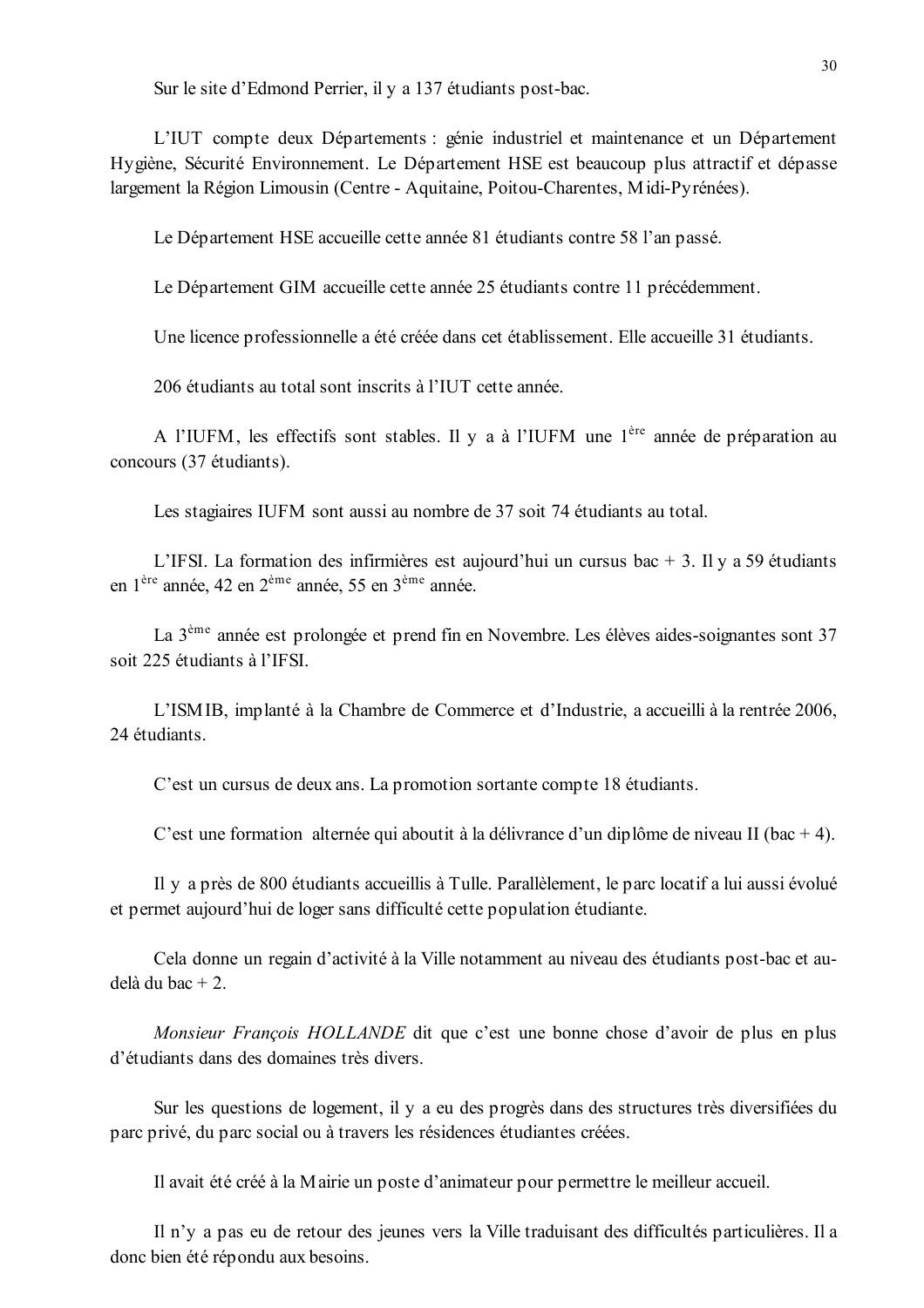Madame Annie MARTINIE demande quels sont les effectifs par école.

Monsieur Jacques SOULETIE répond que des directeurs d'école étant en grève administrative, il n'est pas possible de donner les effectifs par école.

Madame Annie MARTINIE regrette de ne pas avoir été convoquée pour la visite des écoles en début d'année scolaire.

Monsieur François HOLLANDE dit qu'il y a eu une visite de l'adjoint aux Affaires Scolaires mais pas de la Commission des Affaires Scolaires.

Monsieur Jacques SOULETIE dit que chaque année, il avait l'habitude de passer avec Madame GRADOR dans toutes les écoles et ils en informaient la personne chargée des conseils d'école dans chaque école. Madame Martinie est présente à l'Annexe.

Cette année, cela n'a pas été fait.

### 25- Contrats Educatifs Locaux - Approbation de la convention financière afférente à cette action pour l'année 2006 avec le Ministère de la Jeunesse et des Sports - Rapporteur: Monsieur Jacques SOULETIE

Il est proposé au Conseil municipal de renouveler la convention « Contrat Educatif Local » avec la Direction Départementale de la Jeunesse et des Sports.

Celle-ci a pour objet d'aider au financement de projets d'animation s'appuyant sur les associations locales et intégrant dans une logique de continuité éducative des activités en direction de la  $11/18$  ans.

Seront financés, via cette convention, une partie des ateliers organisés sur le temps périscolaire, des séjours à l'extérieur, des stages à thème, et la mise en place d'une étude surveillée sur chaque garderie.

 $APPROIIVE$ à l'unanimité

### Affaires culturelles -

## - Rapporteur: Monsieur Pierre DIEDERICHS 26- Ecole Nationale de Musique et de Danse a-Information sur la rentrée

Monsieur Pierre DIEDERICHS propose un point d'information sur l'Ecole Nationale de Musique et de Danse de Tulle ce qui s'impose en cette période de rentrée scolaire.

Il rappelle le contexte dans lequel se fait cette rentrée.

L'acte II de la décentralisation prévoit un redéploiement des aides de l'Etat sur la base suivante : reviendront désormais au Département les crédits que l'Etat alloue pour la formation de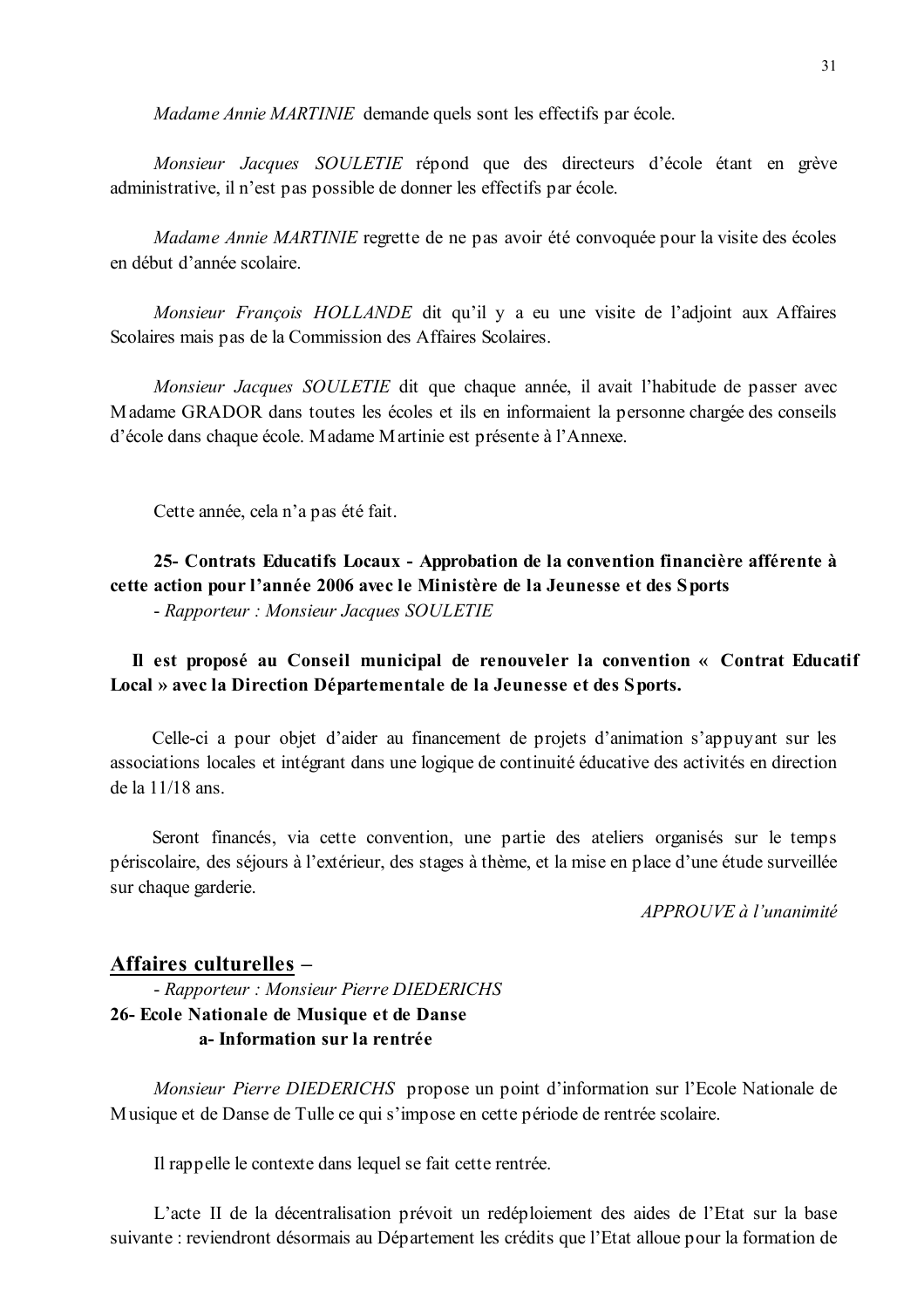base et pour les 3 cycles de formation axés sur une formation de base ne menant pas nécessairement à une professionnalisation.

Par contre, les crédits finançant les cycles de professionnalisation seront eux gérés au niveau de la Région, l'Etat conservant le contrôle pédagogique et l'attribution des labels d'Ecole Nationale ou de Conservatoire National de Région.

Dans la perspective de l'application de cette décentralisation, il est prévu que soient élaborés et proposés des schémas départementaux des enseignements artistiques.

Ceci a échelle de 2 ans

A été commandée par le Département une étude prévovant ce schéma et s'orientant sur le développement de deux structures centre pour le Département de la Corrèze.

Une structure basée à Brive autour de l'Ecole Nationale de Musique et de Danse et d'art dramatique de Brive et qui rayonnerait sur l'Ouest et le Sud du Département et une autre structure autour de l'ENMD de Tulle rayonnant elle sur l'Est et le Nord du Département.

L'enjeu pour l'école de Tulle est important. Il comporte 3 volets :

- le maintien et la consolidation du label d'école nationale, maintien qui a un impact quant à la reconnaissance du niveau pédagogique de l'école mais aussi une importance financière puisque c'est ce label qui permet l'attribution des crédits Etat qui représentent environ 10 % du budget de fonctionnement de l'école.

- le rayonnement territorial de l'école qui se verrait conférer une vocation sur une partie du département (Pays de Tulle et Haute Corrèze). Le but est d'englober l'école de Haute Corrèze qui est actuellement une école associative non labellisée.

- l'évolution de la structure vers un statut qui ne serait plus seulement communal mais un statut relevant d'une structure qui pourrait être celle d'un établissement public de coopération culturelle.

Ce sont ces enjeux qui ont amené à prendre une décision concernant la direction de l'ENMD avec la nomination comme directeur de Jean-Pierre CHARBONNEL avec un certain nombre de missions parmi lesquelles :

- celle de ressouder et de re-motiver l'équipe des enseignants

- celle d'asseoir le rayonnement de l'ENMD de Tulle. Le rayonnement au niveau de la Communauté de Communes a déjà été fortement amorcée en 2006 par Jean-Pierre CHARBONNEL lorsqu'il faisait déjà partie du collectif de Direction, cette action portant ses fruits avec une augmentation des effectifs.

- celle d'asseoir ce rayonnement par d'autres antennes : une à Argentat qui fonctionne bien, une à Uzerche qui mériterait d'être confortée.

La perspective est l'ouverture de deux antennes : l'une à Egletons, l'autre à Treignac.

C'est l'action conférée à la Direction et à l'équipe pédagogique de l'ENMD pour cette rentrée et pour les années à venir.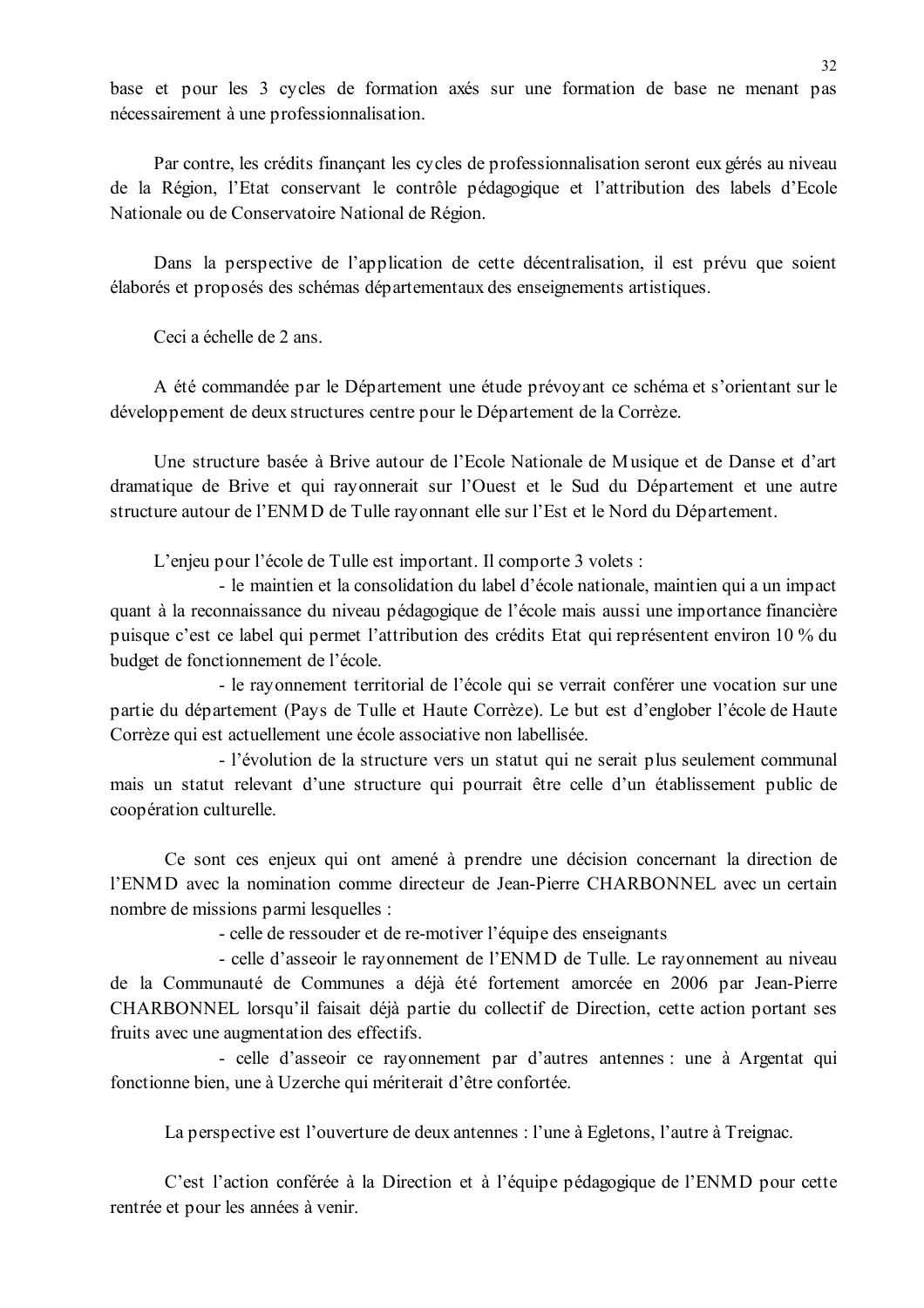Monsieur Jean-Pierre CHARBONNEL dit que l'établissement compte près de 40 professeurs et 2 personnes pour l'équipe administrative. Tous les instruments sont représentés à l'exclusion du basson et de la harpe qui sont des instruments marginaux et qui ne sont pas présents dans toutes les écoles de musique.

Depuis quelques années l'établissement a été ouvert aux musiques actuelles et traditionnelles

#### **Inscriptions:**

Cette année voit une nette augmentation des effectifs depuis le mois de septembre qui est un mois de pleine effervescence.

Le mois a débuté avec deux journées portes ouvertes qui ont permis de recevoir des parents et des élèves

Dans la continuité de ces portes ouvertes, des parents souhaitant prendre des renseignements et éventuellement inscrire leur enfant ont été reçus durant tout le mois.

L'an passé, il y avait 688 élèves inscrits. Il pense que le nombre de 750 élèves va être dépassé. A ce jour, l'Ecole de Musique n'est pas sûre de ses effectifs car certains anciens élèves qui ne sont pas réinscrits ne se sont pas manifestés encore. Il est procédé à une relance.

L'Ecole continue à recevoir des visites de parents et d'élèves qui souhaitent s'inscrire.

Jusqu'à la mi-Octobre, des inscriptions nouvelles vont pouvoir être prises.

Ce sont les nouvelles classes de batterie et musiques actuelles qui ont le plus attiré de nouveaux élèves, mais les classes de piano, guitare, flûte sont susceptibles d'engendrer des listes d'attente.

Les cordes sont à peu près stables, et les cuivres ont du mal à se développer (cor et trombone).

#### Les antennes :

Ouverture de deux nouvelles antennes : Egletons et Treignac.

La demande à Egletons est établie sur la base de 17 heures de cours pour un coût de 44 000 euros réparties comme suit :

- o Formation Musicale: 2h / Atelier Musiques Actuelles: 1 h / Eveil: 1 h.
- o Batterie: 2 h / Violon : 3 h / Guitare Classique : 3h.
- o Guitare Electrique : 2h.
- $o$  Piano  $\cdot$  3 h

La formation musicale fait partie intégrante de la formation. La dissociation de la formation musicale et de la pratique d'un instrument est impossible dans le cadre du label national que représente et préconise l'Ecole de Musique.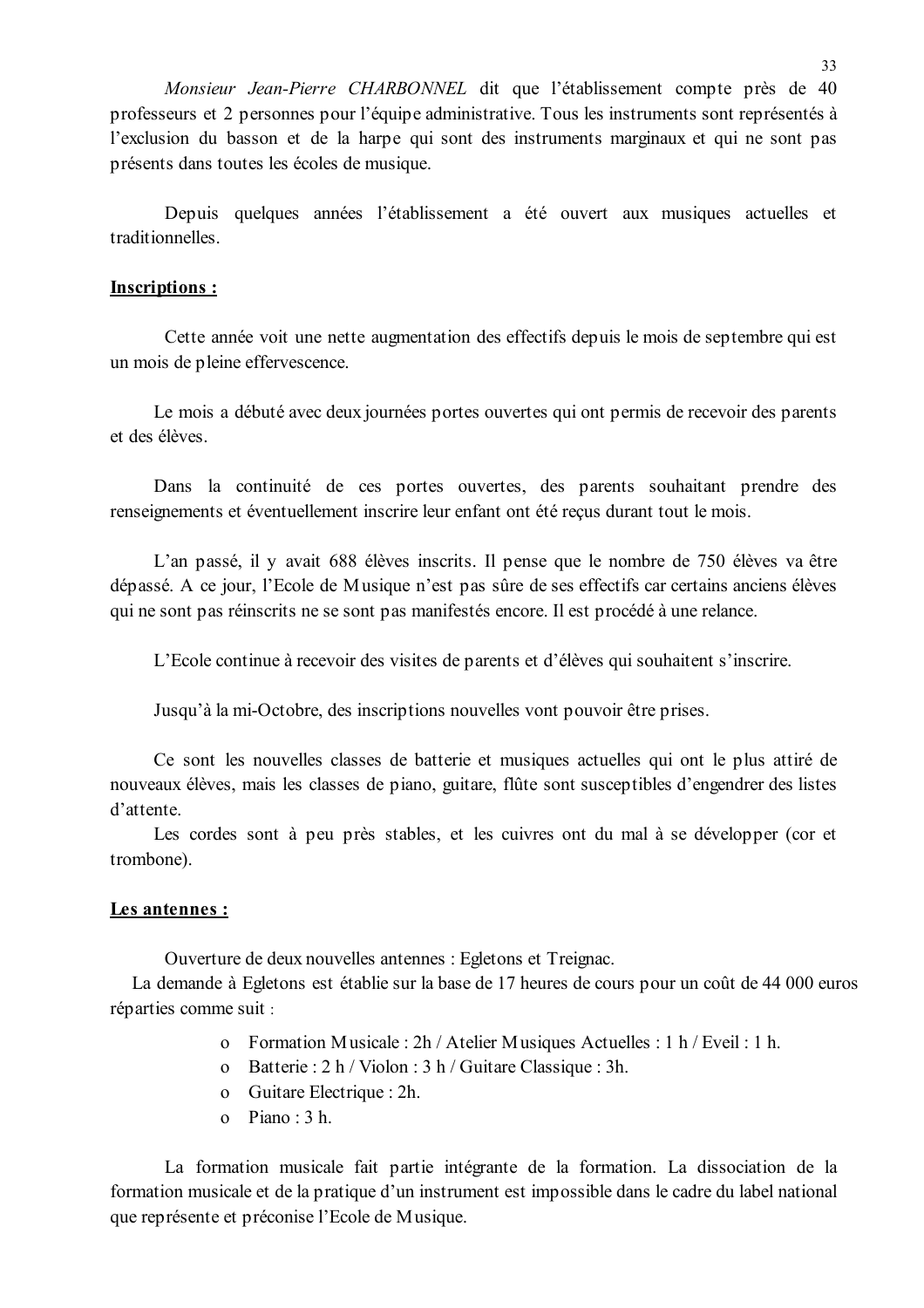Pour Treignac, une première approche permettrait de donner 3 heures de cours afin d'ouvrir une classe de formation musicale et des pratiques piano et cuivres. Pour Treignac, c'est le principe de l'atelier qui va être retenu.

Au lieu d'avoir des cours individuels, l'atelier consiste à faire des cours collectifs par petits groupes de 5 à 8 élèves.

Il s'agit d'une petite antenne dans un premier temps avec un peu moins de 20 élèves. Le coût serait de 11000 euros.

L'antenne d'Argentat voit ses effectifs également en légère hausse.

#### Les locaux :

La salle de danse ne peut pas encore être utilisée. Il faut encore poser les barres, ce qui devrait être réalisé rapidement.

La création de nouvelles classes met en évidence un manque de locaux et un voisinage parfois difficile entre les salles.

### $L'$ orgue:

Dans le passé, l'orgue a été déplacé de la salle Berlioz à la salle 20 qui est maintenant devenue une salle de batterie, de percussions et de musiques actuelles.

Le retour de l'orgue salle Berlioz (qui est agrandie par le démontage de la scène) pourrait être utile. Un facteur d'orgue a été contacté pour réaliser cette opération.

La classe est à même de se développer à nouveau car les différents blocages de ces dernières années sont levés.

#### L'évolution de l'établissement :

Pour consolider le fonctionnement de l'établissement, il faut affirmer le rôle du Conseil Pédagogique. Pour cela, il faut clairement impliquer les responsables de département afin qu'ils soient une véritable courroie de transmission entre l'administratif et les autres enseignants. Dans cette optique, les départements ont été restructuré en neuf entités regroupant un nombre à peu près égal d'enseignants :

Accordéons - guitares, Bois, Claviers, Cordes, Cuivres, Danse, Ensembles orchestraux et vocaux, Formation musicale, Musiques Actuelles.

Un Conseil Pédagogique bien en place garantit la pérennité de l'outil de travail. Si les décisions qui y sont prises sont beaucoup plus nettes pour les usagers, les diverses contestations des uns et des autres sur tel ou tel point n'ont plus lieu d'être et les règles pédagogiques sont mises en évidence

*Monsieur Michel CAILLARD* souhaite revenir sur un Conseil d'Etablissement auquel il a assisté.

Il avait été surpris voire choqué par le côte houleux de la fin de réunion.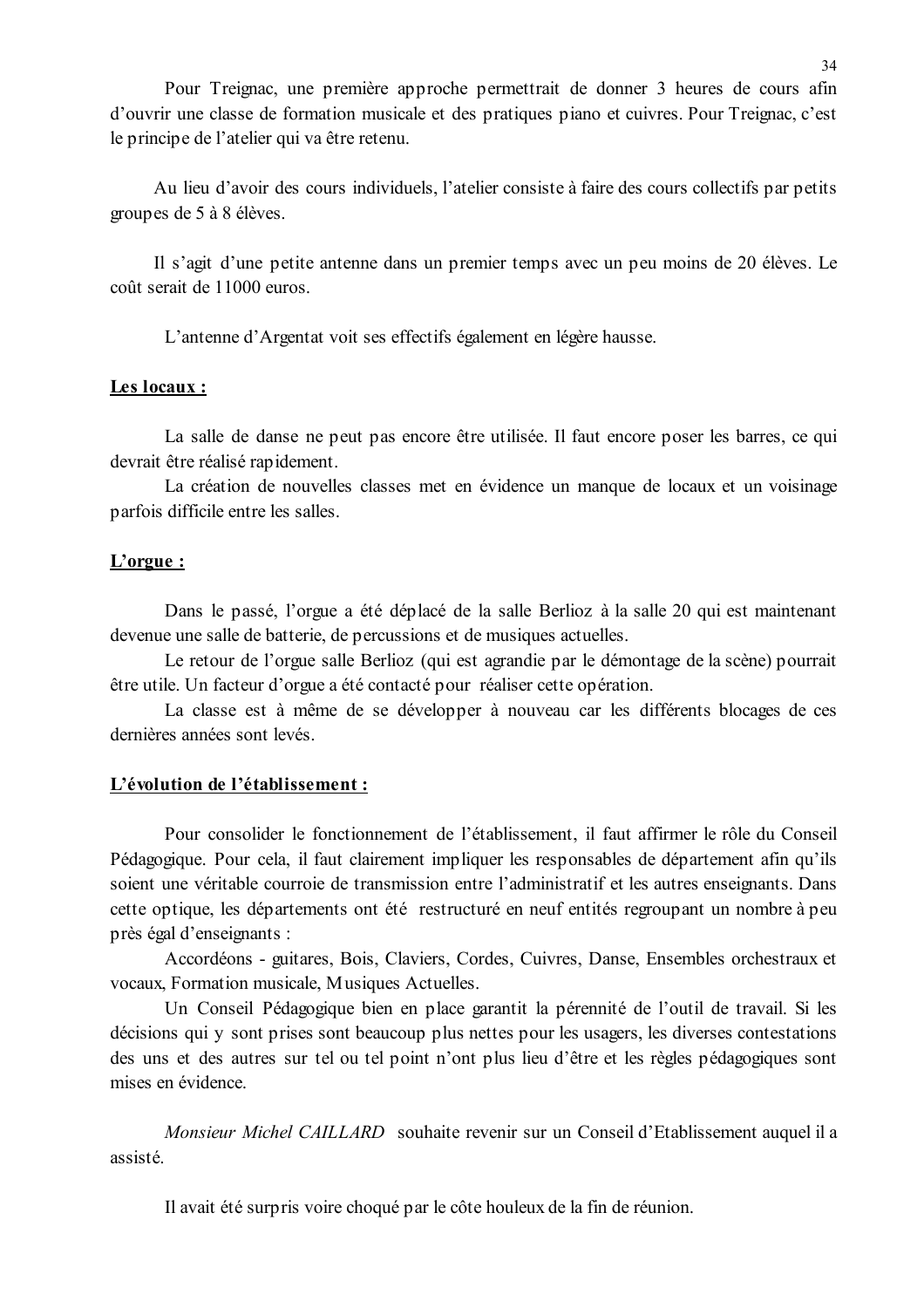Il semblait y avoir des griefs de la part des parents d'élèves ou du moins de leurs représentants.

Ou'en est-il ? Le climat s'est-t-il apaisé ?

Monsieur Pierre DIEDERICHS dit que le Conseil d'Etablissement est une structure consultative qui ne s'était pas réunie depuis plusieurs années ce qui était un manque.

Dans une école de musique, c'est la structure qui permet aux divers usagers, aux différents participants, aux enseignants et aux parents d'élèves et élèves d'être associés à la vie de l'école.

Il y a eu la volonté de remettre en fonctionnement ce Conseil d'Etablissement.

L'an passé il s'est réuni tardivement. Il a été convoqué tardivement dans des conditions qui ont fait que les partenaires invités n'avaient pas pleinement l'impression d'avoir été associés dans de bonnes conditions à la réunion de ce Conseil d'Etablissement

La volonté municipale est que cette année, ce Conseil d'Etablissement soit constitué de véritables représentants des usagers et se réunisse beaucoup plus tôt.

Monsieur Michel CAILLARD demande ce qui était remis en cause.

Monsieur Pierre DIEDERICHS dit que les conditions dans lesquelles avait été présenté un cahier de doléances n'étaient pas très opportunes. Quant à son contenu, ce document évoquait des malaises.

C'est pour dépasser certains de ces malaises que des dispositions ont été prises.

Monsieur Jean-Pierre CHARBONNEL dit qu'il a, dès ses prises de fonctions, rencontré Monsieur LORENTE qui est le Président de l'Association des parents d'élèves dont le document, pour une bonne part, plébiscitait l'action qu'il avait menée l'an passé. Il ajoute qu'il a pour sa part de bonnes relations avec ce dernier.

Lors de cette dernière rencontre, ils ont mis à plat un certain nombre de choses. Il peut dire clairement que le climat est très apaisé et que le retour qu'il a eu de la part des parents est très favorable.

Il a également proposé à Monsieur LORENTE l'organisation commune de la nouvelle réunion de rentrée des parents d'élèves qui se tiendra en Octobre.

Suite à cette réunion, il réunira rapidement le Conseil d'Etablissement.

Pour organiser le Conseil d'Etablissement, il a préalablement commencé à réorganiser le fonctionnement de l'Ecole de Musique en départements en demandant aux responsables des départements d'être de réels partenaires avec lui dans l'organisation de l'établissement et d'être de véritables relais avec l'ensemble de ses collègues.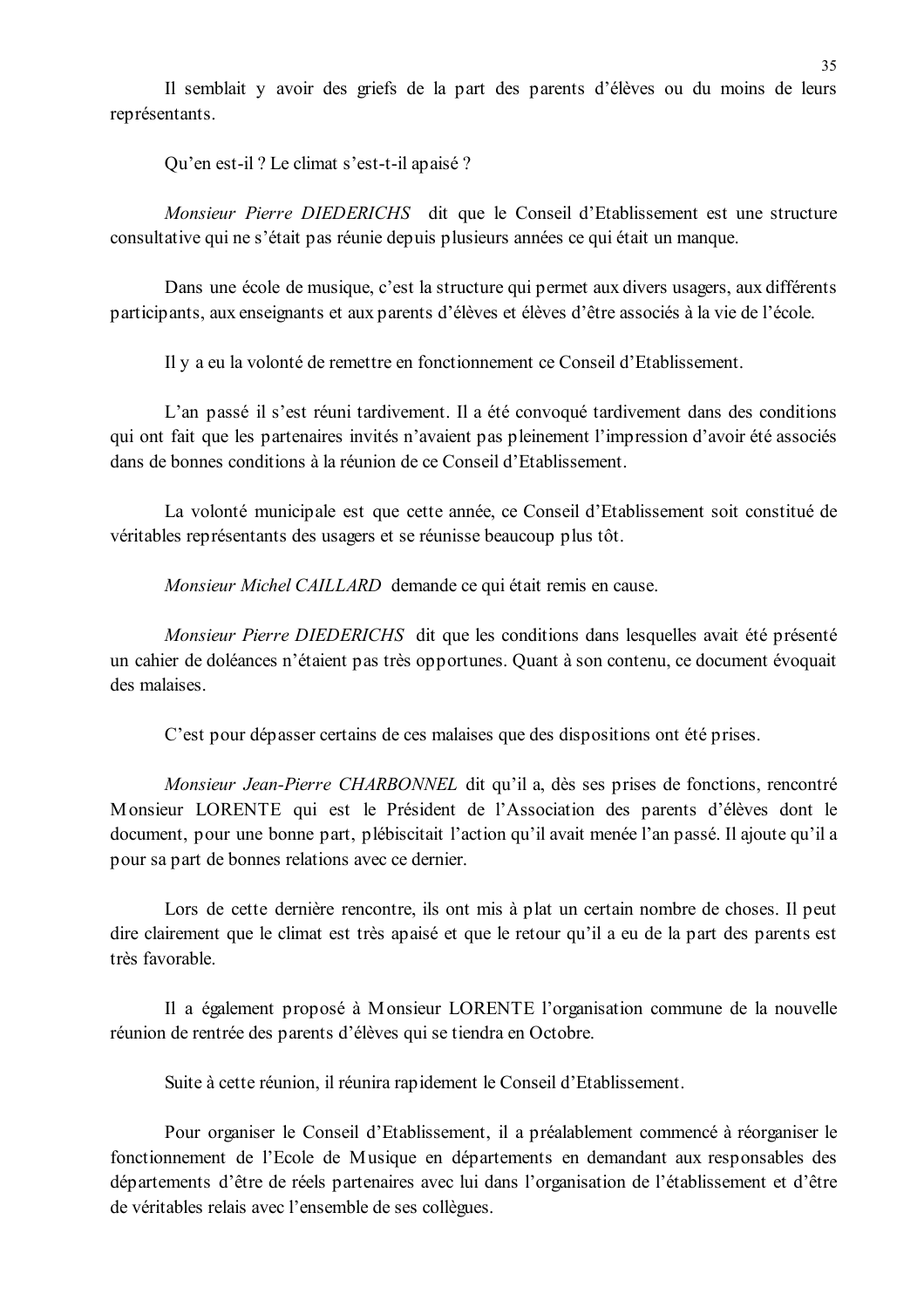Pour l'instant, ce Conseil Pédagogique n'avait que peu d'activités. Il veut s'appuyer dès cette année sur un conseil pédagogique beaucoup plus fort.

Le fait d'avoir un Conseil Pédagogique plus fort et une bonne relation avec l'association des Parents d'Elèves permettra de déboucher sur un conseil d'établissement serein.

Monsieur François HOLLANDE dit qu'il faudrait mesurer l'indice de satisfaction des parents année après année, faire une appréciation de ce qui s'est produit au cours d'une formation

Les élus n'ont connaissance que des incidents. Cela vaut pour toutes les Directions.

Il serait important que la Ville ait, service par service, une évaluation du service rendu.

b- Ouverture d'antennes à Egletons et à Treignac - Approbation des conventions liant:

#### 1-la Ville de Tulle et la commune d'Egletons

2- la Ville de Tulle et la Communauté de communes de Treignac -Chamberet – Le Lonzac

#### Les antennes :

Ouverture de deux nouvelles antennes : Treignac et Egletons.

La demande à Egletons est établie sur la base de 17 heures de cours pour un coût de 44 000 euros réparties comme suit :

- o Formation Musicale: 2h / Atelier Musiques Actuelles: 1 h / Eveil: 1 h.
- o Batterie: 2 h / Violon: 3 h / Guitare Classique: 3h.
- o Guitare Electrique : 2h.
- $o$  Piano:  $3 h$ .

Pour Treignac, une première approche permettrait de donner 3 heures de cours afin d'ouvrir une classe de formation musicale et des pratiques piano et cuivres. Le coût serait de 11 000 euros.

L'antenne d'Argentat voit ses effectifs également en légère hausse.

Il est proposé au Conseil municipal d'approuver les conventions et d'autoriser Monsieur le Maire ou son représentant à les signer.

APPROUVE à l'unanimité

c- Approbation de la convention liant la Ville de Tulle, la Ville d'Argentat, le Conseil Général et le Collège d'Argentat relative à la mise à disposition de salles du collège pour l'exercice d'activités décentralisées de l'ENMD à Argentat (année  $2006 - 2007$ 

Il est proposé au Conseil municipal :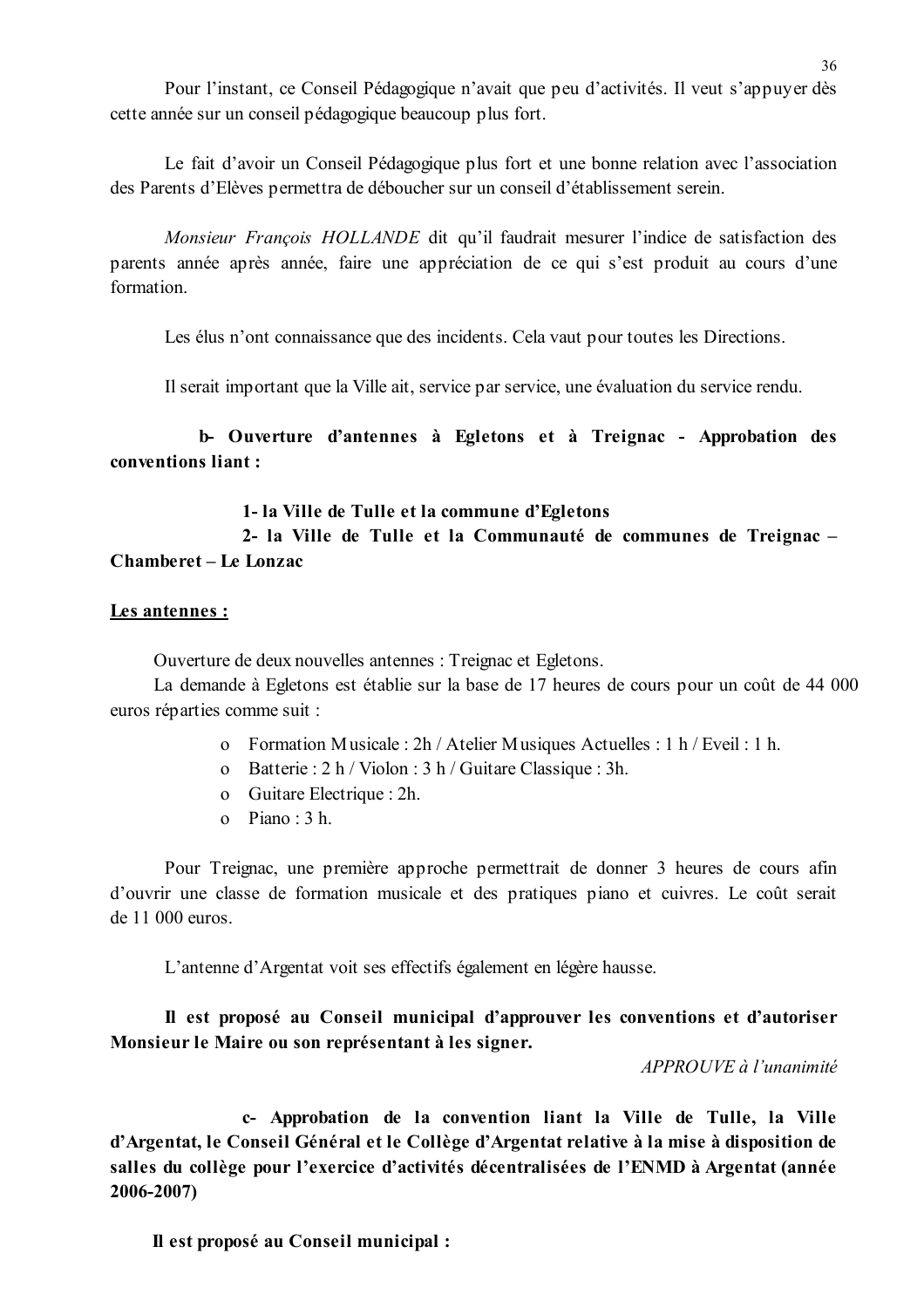- d'approuver la convention précisant les modalités d'utilisation de trois salles du Collège d'Argentat dans le cadre des activités décentralisées de l'Ecole de Musique de Tulle à Argentat et ce pour la période du 1<sup>er</sup> Octobre 2006 au 1<sup>er</sup> Octobre 2007.

- d'autoriser Monsieur le Maire ou son représentant à signer ce document ainsi que tous ceux s'y rapportant.

 $APPROUVE \d0$  l'unanimité

### d - Approbation d'une convention liant la Ville et le curé de la cathédrale pour l'utilisation de l'orgue de l'Eglise Saint Joseph

L'école nationale de musique et de danse possède un orgue d'étude. Celui-ci se trouve actuellement dans une salle qui est aussi utilisée comme salle de percussions, de musiques actuelles et de musique baroque avec le clavecin.

Le développement des cours dispensés dans l'établissement rend très difficile le voisinage de tous ces enseignements dans une seule salle.

Aussi est-il envisagé de déplacer l'orgue dans la salle Berlioz, plus grande et mieux adaptée à la taille de l'orgue. L'instrument est par ailleurs très faux et a besoin d'un accord qui ne peut être réalisé que par un facteur d'orgue. Dans l'attente de ce déplacement et d'un accord, cet orgue est difficilement utilisable.

En attendant de concrétiser cette hypothèse, l'approbation d'une convention avec l'Evêché permet de donner les cours dans l'église de Souilhac, ce qui résout le problème de saturation de la salle dans laquelle se trouve actuellement l'orgue.

## Il est proposé au Conseil municipal d'approuver cette convention et d'autoriser Monsieur le Maire ou son représentant à la signer.

Monsieur Pierre DIEDERICHS dit que cela est intéressant dans la mesure où il y avait eu depuis plusieurs années un certain blocage en ce qui concerne les orgues liturgiques, celui de la Cathédrale et celui de l'Eglise de Souilhac.

La possibilité d'utiliser l'orgue de Souilhac est un palliatif intéressant dans la mesure où l'utilisation de l'orgue d'étude de l'Ecole Nationale de Musique est problématique.

Monsieur Jean-Pierre CHARBONNEL dit que le fait d'augmenter les effectifs et de créer des classes nouvelles a obligé à investir les locaux de certains matériels afférents aux musiques actuelles. Ceux-ci se trouvant dans les mêmes salles que l'orgue, le voisinage est difficile y compris en terme d'heures de cours.

Il souhaite pouvoir bénéficier à l'avenir de nouvelles salles de cours y compris les percussions qui sont très envahissantes en terme sonore.

Il a été trouvé une solution pour déplacer l'orgue. Elle n'est pas réalisée pour l'instant. Il faut la ré accorder

Dès que l'orgue sera réinstallée à l'Ecole de Musique, la convention n'aura plus cours.

Monsieur Philippe BERNIS demande si pour les musiques actuelles, il n'y aurait pas possibilité d'utiliser les locaux de la Salle des Musiques Actuelles.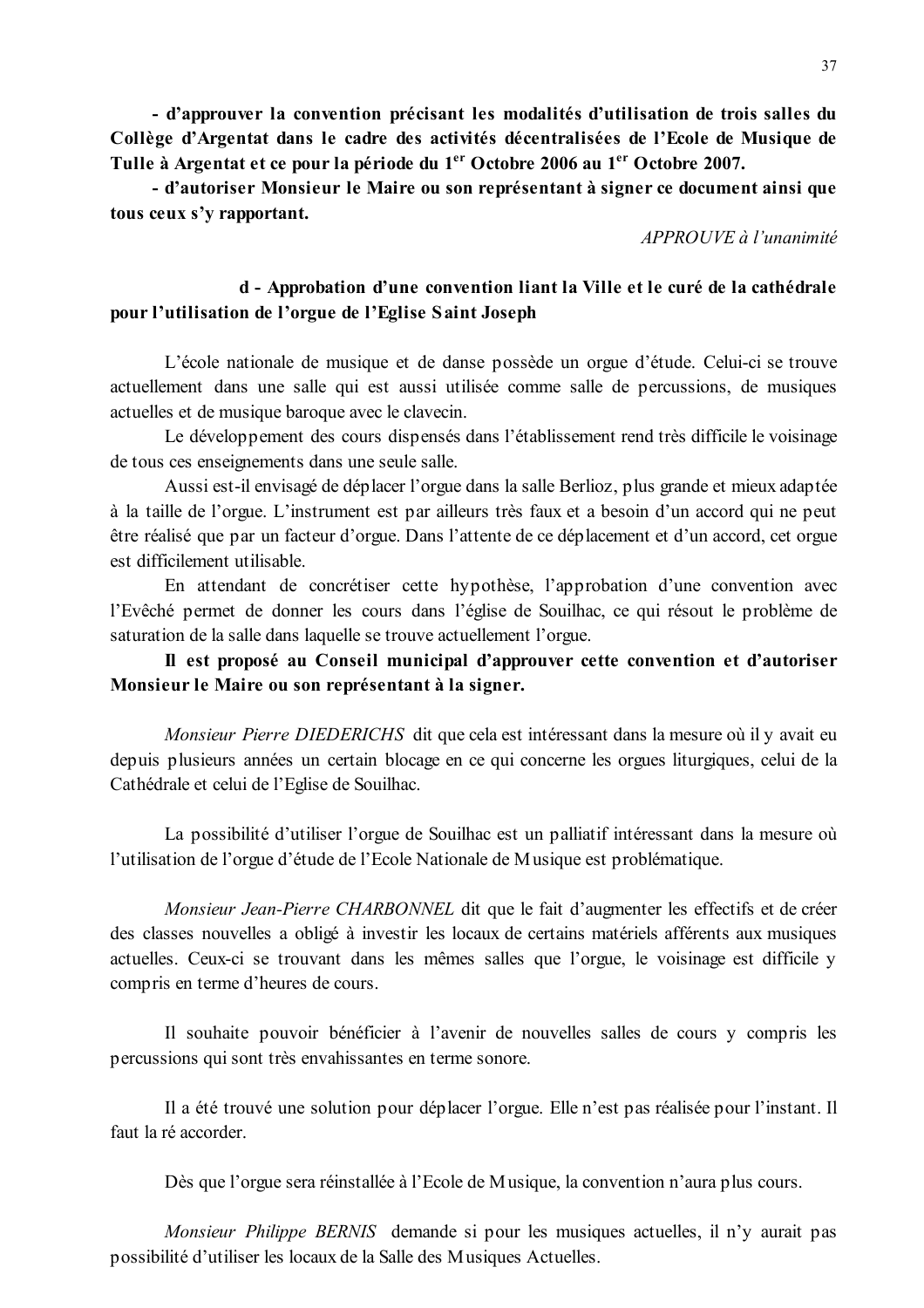Monsieur Jean-Pierre CHARBONNEL dit qu'il a envisagé de travailler plus avec l'association Des Lendemains Qui Chantent mais sa salle ne permet pas d'y faire des cours de musiques actuelles. Il souhaite que la transversalité entre les partenaires culturels (DLOC, les Enfants de Tulle, les 7 Collines ...

Monsieur Pierre DIEDERICHS dit que cela est tout à fait dans la vocation de l'Ecole de Musique. Il y a eu des initiatives. Il faut aller plus loin.

Le lieu dans lequel pourraient être dispensés des cours serait plutôt le local de répétition des 13 Vents que la SMAC.

Or, ce local est déjà très utilisé par les groupes locaux.

C'est sa vocation de les accueillir

Une réflexion sera nécessaire sur la réutilisation des locaux actuellement occupés par la médiathèque.

Une utilisation de ces locaux ou de certains d'entre eux permettrait d'améliorer les conditions d'accueil de l'Ecole de Musique.

Monsieur Jean-Pierre CHARBONNEL dit qu'il est difficile certains jours d'organiser tous les cours. Il lui arrive de prêter son bureau pour que les cours puissent avoir lieu.

Cela est particulièrement vrai le mercredi ou le vendredi.

 $APPROUVE \d{d} l'unanimit$ 

### 27- Acquisition d'un accordéon Cooperativa l'Armonica

Il est demandé au Conseil municipal d'approuver l'acquisition d'un accordéon Cooperativa l'Armonica (Stradella-Italie) dont le revendeur était Marcus situé au 1<sup>er</sup> étage du 33, Faubourg Saint-Martin (Paris 10<sup>e</sup>) au dessus de la boutique Martin CAYLA, pour un prix de cession de  $400 \text{ } \in$  TTC.

Il est à préciser que cette acquisition n'aura aucune incidence sur l'exercice budgétaire en cours. Cette acquisition avait été programmée sur le budget investissement du Pôle Accordéons pour l'exercice 2005.

APPROUVE à l'unanimité

#### 28- Acquisition par le Musée des Armes d'une platine à silex

### Rappel: Politique d'acquisition de la Ville de Tulle

Depuis 2003, Laurence LAMY, Conservateur du Patrimoine, responsable des collections Armes et Accordéons, et la Ville de Tulle, en concertation avec la DRAC du Limousin, avaient décidé de ne pas engager de politique d'acquisition sur le musée des Armes tant que les inventaires n'étaient pas réalisés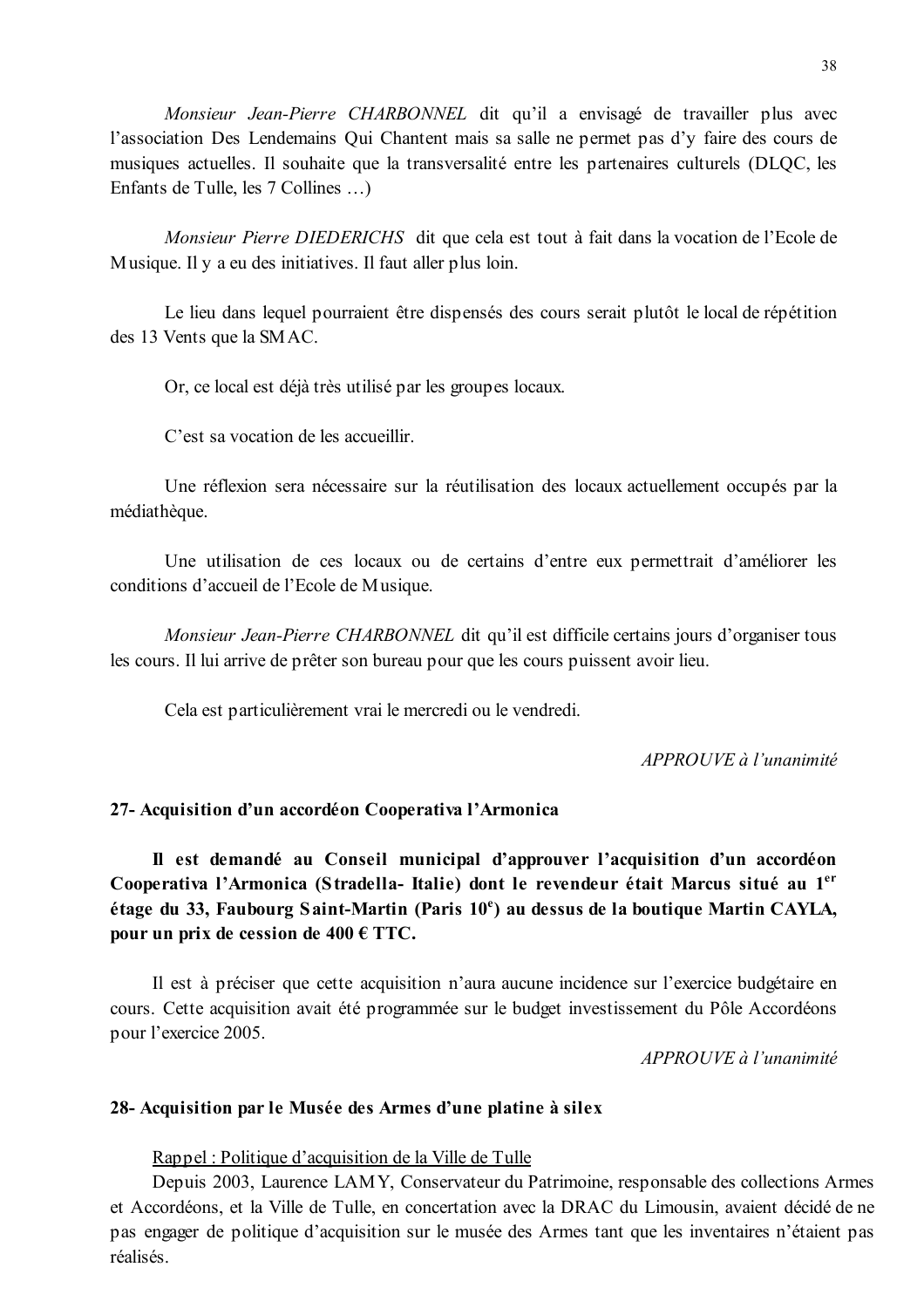Les inventaires ont été établis de 2003 à 2005 et nous ont permis de constater les chaînons manquants de notre collection.

Depuis, il a été décidé d'engager une politique d'acquisition de complémentarité avec pour objectif prioritaire : le témoignage de la production tulliste.

Présentation et acquisition de l'oeuvre

La platine de fusil à silex date de 1693 (ca).

Elle est signée « PAVFILE A TVLLE », du co-fondateur de la Manufacture d'Armes.

La platine fut réalisée à Tulle pour la Marine Royale à destination de la Nouvelle France via le port de Rochefort.

Son état de conservation est très satisfaisant. Elle n'a pas été restaurée.

La platine fut retrouvée dans une maison abandonnée du 18<sup>ème</sup> siècle à SCHENECTADY dans l'Etat de New York.

L'édifice a protégé la platine des intempéries et contribué à sa conservation.

Elle fut, dans un premier temps, achetée par un amateur de culture coloniale française, qui la revend ensuite à un collectionneur d'armes, originaire de MONTMAGNY au Québec.

La première présentation de la pièce a été réalisée par messagerie électronique, un échange régulier s'étant établi entre le musée des Armes et le collectionneur.

Après envoi de la platine, le musée des Armes a réussi à convaincre le collectionneur de céder l'objet à la Ville de Tulle : un retour sur ses terres d'origine 313 ans après son départ.

#### Intérêt de l'acquisition

Le musée des armes ne pouvait pas laisser passer l'opportunité d'acquérir une pièce de 1693 (ca), fabriquée à Tulle sous le règne de Louis XIV.

Avant l'arrivée de la platine au musée, les armes les plus anciennes dataient de 1777.

C'est une pièce très rare puisque les fusils de cette période furent détruits par les britanniques après la conquête de 1759-1769 et la rébellion des canadiens en 1837.

Ainsi, elle est unique sur le territoire français, ne figurant même pas dans les collections du Musée de l'Armée - Paris.

Elle appartient à l'histoire de la Manufacture et a fait la renommée de Tulle sur les terres américaines.

Arrivée en mars 2006 à Tulle, la platine s'inscrit parfaitement dans le projet scientifique et culturel du futur Musée des Armes / Résistance / 9 juin 1944.

Elle illustre la première séquence de notre scénario du  $17^{\text{eme}}$  siècle jusqu'en 1792.

Il s'agit d'une acquisition réalisée auprès d'un collectionneur privé, résidant à Montmagny (Québec).

Prix de cession :  $2\,045 \in$  (frais d'expédition de 45 $\in$  inclus)

La somme sera imputée sur la ligne d'investissement de l'exercice 2006, allouée au Musée des Armes.

Il est demandé au Conseil municipal de valider l'entrée de la platine dans les collections muséales tullistes avec affectation au Musée des Armes.

 $APPROIIVE \d{d} l'unanimité$ 

29- Acceptation d'un don au Musée des Armes par l'Hôtel de Police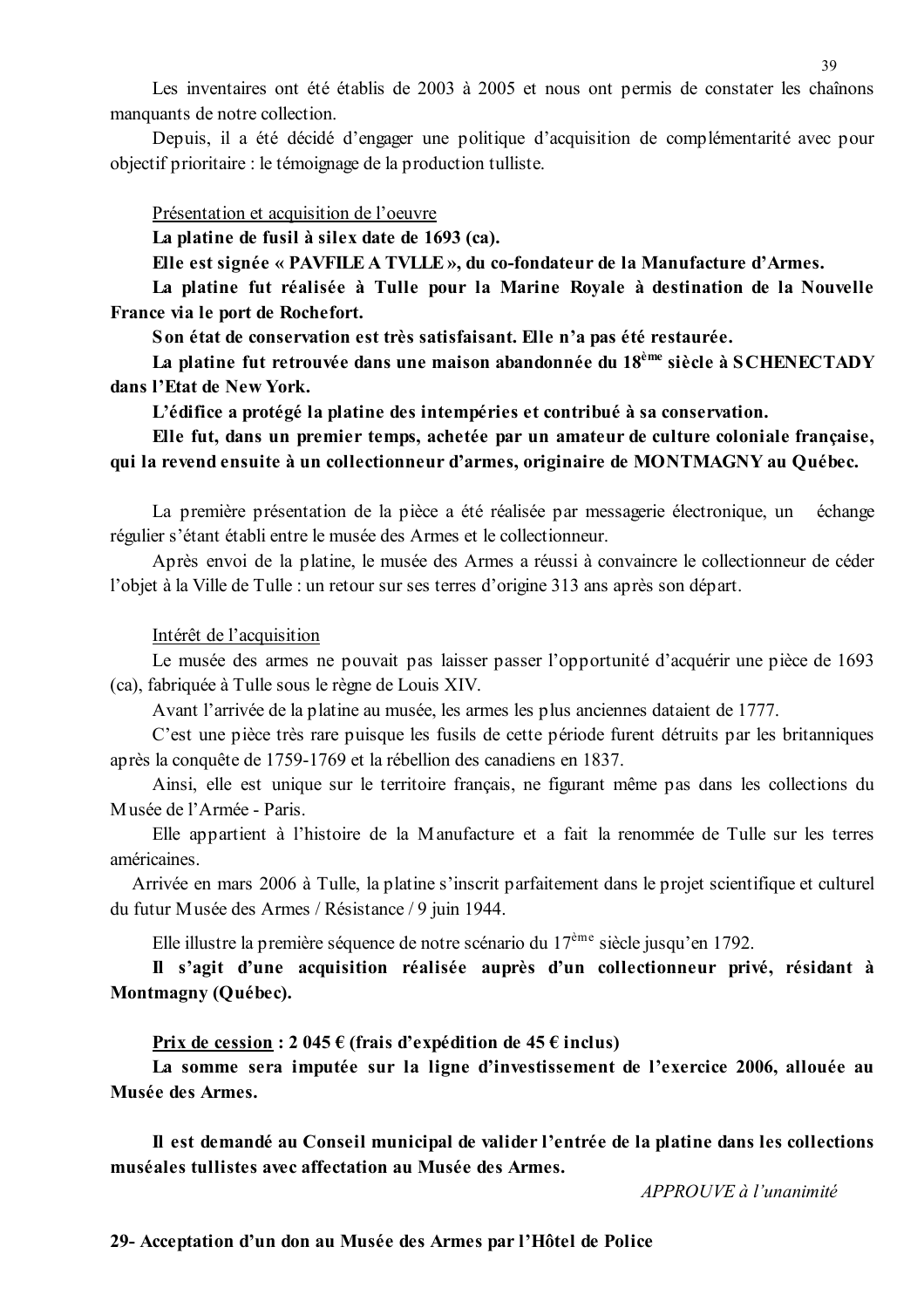Une donation a été proposée au Musée des Armes, par l'Hôtel de Police de Tulle.

Il s'agit de deux revolvers et d'un pistolet :

un révolver de marque SMITH & WESSON  $\mathbf{r}$ n° J439862 – MARCAS REGISTRADAS - 4<sup>ème</sup> catégorie Calibre .38 Smith & Wesson Spécial CTG Crosse en bois / à barillet Dans son étui en cuir GIL Holster M 31 coudat R 23  $\cdot$ un révolver de marque SMITH & WESSON  $n^{\circ}$  82K5665 – 4<sup>ème</sup> catégorie Calibre 38 – Spécial Police  $\frac{1}{2}$ un pistolet semi-automatique de marque MAB  $n^{\circ}$  120042 avec un chargeur – 4<sup>ème</sup> catégorie Calibre 7.65

Il s'agit d'armes qui sont en situation « abandon état » après saisie ou dépôt à l'Hôtel de Police de Tulle.

Il est demandé au Conseil municipal :

\* de valider l'entrée de ces deux revolvers et d'un pistolet dans les collections tullistes,

\* d'autoriser Monsieur le Maire ou son représentant à engager les démarches liées aux autorisations de détention de ces trois armes à feu de 4<sup>ème</sup> catégorie auprès de la Préfecture de la Corrèze pour leur intégration dans l'inventaire du Musée des Armes.

APPROUVE à l'unanimité

#### 30- Acceptation d'un don au Musée des Armes par l'APAT

Dans un souci de sauvegarde et de conservation du patrimoine de l'armement, l'APAT a constitué depuis 2000, une collection d'armes à feu de divers modèles.

Après la réalisation de ses inventaires, l'APAT a cédé, par donation, à la Ville de Tulle, pour le Musée des Armes, un fonds d'armes à feu, accessoires ou éléments de 1<sup>ère</sup> catégorie présenté au Conseil municipal le 30 mars 2006 (APAT 1).

Une deuxième donation de l'APAT est proposée à la Ville.

Il s'agit d'un fonds d'armes à feu, accessoires ou éléments de 1<sup>ère</sup>, 4<sup>ème</sup> et 8<sup>ème</sup> catégories pour l'enrichissement des collections du musée et la mise en conformité de l'association avec la législation des armes et munitions.

Ce deuxième fonds APAT intitulé APAT 2 se constitue de :

- 8 mitrailleuses
- $\bullet$  1 spoting rifle
- $•2$  FAMAS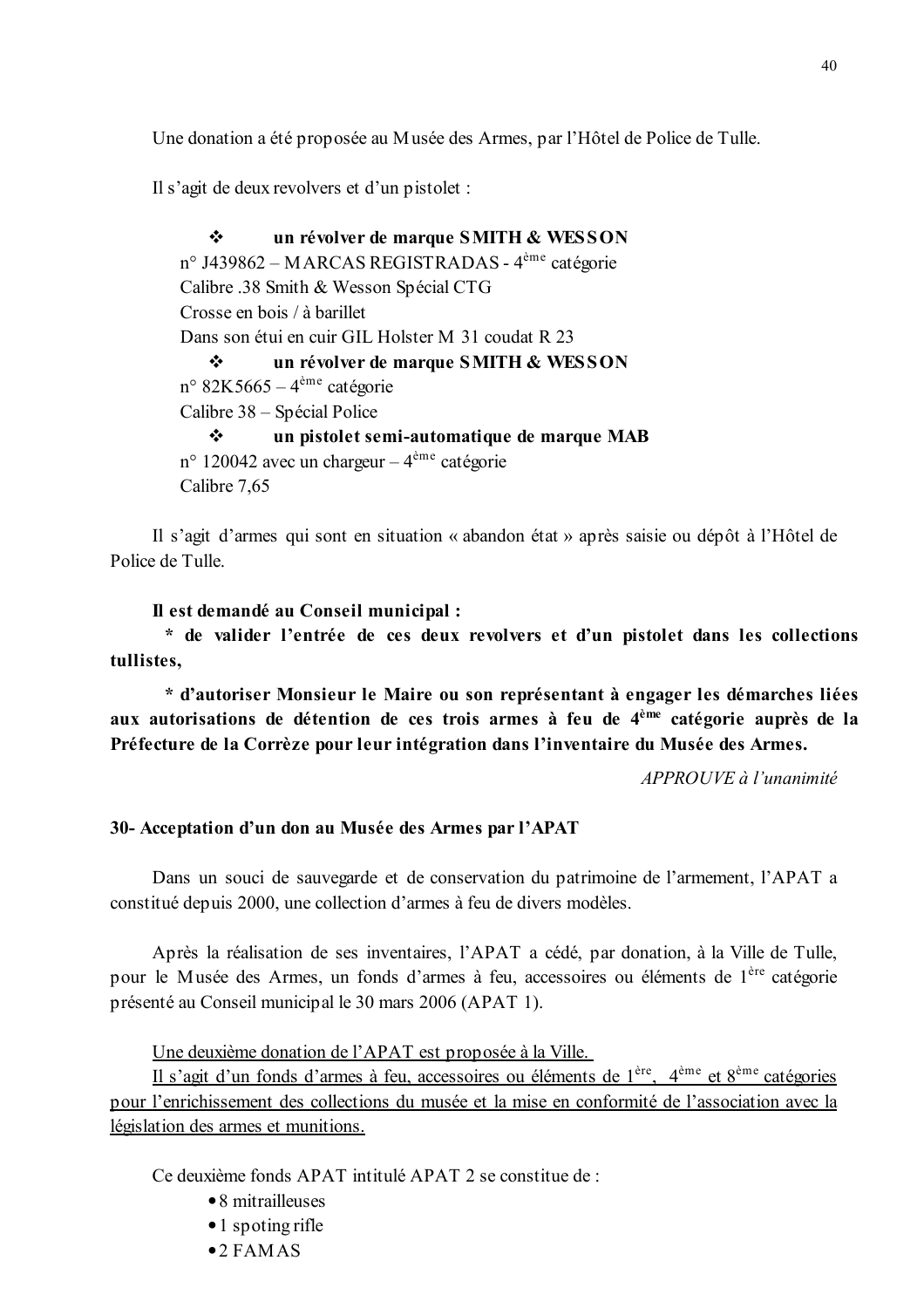- $\bullet$  1 canon de 20mm
- $\bullet$  10 tubes
- 3 tubes et boîtes de culasse pour arme Mauser
- •4 couloirs souples
- Une poignée de pistolet d'arme automatique
- Des pièces détachées pour canon RH202
- Des pièces détachées pour fusil tri tubes
- · Des pièces détachées de mitrailleuse 12.7
- Une rechange de batterie pour affût 53T1
- Un gonflage des Accus Oleo-pneumatiques
- 5 montages d'affût dont 2 pivots pour mitrailleuse 7.62 NF1
- Une maquette affût de lance-roquette
- $\bullet$  19 chargeurs (5.56)

#### Il est demandé au Conseil municipal:

- d'approuver cette donation,

- d'autoriser Monsieur le Maire ou son représentant à engager les démarches nécessaires relatives à la détention d'armes de 1<sup>ère</sup> catégorie,

- d'engager toutes les démarches administratives liées à cette donation.

APPROUVE à l'unanimité

#### 31- Acceptation d'un don au Musée des Armes par Monsieur Jules LACHEZE

Une donation a été proposée au Musée des Armes, par Jules LACHEZE, particulier, résidant à Argentat.

Il s'agit :

\* d'un pistolet semi-automatique de marque Unique (modèle Lc)  $n^{\circ}$  686131–4<sup>ème</sup> catégorie Daté 1934 à 1940 Calibre 7.65

Il est demandé au Conseil municipal :

- de valider l'entrée de ce pistolet dans les collections tullistes,

- d'autoriser Monsieur le Maire ou son représentant à engager les démarches liées à l'autorisation de détention de cette arme de 4<sup>ème</sup> catégorie auprès de la Préfecture de la Corrèze, pour son intégration dans l'inventaire du Musée des Armes.

APPROUVE à l'unanimité

32- Acceptation du don de deux caisses de transport Maugein pour accordéons chromatiques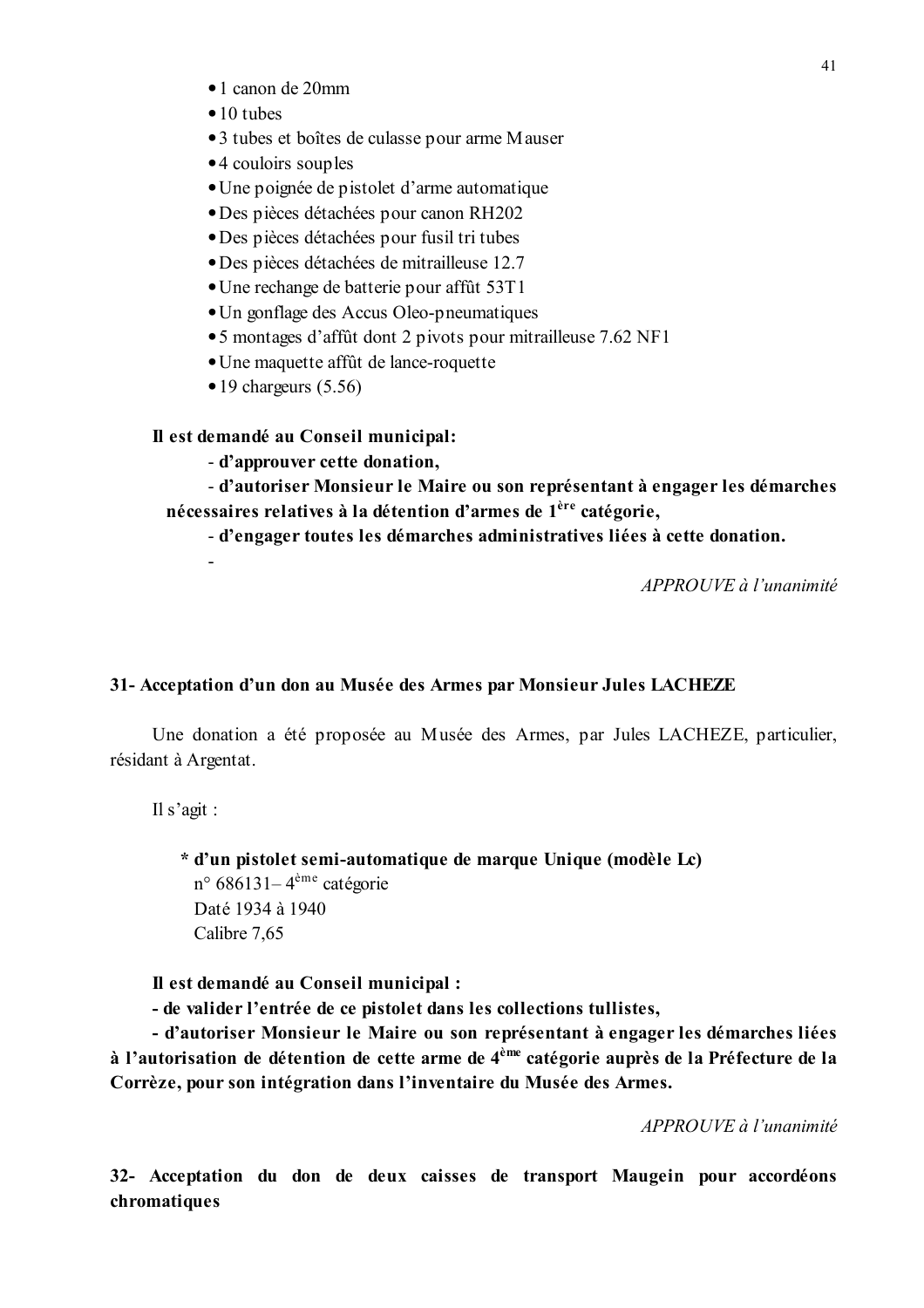Il est proposé au Conseil municipal de donner un avis favorable à une proposition de donation de la SARL Accordéons de France Maugein de deux caisses de transport pour accordéons chromatiques de conception Maugein.

Il s'agit :

- d'une caisse en bois recouvert d'une fibre peinte en marron des années 30,

- d'une caisse pour accordéon chromatique à touches piano, fabriquée en contreplaqué, recouverte d'un cuir de coloris gris/bleu, conçu entre 1958 et 1966.

Le pôle Accordéons ne s'était que très peu préoccupé de l'acquisition d'accessoires liés à l'accordéon.

Nous avons appris depuis peu que l'entreprise Maugein Frères devenue la SARL Accordéons de France Maugein avait fabriqué deux types de caisses de transport pour accordéons chromatiques.

Eu égard à l'importance de notre collection afférente au patrimoine industriel identitaire de la ville, nous avons convenu avec René LACHEZE, directeur de la SARL de transférer un exemplaire de chacune de ces productions locales comme illustration d'un savoir-faire.

L'entreprise ne fabrique plus ses caisses depuis 1967.

 $APPROIIVE$  à l'unanimité

#### 33- Acceptation du don au Musée du Cloître d'une collection de montres anciennes

Madame Alice Badin née Boissier, demeurant à Tulle au 17 rue Marbot, a fait état en juin 2006 de sa volonté de faire don de son vivant au Musée du Cloître de Tulle, de sa collection de montres anciennes du XVIIIe et XIXe siècle.

Cette rare collection comporte environ 60 pièces. En 1991, elle avait été évaluée pour une souscription d'assurance par Maître Kaczorowski, commissaire priseur à Brive pour un montant d'environ 320 000 francs soit près de 49 000 Euros.

Cette valeur devra bien entendue être réévaluée pour l'année 2006. Un inventaire exact devra être repris et complété.

Le musée possède dans ses collections plusieurs pièces d'horlogerie notamment une pendule dite "les bergers au puits " d'époque Louis XVI. Cette collection de montres compléterait ce fonds et s'intègrerait dans l'ensemble des objets d'art précieux que possède le musée.

#### Il est proposé au Conseil Municipal :

- de se prononcer sur l'acceptation de ce don de bonne qualité qui enrichirait les collections d'horlogerie du musée

- de solliciter l'avis du Conseil artistique des Musées pour ce don.

APPROUVE à l'unanimité

## Finances -

 $\mathbf{r}$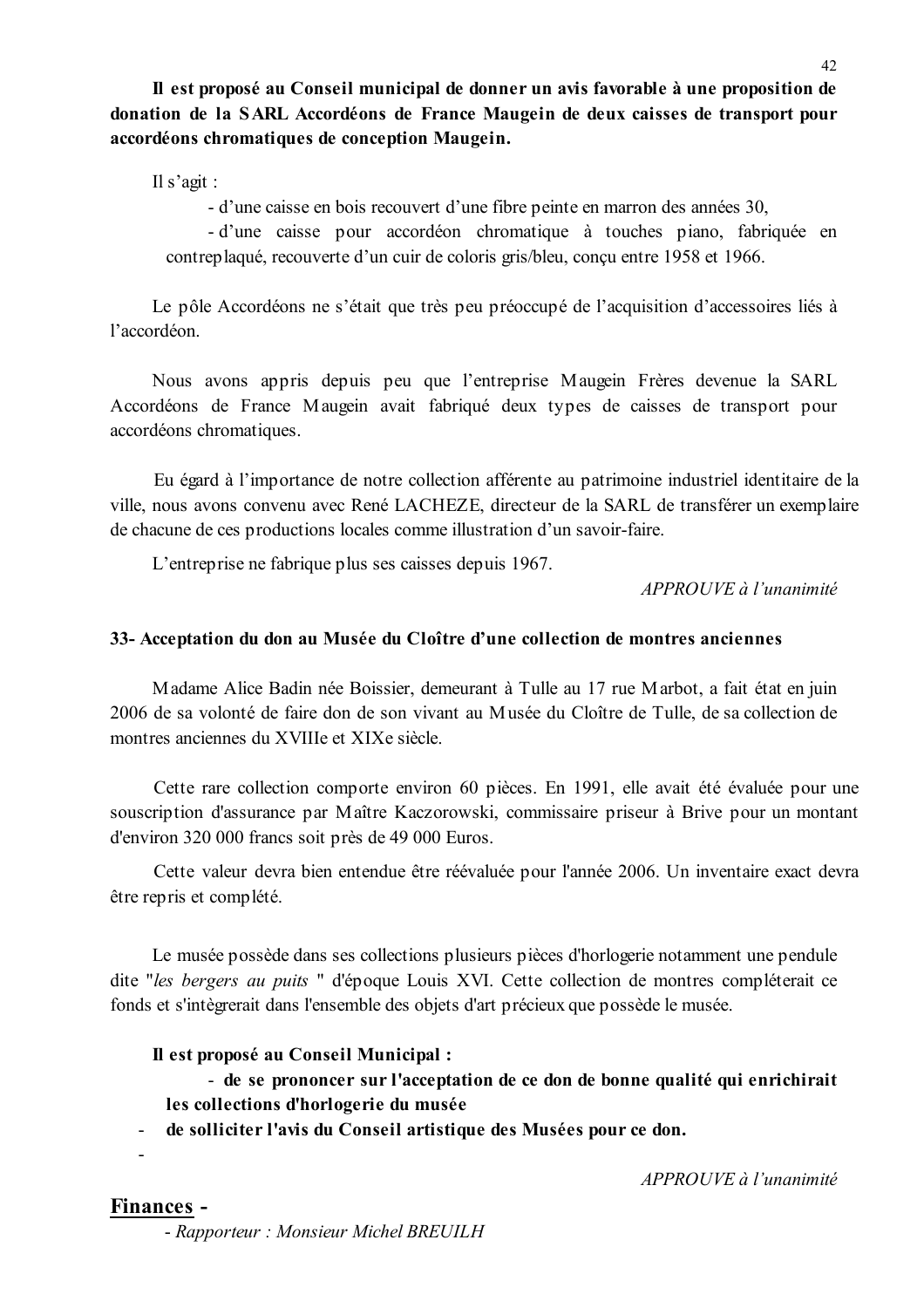# 34- Décisions modificatives

 $a$ - Ville - N°3

Monsieur Michel BREUILH dit que la décision modificative a été examinée en commission des Finances mais qu'elle est de portée limitée.

Il y a l'inscription de crédits supplémentaires : des crédits sinistres que l'on retrouve dans toutes les décisions modificatives soit en recettes, soit en dépenses.

Il y a une étude qui a été confiée à un architecte pour l'étude de la restructuration du bâtiment de restauration de GIAT. Apparaît la recette correspondant au versement de la SOFRED à hauteur de 8 800  $\epsilon$ .

Il y a un investissement prévu à la Cible : l'installation d'un pare ballons.

Des subventions concernant le secteur scolaire ont été attribuées

Il y a des dépenses dont les principales sont un complément de participation pour le Centre de Secours : il s'agit de l'annuité qui correspond au remboursement d'un emprunt permettant de rembourser le trop perçu du FCTVA qui a été accepté deux fois.

Il y a ensuite 30 000  $\epsilon$  qui correspondent à une subvention allouée à Vivre et Entreprendre en Pays de Tulle. Cela est lié au concert de Jean Louis AUBERT qui a été calibré sur une jauge de 3 500 spectateurs au niveau de l'équilibre sachant qu'il y en a eu 2 300. Cette somme correspond au déficit à combler.

Le concert était de grande qualité mais la jauge de ce type de concert est peut être trop forte par rapport à ce qui est possible sur Tulle.

Il faudra se limiter à des jauges de spectacles plus réduites.

20 000  $\in$  correspondent à l'attribution d'indemnités supplémentaires par rapport à la commission d'attribution pour les commerçants subissant des préjudices liés aux travaux réalisés sur les places de la Cathédrale.

Il y a ensuite un complément de participation en installations économiques afin d'équilibrer des créances irrécouvrables.

En recettes, il y a des compléments de redevance pour les opérateurs de téléphonie et divers compléments au niveau de l'impôt local, des licences.

Il y a une dotation de l'Etat ORCAT de plus de 60 000  $\epsilon$  qui résulte d'un travail de récupération datant de plusieurs années.

Des personnes publiques et privées avaient été subventionnées par la Ville et il en résultait une compensation ORCAT pour la collectivité. C'est une régularisation.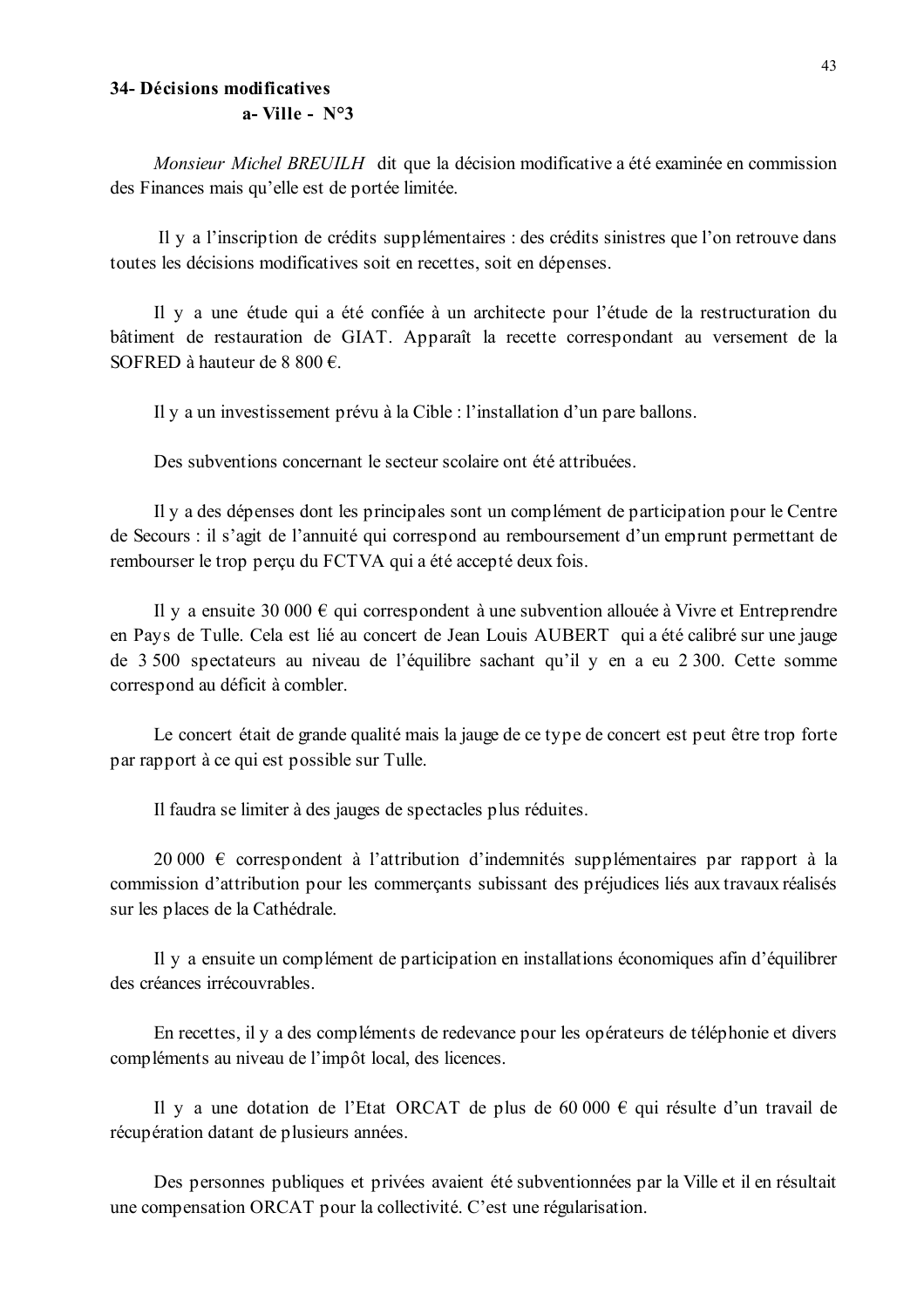17 000  $\epsilon$  correspondent à la dernière dotation de la maîtrise d'œuvre urbaine et sociale (animation habitat).

Il n'v a pas de recours à l'emprunt.

Monsieur Francois RABIER s'interroge quant au montant de la subvention allouée au Sporting Club Tulliste.

Monsieur Alain LAGARDE dit que la subvention doit être reconduire à hauteur de ce qui avait été allouée précédemment. Il doit donc y avoir une erreur.

> **b**- **Eau** - N°1 c-Assainissement -  $N^{\circ}1$ d-Installations Economiques - N°2

Monsieur Michel BREUILH présente rapidement ces trois décisions modificatives qui ne comportent pas d'éléments marquant.

Il y a une écriture de renégociation au niveau des emprunts DEXIA.

APPROUVEES par 22 voix pour et 5 abstentions

35- Adhésion de la Ville de Tulle au titre de l'année 2006 à l'association Restaurant Inter-entreprise et versement de la cotisation correspondante

Il est proposé au Conseil municipal d'adhérer au titre de l'année 2006, à l'Association Restaurant Inter - entreprise et de lui verser la cotisation correspondante.

Conformément aux termes de la convention d'adhésion avec l'Association Restaurant Interentreprise, il convient de verser à cette dernière :

- une cotisation de 20  $\epsilon$  au titre de l'année 2005 pour régularisation, cette somme n'avant pas été allouée.

- une cotisation de 20  $\epsilon$  au titre de l'année 2006.

 $APPROIIVE \d{d} l'unanimit \d{e}$ 

# 36- Attribution de subventions : a- à l'Office de Tourisme

Les 2<sup>ème</sup> Randonnées Musicales en Pays de Tulle se sont déroulées du 20 au 23 juillet 2006.

La soirée tulliste a eu lieu le jeudi 20 juillet dans le cadre des animations estivales de l'été 2006 à partir de 21 heures sous la forme d'une découverte du patrimoine accompagnée d'un concert et de contes. Une participation de la Ville à hauteur de 1200 euros a été demandée par l'office de tourisme pour contribuer au financement de ce proiet.

#### Il est proposé au Conseil Municipal d'accorder l'aide demandée.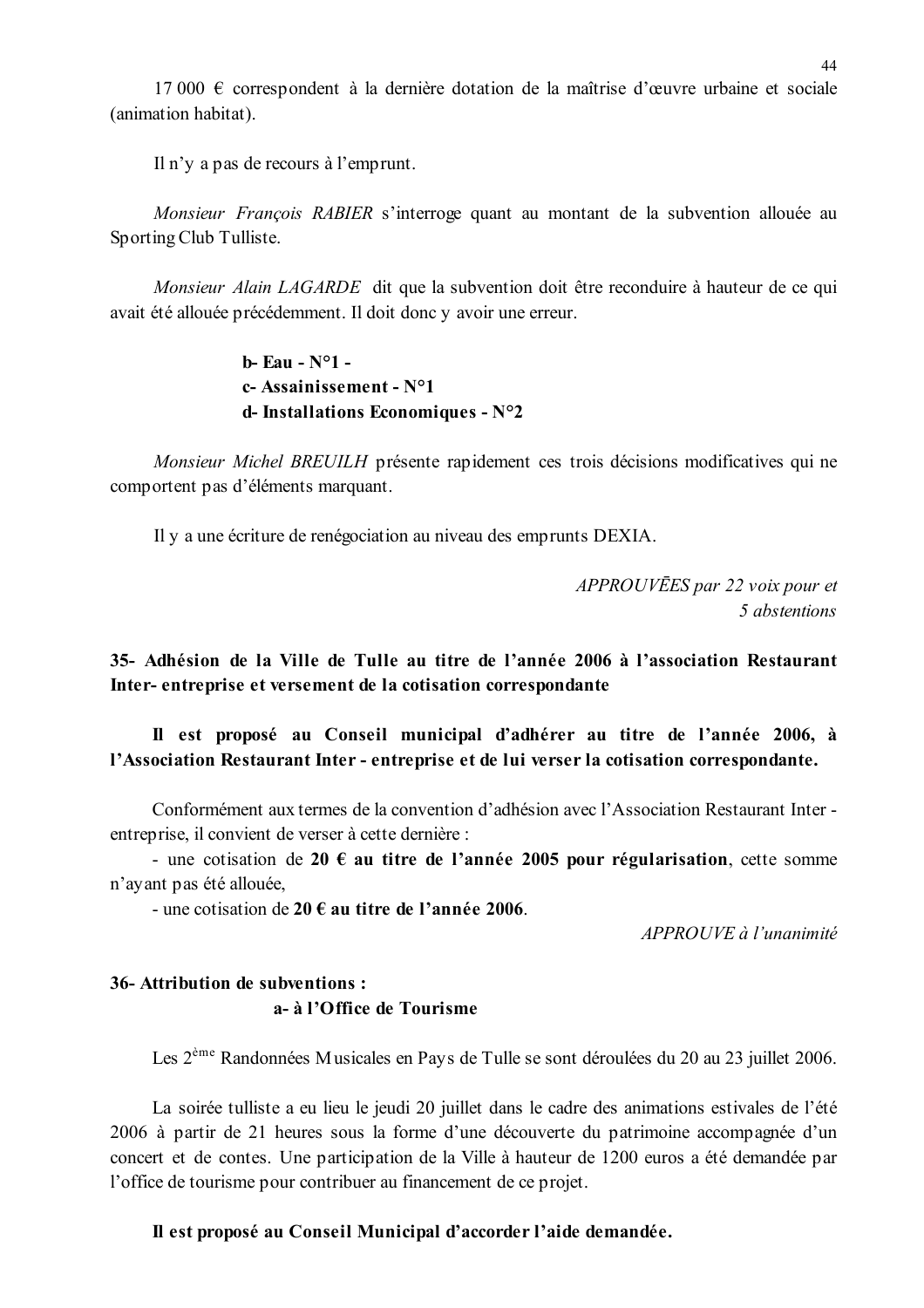#### b- à l'Ensemble Vocal Carmina

L'Association « l'Ensemble Vocal Carmina » a sollicité une subvention exceptionnelle dans le cadre du programme de concerts de l'année 2006, en partenariat avec l'ENMD, centré sur les musiques de l'époque de J.S Bach en particulier des pièces d'orgue pour les concerts avec l'ENMD

Il est proposé au Conseil Municipal d'accorder à cette association une subvention exceptionnelle de 700  $\epsilon$  pour l'année 2006 en complément de la subvention normale qui s'élève à 350  $\epsilon$ .

APPROUVE à l'unanimité

### $c - \hat{a}$  l'APAT

Dans le cadre de son projet de défi jeune intitulé « AMORCE », Hélène LEFLAIVE a contacté la Ville pour lui proposer de travailler sur le Musée des Armes, en liaison avec la Conservatrice Laurence Lamy.

Elle sera présente au musée des armes pendant environ un mois pour recueillir des informations, prendre des notes, réaliser des croquis mais aussi montrer un travail d'artiste et amener les visiteurs à s'interroger à travers lui sur leur rapport avec le Musée des Armes et les objets qu'il présente. Un livre d'artiste rendra compte ensuite de cette expérience menée avec l'APAT au Musée des Armes.

Pour la réalisation de ce projet, il est proposé au Conseil municipal de verser à l'APAT une aide de 1000 €, versée en deux fois : 500 € en 2006 et 500 € en 2007 à l'APAT. Une aide matérielle des services reprographie et communication sera également offerte.

APPROUVE à l'unanimité

## **Affaires Sociales -**

- Rapporteur : Madame Janine PICARD

#### 37- Espace Rencontre Le Lien - Versement d'une participation à l'UDAF

Il est proposé au Conseil municipal d'allouer à l'UDAF, au titre de l'année 2006, une participation à hauteur de 3 568  $\epsilon$  afin d'assurer le fonctionnement de l'espace rencontre le Lien.

Le Point Rencontre le Lien est une structure d'accueil, d'écoute et d'accompagnement qui permet de réamorcer la relation ou d'instaurer un autre type de communication entre parents et enfants. Il s'adresse aux familles éclatées, lorsque le droit de visite est difficile, conflictuel ou interrompu.

A la demande du Barreau de Tulle et de la DDASS, la création d'un espace rencontre « Le Lien » (géré par l'UDAF) s'est avéré indispensable sur Tulle. Il est installé dans les locaux de l'école Joliot Curie mis à disposition par la Ville de Tulle depuis le 10 décembre 2005.

Cette participation permet de reconduire l'activité actuelle sur Brive et Tulle pour l'année 2006.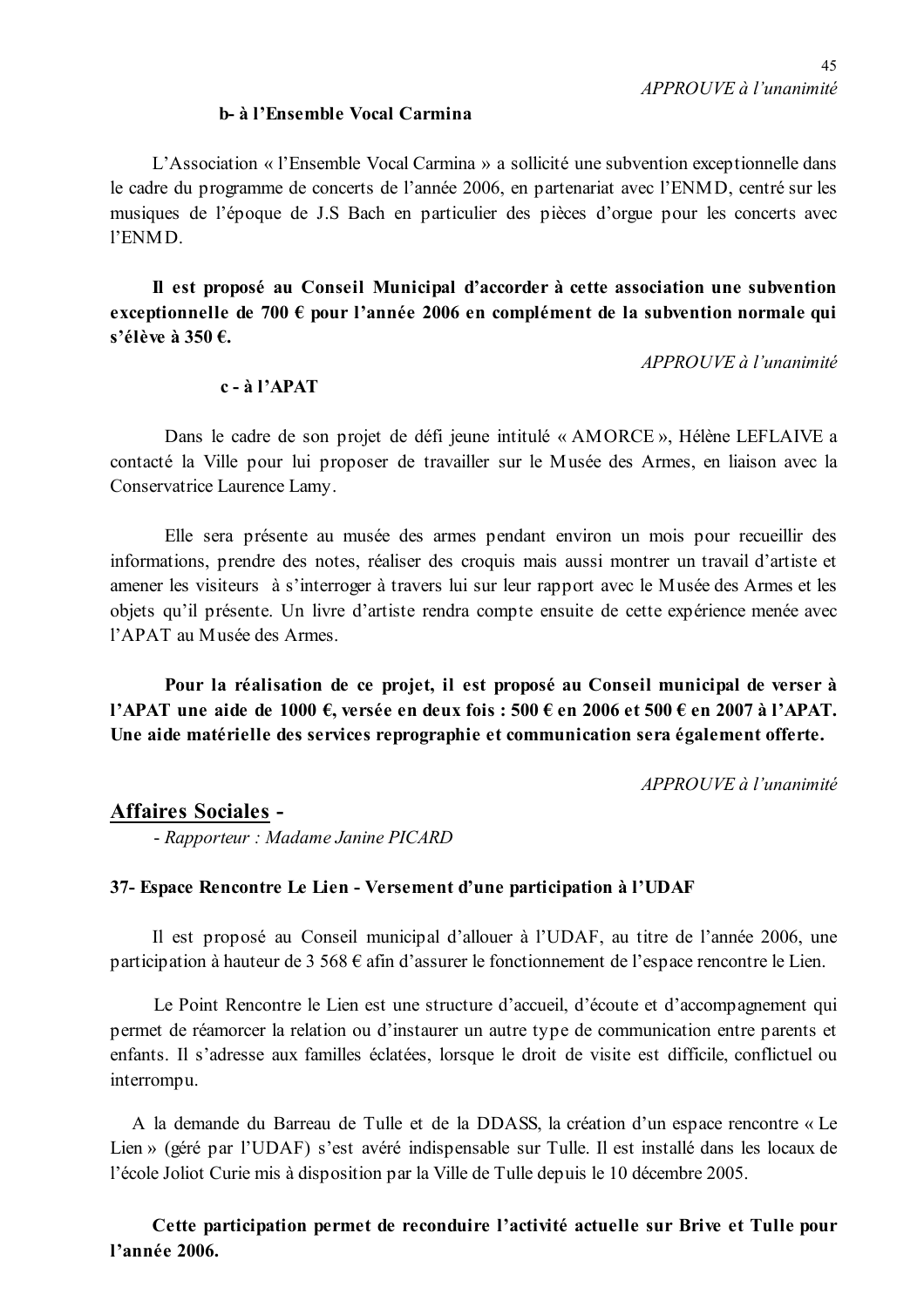38- Location d'un terrain sis au Moulin de Feix à des familles de nomades sédentarisés

- Approbation du bail à lover afférent liant la Ville et les familles

## - Approbation d'une convention liant la Ville et le CCAS pour la gestion financière des lovers du terrain familial du Moulin de Feix

La Ville de Tulle est propriétaire d'un terrain où sont installées 5 familles de nomades sédentarisés au lieu dit Moulin de Feix.

La Communauté de Communes a financé les travaux d'installation de sanitaires sur ce terrain

Comme pour les autres terrains familiaux, les familles installées sur ce terrain devront s'acquitter d'un loyer mensuel. Le bail à loyer concerne 5 familles pour un loyer symbolique de 5  $\in$ /mois.

Le service social du CCAS a engagé avec ces personnes un suivi social régulier et c'est pourquoi il apparaît plus adapté que le CCAS assure la gestion financière des loyers de ce terrain familial

Il est proposé au Conseil municipal :

- d'approuver le bail liant la Ville et les familles pour la location du terrain,
- d'approuver la convention de gestion Ville de Tulle / CCAS Moulin de Feix
- d'autoriser Monsieur le Maire ou son représentant à les signer.

Monsieur François RABIER fait état des problèmes rencontrés relativement aux dépôts de batteries et de pollution de la rivière.

Madame Janine PICARD dit que la situation s'est améliorée.

 $APPROIIVE$ à l'unanimité

## 39- Approbation de la convention constitutive du Conseil Départemental d'Accès au Droit de la Corrèze

Le Conseil départemental de l'Accès au Droit de la Corrèze est un groupement d'intérêt public qui organise des permanences d'accueil d'information et d'orientation au Tribunal de Tulle et Brive.

Des assistants de justice assurent ces permanences gratuites et les interventions sont en constante progression sur Tulle (+ 60% depuis le début de l'année) :

- droit de la famille
- droit des obligations
- droit processuel.

Ces permanences permettent aussi d'orienter si nécessaire les demandeurs vers des professionnels (avocats, notaires, huissiers).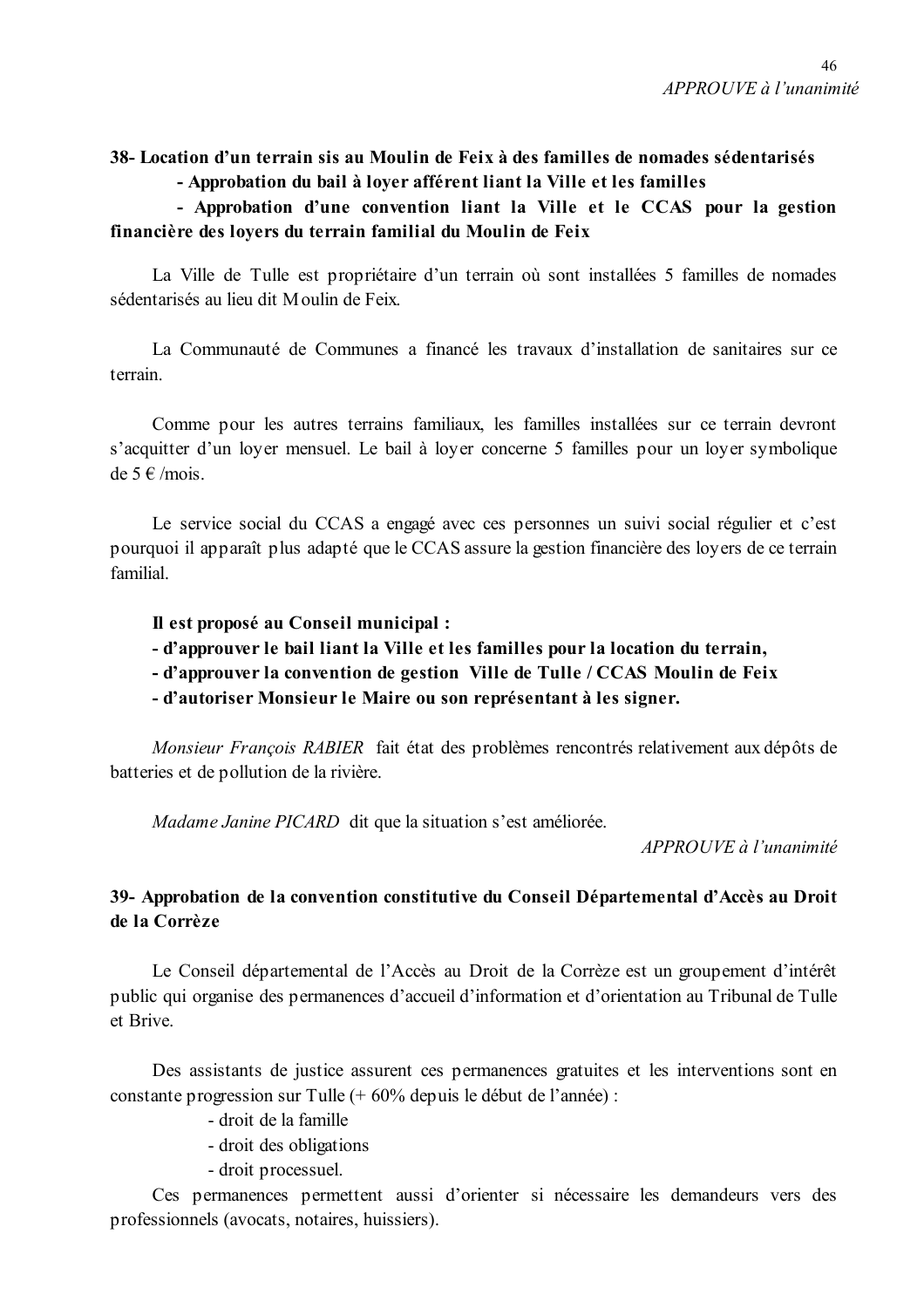## Il est demandé au Conseil municipal d'autoriser Monsieur le Maire à signer la convention constitutive du Conseil Départemental de l'Accès au Droit de la Corrèze.

*Madame Janine PICARD* dit qu'il existe une permanence. Elle permet l'obtention d'infos ainsi que l'obtention de bons de consultation gratuits auprès d'un avocat ou d'un notaire.

APPROUVE à l'unanimité

## 40- Approbation de l'avenant n°4 à la convention fixant la participation de la Ville au **Fonds Commun Logement**

Dans le cadre de la reconduction du Plan Départemental d'Action pour le Logement des Personnes Défavorisées de la Corrèze (PDLD), une convention tripartite Etat, Département, Commune de Tulle, a pour objet de définir la participation financière de la Commune de Tulle versée au Fonds Commun Logement (FCL) pour le financement des actions prévues par ce plan.

Cette convention a été approuvée par le Conseil municipal lors de sa séance du 13 Juillet  $2002.$ 

# Il est proposé au Conseil municipal d'approuver l'avenant n° 4 à cette convention fixant la participation de la Commune de Tulle au Fonds Commun Logement pour l'année 2006 à 5 702 Euros.

Madame Janine PICARD dit qu'il a pour objet le maintien à domicile ou l'amélioration des conditions de vie dans des appartements ou maisons.

Cela concerne essentiellement des personnes âgées, handicapées, les propriétaires occupants et les personnes qui relèvent du RMI.

Elle remarque qu'elle est surprise du nombre peu important de dossiers de tullistes examinés par cette commission.

De Janvier à Septembre 2006, sur 169 dossiers étudiés, seulement 10 concernaient des tullistes (5 dossiers de personnes âgées, aucun dossier pour les personnes handicapées, 3 dossiers pour les propriétaires occupants et 2 dossiers de personnes relevant du RMI.

*Monsieur Jean-Pierre ROSSIN* demande si l'information est diffusée.

Madame Janine PICARD dit qu'elle l'est.

En ce qui concerne le logement en général dans le cadre de PDLD, il y a beaucoup d'argent. L'excédent sur l'année 2004 était très important.

APPROUVE à l'unanimité

## Personnel-

- Rapporteur: Monsieur Alain LAGARDE 41- Créations de postes budgétaires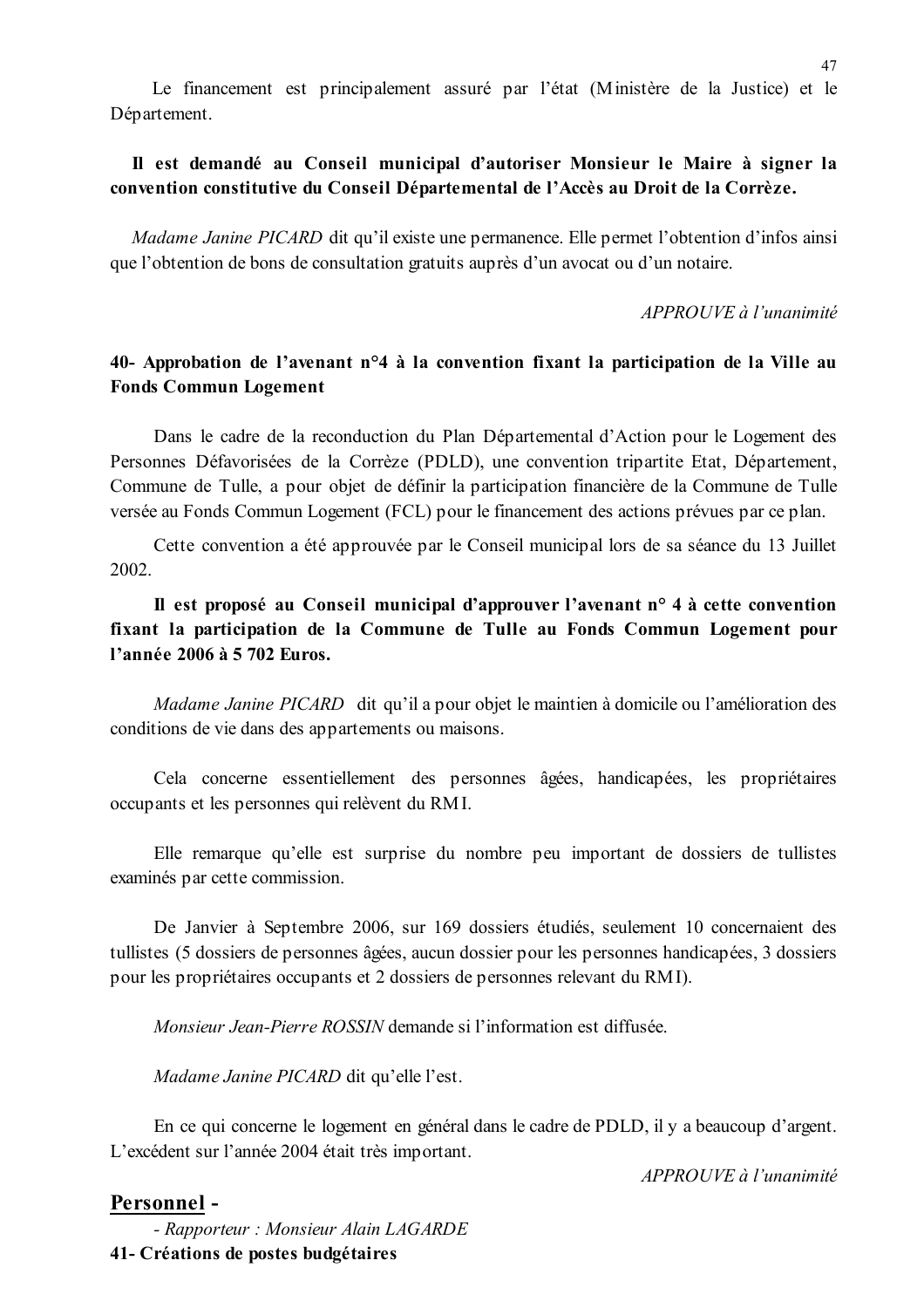Pour pouvoir procéder à l'intégration de deux emplois jeunes dont le contrat s'achève le 30 septembre, il est demandé au Conseil municipal de créer à compter du 1<sup>er</sup> octobre 2006 :

- deux postes d'agent territorial des services techniques.

APPROUVE à l'unanimité

## 42- Approbation du renouvellement du contrat de détachement individuel d'un travailleur handicapé de l'ADAPEI Corrèze à la Ville de Tulle

Depuis le 1er septembre 2005, la Ville de Tulle accueille dans le cadre d'un contrat de détachement individuel, un deuxième travailleur handicapé du Centre d'Aide par le Travail de l'Association Départementale de Parents et d'Amis de Personnes Handicapées Mentales de la Corrèze pour assurer des fonctions d'entretien des locaux au Centre Culturel et Sportif et à l'école de l'Auzelou sur la base d'un temps complet.

Ce deuxième détachement donnant pleinement satisfaction, il est donc demandé au Conseil municipal d'approuver le principe du renouvellement du contrat de détachement à compter du 1<sup>er</sup> septembre 2006 et d'autoriser le Maire ou son représentant à le signer.

APPROUVE à l'unanimité

#### 43- Approbation du renouvellement de conventions de mise à disposition

#### a - d'un agent municipal auprès de l'Association Des Lendemains Qui Chantent

Il est proposé au Conseil Municipal de procéder au renouvellement de la mise à disposition auprès de l'Association « Des Lendemains qui Chantent » d'un agent administratif qualifié titulaire de la Ville de Tulle à compter du 1<sup>er</sup> septembre 2006 pour une durée de 3 ans.

L'intéressée a donné son accord.

### Il est proposé au Conseil municipal d'approuver la convention afférente et d'autoriser Monsieur le Maire ou son représentant à la signer.

APPROUVE à l'unanimité

#### b - de deux agents de la médiathèque auprès de la Maison d'Arrêt

Il est demandé au Conseil Municipal de procéder à l'approbation d'une convention de régularisation couvrant la période du 1<sup>er</sup> octobre 2005 au 30 septembre 2006 suite à une omission dans le renouvellement concernant la mise à disposition de deux agents de la Médiathèque auprès de la maison d'arrêt de TULLE.

Par ailleurs, il est proposé au Conseil municipal :

- de procéder au renouvellement de la mise à disposition de deux agents de la Médiathèque auprès de la maison d'arrêt de TULLE à compter du 1<sup>er</sup> octobre 2006 pour une durée de 3 ans.

- d'approuver la convention afférente et d'autoriser Monsieur le Maire ou son représentant à la signer.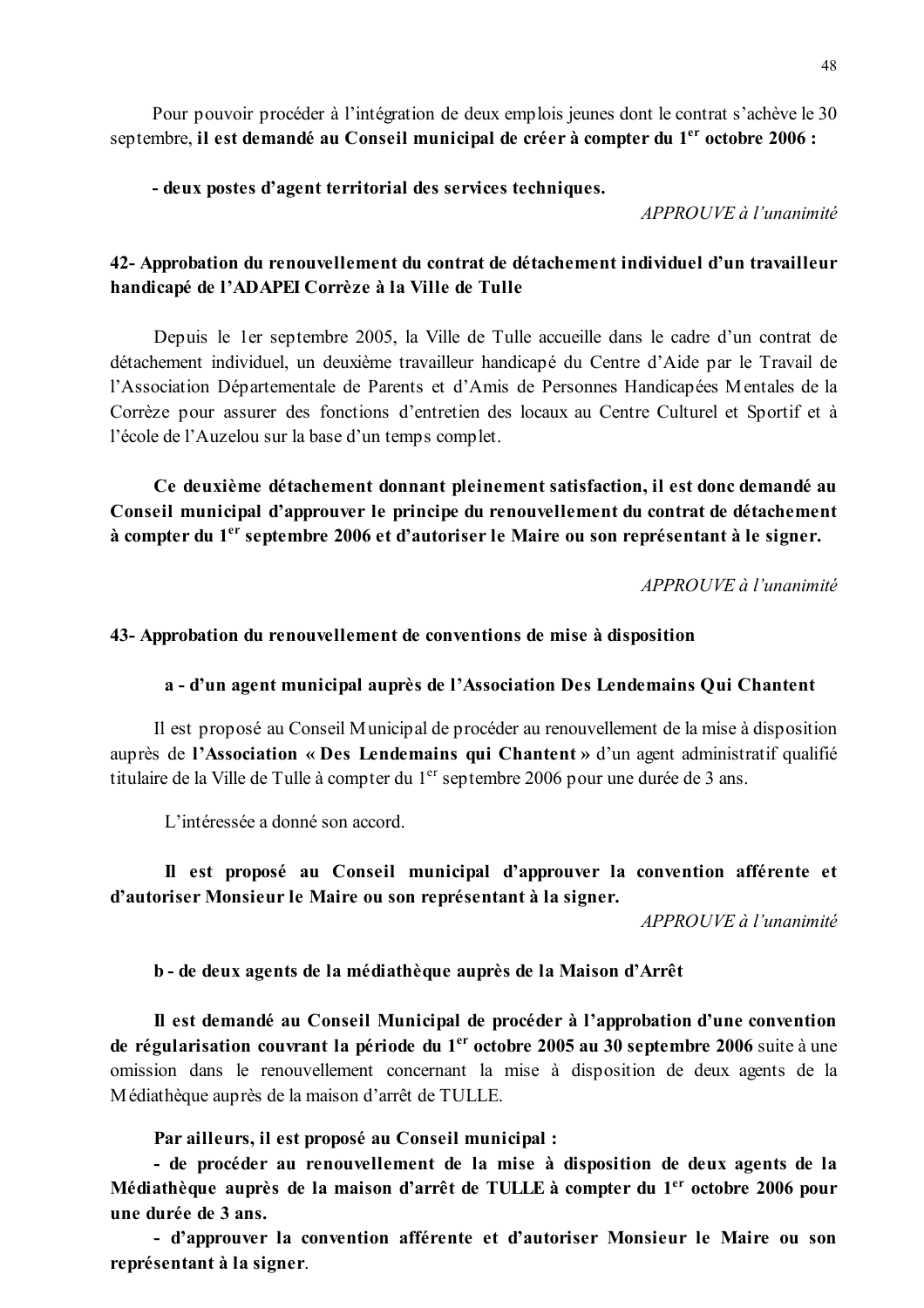## 44- Approbation de deux avenants modificatifs aux contrats de détachement individuel de deux travailleurs handicapés de l'ADAPEI Corrèze à la Ville de Tulle

Compte tenu des vacances scolaires, il a été procédé à des modifications d'horaires dans les contrats de détachement de deux jeunes travailleurs handicapés du Centre d'Aide par le Travail de l'Association Départementale de Parents et d'Amis de Personnes Handicapées Mentales de la Corrèze

Il est donc demandé au Conseil municipal d'approuver les deux avenants afférents et d'autoriser Monsieur le Maire ou son représentant à les signer.

APPROUVE à l'unanimité

45- Approbation de l'avenant à la convention de mise à disposition d'une assistante spécialisée d'enseignement artistique auprès de l'association Ecole de Musique en Pays d'Allassac

Il est proposé au Conseil Municipal d'approuver un avenant à la mise à disposition auprès de l'Association Ecole de Musique du Pays d'ALLASSAC d'une assistante spécialisée d'enseignement artistique titulaire de la Ville de Tulle.

Cette assistante a été mise à disposition depuis le 15 septembre 2005 pour une durée de 2 ans à raison de 2 heures par semaine pour assurer des cours de formation musicale auprès de l'Association Ecole de Musique du Pays d'ALLASSAC.

L'avenant concerne la durée d'enseignement hebdomadaire qui passera à 2 h 15.

L'intéressée a donné son accord.

Il est donc proposé au Conseil municipal d'approuver l'avenant à la convention de mise à disposition afférente et d'autoriser Monsieur le Maire ou son représentant à le signer.

APPROUVE à l'unanimité

## **Affaires Economiques -**

- Rapporteur : Mademoiselle Christèle COURSAT

46- Point sur les animations estivales et attribution d'une subvention complémentaire à Vivre et Entreprendre en Pays de Tulle

Redynamiser la ville dans une période calme en fixant la population (créer un environnement favorable) et en captant une nouvelle population (offre de services nouveaux touristes...)

L'association Vivre et Entreprendre en Pays de Tulle a contribué pour cette été 2006 à atteindre cet objectif aux côtés des actions accompagnées par la Municipalité dans le cadre des opérations déjà existantes (Sédières, le Musée, les randonnées musicales de l'Office du Tourisme).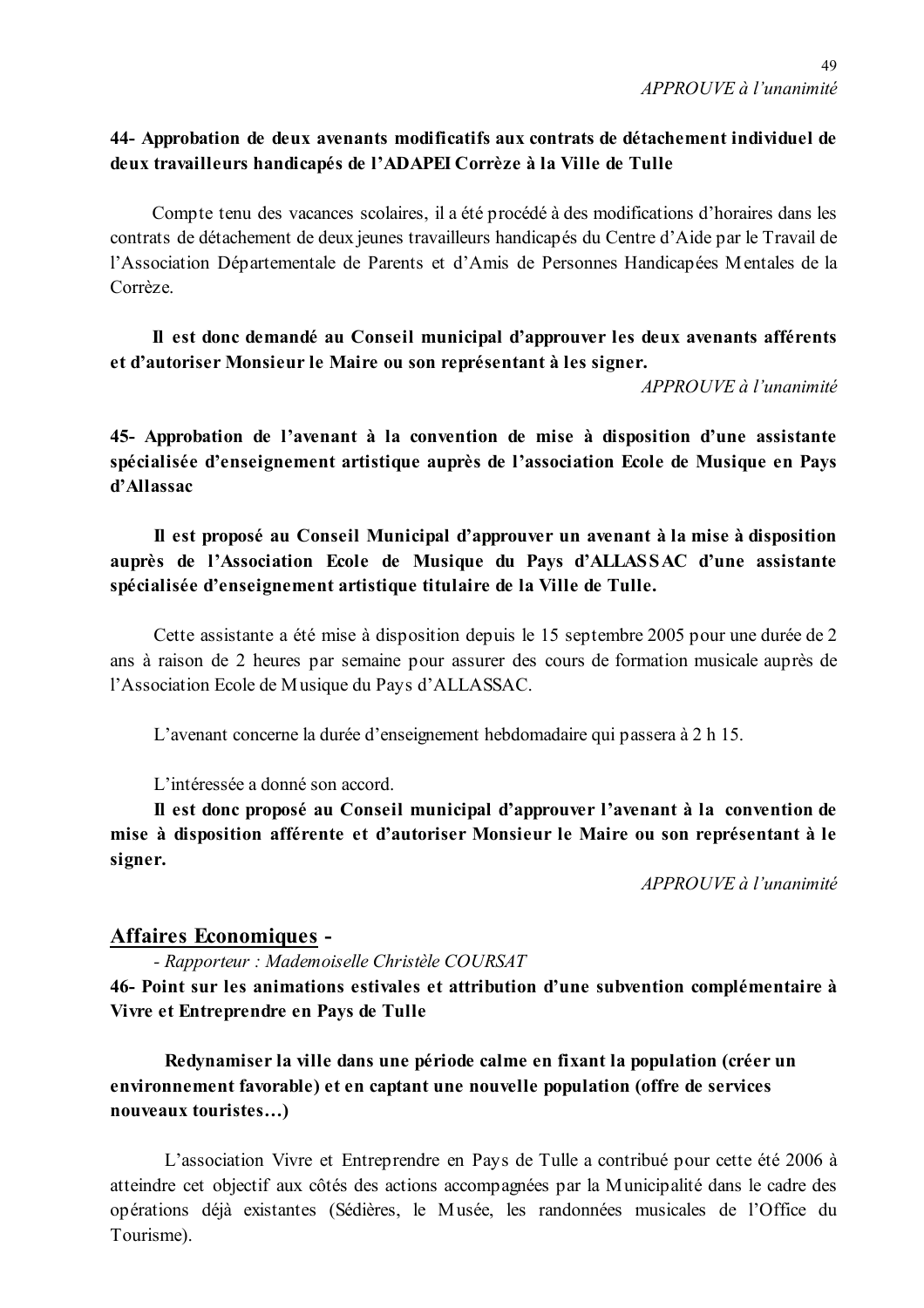Lancement des animations d'été par la semaine du Beach : sur la place Martial Brigouleix, pendant une semaine, différentes équipes (volley, rugby,...), encadrées par le service des Sports, ont animé cet espace dans une grande convivialité.

Le feu d'artifice : nouveau prestataire, nouvelle prestation Clef en main

Gilbert MONTAGNE: Spectacle gratuit, place Martial Brigouleix, avec musiciens en live. Prestations de qualité avant accueilli plus de 1 500 personnes malgré un temps maussade.

Patrick FIORI: spectacle entièrement organisé par la production, mise à disposition du stade.

### Spectacle de Jean Louis AUBERT

Volonté d'accueillir sur TULLE, une vedette ayant la capacité de drainer une population nouvelle. de s'inscrire dans une nouvelle démarche de valorisation de notre territoire

Besoins techniques et moyens humains importants.

Une mobilisation de nombreux services.

Si initialement selon le budget prévisionnel. l'équilibre financier s'établissait à 3 500 personnes, le résultat atteint est moindre : 2 300 personnes.

Le tarif appliqué était de 30 Euros, volontairement diminué pour faciliter l'accès au spectacle à un plus grand nombre de spectateurs.

David OLAÏZOLA : Chants basques de qualité avec plus de 1 500 personnes sur le Quai Baluze, apprécié de par la nouveauté apportée sur TULLE.

La place du TERTRE, avec le spectacle des « Lendemains qui Chantent »: artistes peintres, sculpteurs réunis sur le Quai Baluze mais installés dès leur arrivée dans la salle Latreille pour cause de mauvais temps : nombreuses visites et volonté de réaliser cette notion de place du Tertre pour 2007

Les Femmouzes T : spectacle d'accordéon qui se voulait annonciateur du Festival des Nuits de Nacre. Positionnées sur le quartier de la gare, initialement devant la gare SNCF, puis installées sous le marché couvert, elles ont reçu un bon accueil.

In fine, malgré une réduction de toutes les dépenses, une mobilisation remarquable des agents (à noter que certains étaient bénévoles), la sollicitation des associations avec mise à disposition de personnes dans le cadre du bénévolat, l'association doit faire face à un déficit d'exploitation estimé à ce jour à 30 000 Euros.

Pour mettre en œuvre toutes les animations d'été, un fort partenariat avec les entreprises locales a été entrepris. Le montant global de leur participation s'élève à 21 000 Euros dont un partenariat avec la Caisse Régionale du Crédit Agricole pour la somme 15 000 Euros.

A noter : Ce déficit lié au spectacle de Jean - Louis AUBERT, peut être relativisé en établissant un parallèle avec le coût d'un spectacle gratuit qui peut être estimé à une valeur équivalente. L'objectif n'aura pas été le même, le public accueilli différent, l'image de la commune à cette période moins volontariste.

## Quelques enseignements sont à retirer de cette démarche : Le spectacle Jean-Louis AUBERT

Malgré une communication importante, la mise en œuvre de tous les moyens disponibles, la jauge de 3 500 personnes liée au coût du spectacle est trop importante à cette période. Le choix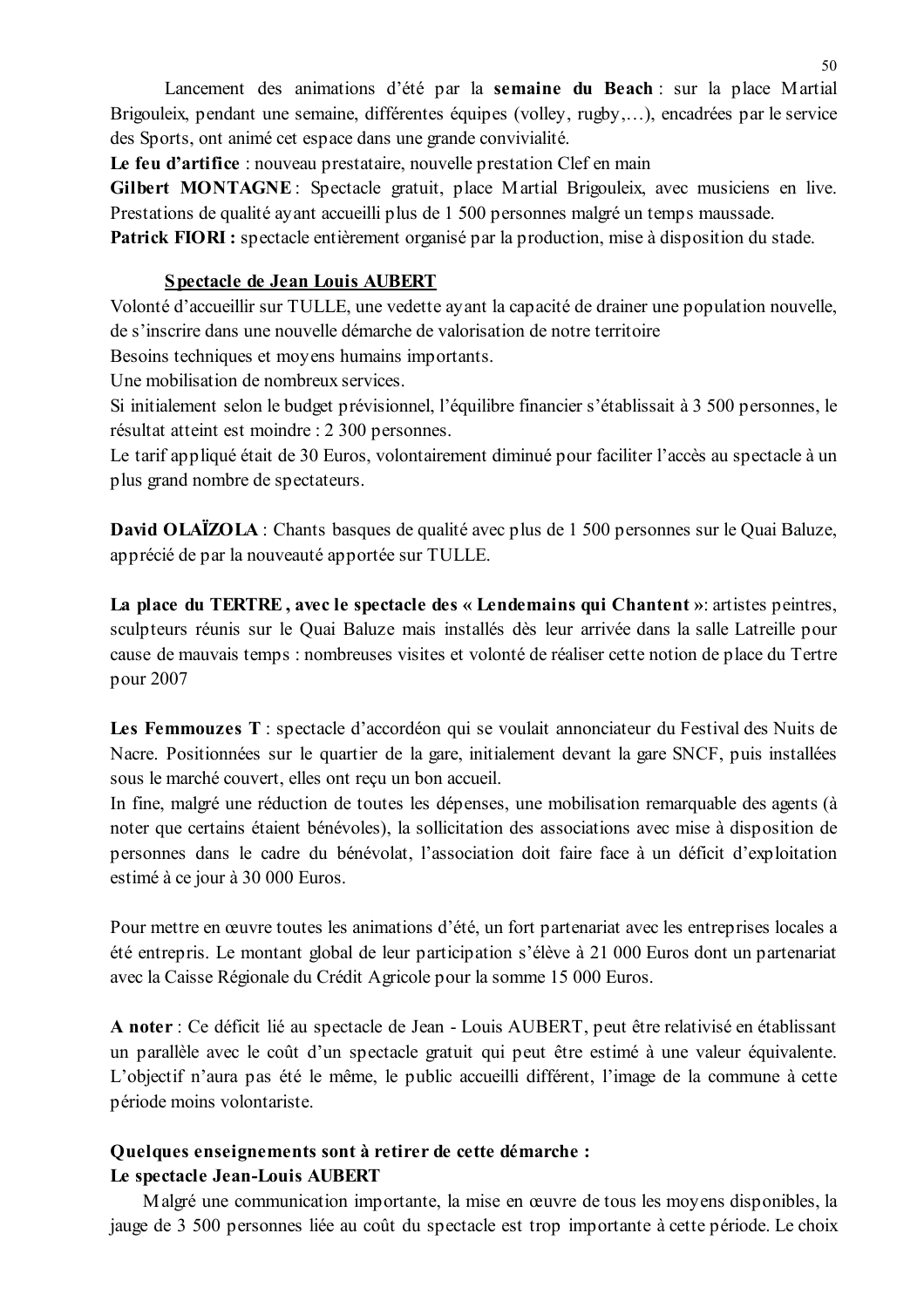de la date, rappelons le, dépendante de la disponibilité de l'artiste, était certainement trop tardive  $(5$  Août).

Soulignons que 2006 ne fut pas une année faste pour les spectacles payants au vu des opérations organisées dans le cadre d'autres festivals sur le département, malgré la qualité des programmations (exemple le festival de SEDIERES)

Cependant, il résulte de cette expérience que la Ville pourra, à l'avenir, mettre de nouveau en œuvre des animations estivales. Nous avons initié un véritable programme pour l'été, fait redécouvrir la ville et ses aménagements, incitant le public de Tulle et de ses environs et les touristes présents à revenir sur TULLE.

## Compte tenu des éléments susmentionnés, il est proposé au conseil municipal d'allouer une subvention complémentaire à hauteur de 30 000 à Vivre et Entreprendre en Pays de Tulle.

Mademoiselle Christèle COURSAT dit qu'est affiché un déficit à hauteur de 30 000  $\epsilon$ uniquement dû au spectacle payant Jean-Louis AUBERT.

Le budget sur l'ensemble des opérations a été serré au maximum.

Il a été fait appel à des entreprises locales qui ont bien voulu accompagner cette opération à hauteur de 21 000 € dont 15 000 € issus du Crédit Agricole.

Il y a eu aussi une mobilisation de l'ensemble des agents de la Ville de Tulle.

Le déficit est lié au fait que la jauge était fixée à 3 500 personnes. Le problème est lié au choix de la date (5 Août) mais celle-ci a été fixée en fonction de la Tournée.

En ce qui concerne le choix de l'artiste, les spectateurs ont été satisfaits.

La Ville de Tulle souhaitait redonner une dynamique en terme de spectacle. Cela a reçu un très bon accueil.

L'année 2006 n'a pas été une année faste pour les spectacles payants. Il en va, en effet, de même pour le Festival de Sédières qui est un spectacle de qualité.

Les animations ont donné un caractère novateur et un sentiment de dynamisme à la Ville de Tulle en période estivale.

#### APPROUVE à l'unanimité

# 47- Décision relative à l'indemnisation à l'amiable des commerçants victimes d'un préjudice commercial résultant des travaux d'aménagement dans le Trech et approbation des protocoles de transaction afférents

Dans sa séance du 29 juin 2006 le conseil municipal a décidé d'indemniser deux commerçants (Mr Bardagot et Mme Belly) se situant dans le périmètre concerné par les travaux des places de la Cathédrale. Les indemnités allouées après étude des dossiers et avis de la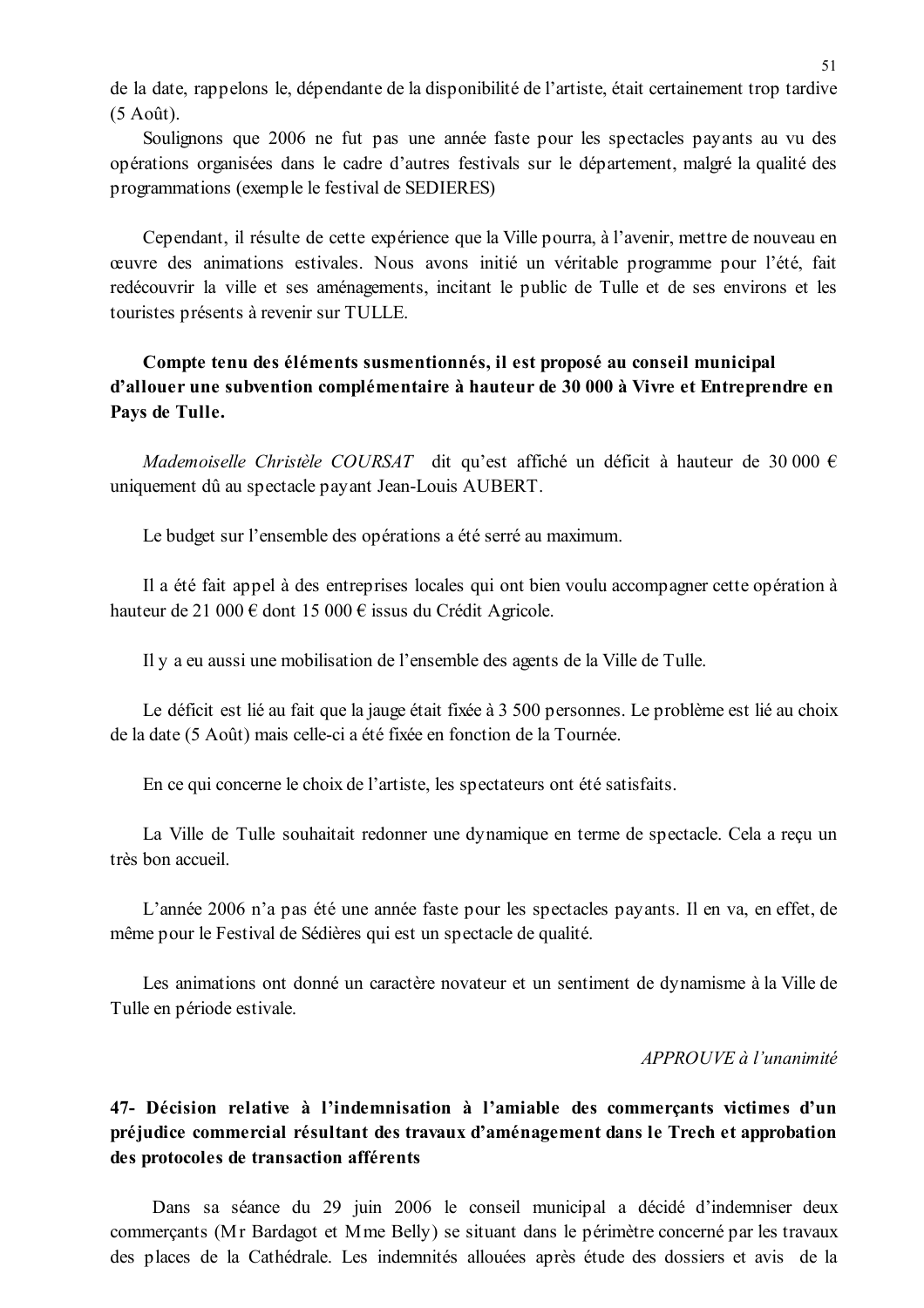Commission d'indemnisation s'élevaient à 5 000 euros pour Mr Bardagot et 7 400 euros pour Mme Belly. Elles couvraient la période du 1<sup>er</sup> février (date de démarrage des travaux) au 31 mai 2006.

Pour la période allant de mai à août 2006, quatorze dossiers on t été déposés; trois ont été déclarés recevables et indemnisables suivant les critères définis dans le règlement intérieur de la Commission d'indemnisation

Il convient donc d'examiner la proposition d'indemnisation de Mesdames Roume et Belly ainsi que celle de Monsieur Bardagot.

#### Mme ROUME

Le manque à gagner provenant des travaux a été évalué par notre expert comptable à 2799 euros pour Mme Roume. Il est proposé de lui verser 2 800 euros pour la période de février à juin 2006, les comptes fournis par M me Roume s'arrêtant à cette date.

#### Au Péché Mignon

L'examen des comptes fait apparaître une perte liée aux travaux de 21 510 euros pour la période de février à août 2006 dont il convient de déduire la première indemnisation.

C'est pourquoi la commission propose de verser à Mme Belly une deuxième indemnité de 14 110 euros.

#### Mr BARDAGOT

Compte tenu des éléments fournis par Mr Bardagot, le manque à gagner global provenant des travaux est de 11 334 euros pour la période du premier février 2006 au 31 août 2006 somme de laquelle il faut déduire le montant de l'indemnité déjà versée en juin 2006. Il est donc proposé d'allouer une indemnité supplémentaire de 6 350 euros à Mr Bardagot

## Il est proposé au Conseil Municipal de valider ces propositions et d'autoriser Monsieur le Maire à signer les protocoles de transaction correspondants.

*Monsieur Michel BREUILH* dit qu'il s'agit de l'application du dispositif.

Monsieur François HOLLANDE dit que c'est de l'argent public qu'il espère dépenser à bon escient.

Il est normal de tenir compte des contraintes liées aux travaux pour ces commerçants.

Cela est incontournable d'un point de vue juridique. Il n'y a pas eu de recours sur les décisions prises.

Monsieur GOURY dit que les travaux de la place Berteaud vont s'achever. La Place Emile Zola sera pavée la semaine prochaine.

La section entre le canal et la partie voirie sera faite ensuite.

Les travaux devraient être achevés en novembre. Il n'y a pas de retard dans le calendrier.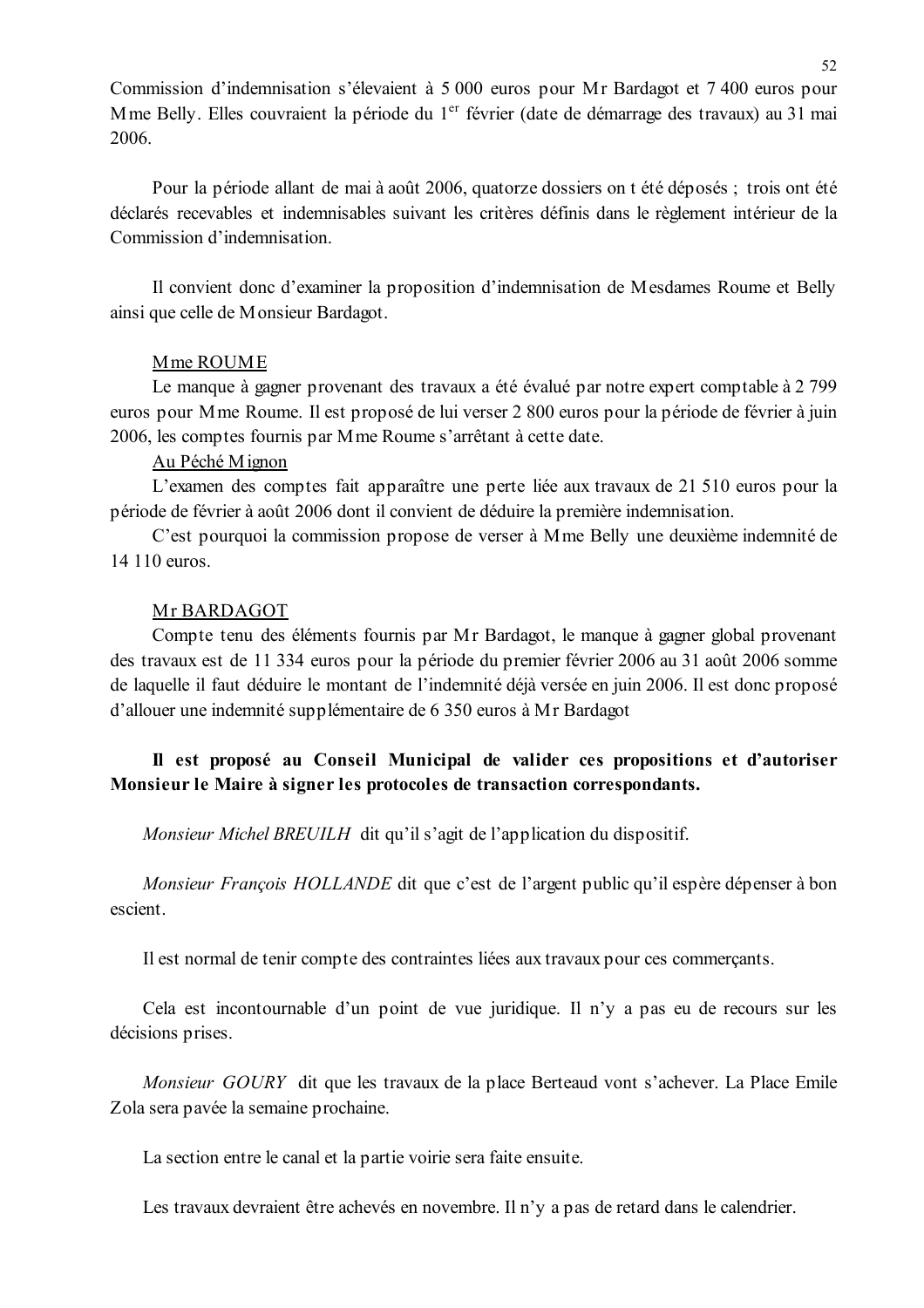Monsieur Michel CAILLARD demande si les désagréments avaient été pris en compte suffisamment en amont

Il demande combien de commercants ont déposé un dossier en vue d'une indemnisation.

Monsieur Michel BREUILH dit que des critères ont été définis pour l'indemnisation. Le secteur qui a le plus souffert est celui qui se trouve aux abords même de la Cathédrale, dans le bas de la rue Riche

Sur ce secteur, il y a eu six commercants qui ont déposé des dossiers. Ils étaient tous recevables en fonction des deux critères : difficultés sérieuses d'accès et rupture de la circulation automobile

Quatre étaient indemnisables. Deux ont été indemnisés : Monsieur Bardagot et Mme Belly.

Il y a en a eu deux dont le report d'indemnisation se fera à la fin du chantier pour des raisons particulières :

- il n'y avait pas d'activités antérieures à l'année en cours

- il y a des problèmes de gestion des stocks (pas d'achats de stocks). Cela sera pris en compte à la fin travaux de façon forfaitaire.

*Monsieur Jean COMBASTEIL* dit que l'ordonnancement des travaux avait été organisé.

Toutes les situations ne sont jamais prévues mais la Ville a essayé autant que possible d'être à l'écoute, réactive par rapport aux demandes.

Le changement de sens de la circulation résultait d'une demande des commerçants qui avaient été réunis en Mairie

Monsieur Jean-Paul DUSSOURD dit que les commerçants subissent une perte de leur clientèle qui ne reviendra pas.

Il aurait mieux valu échelonner les travaux.

Monsieur Jean COMBASTEIL dit qu'il faut aider au retour des clients. Il faudra imaginer une animation en ce sens.

Le raisonnement de Monsieur Dussourd lui semble curieux et incorrect.

Il vaut mieux valoriser les travaux que dire qu'ils nuisent. Il y a certes des gènes mais cette opération va transformer le centre ville.

Monsieur François HOLLANDE dit qu'il vaut mieux contraindre pendant un certain temps plutôt qu'échelonner des travaux qui n'en finissent pas.

Il eut été possible de faire la Place et pas le Trech. Il est convaincu que les commerçants n'auraient pas apprécié la durée des travaux.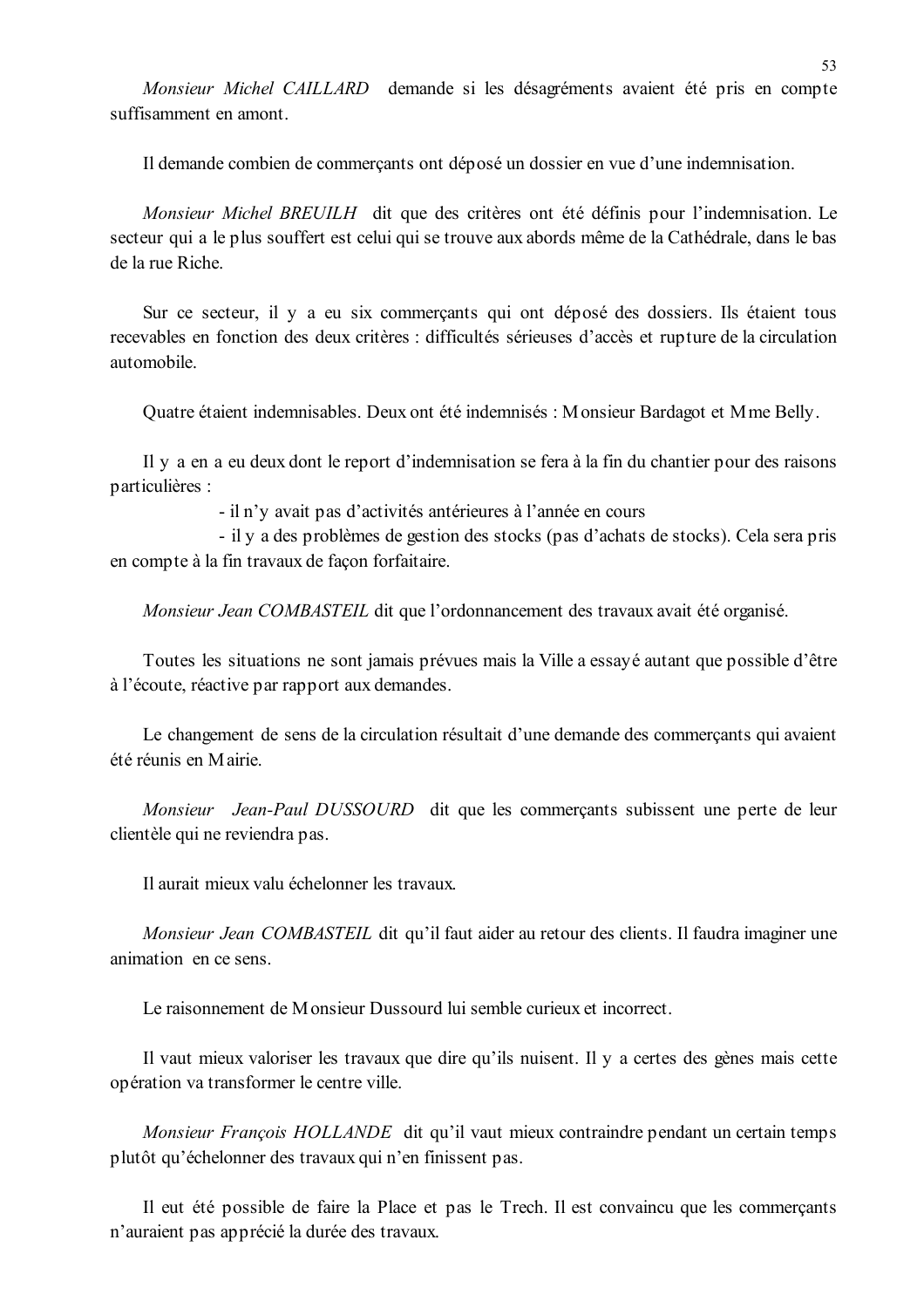La complainte des commerçants du Trech était qu'il ne s'y passait rien et que le haut de la ville était abandonné

Il v a un problème de sous activité qui est indemnisé.

Il faudra une animation après les travaux pour créer une nouvelle habitude.

Monsieur Jean-Pierre ROSSIN dit que, sans nier l'esthétique, la pénalisation actuelle se répercutera, il est difficile de dire si cela apportera un plus au niveau commercial. La Promenade est belle mais attire peu de monde.

Monsieur François HOLLANDE dit que c'est à la municipalité de créer une animation pendant les mois qui vont suivre la réalisation des travaux. Il va v avoir la période des fêtes de fin d'année

Il faudra créer une animation de Noël très particulière dans ce quartier.

Il faudra s'interroger sur les animations dans ce quartier, la présence du marché ou non.

Ces questions devront être abordées.

C'est aussi aux commerçants concernés, la Ville les y aidera, à se regrouper et à s'organiser.

Mademoiselle Christèle COURSAT dit que le problème est qu'il n'y a pas dans le Trech « d'aspirateur commercial » tel qu'une franchise dont la superficie serait supérieure à 50 m<sup>2</sup>.

Monsieur Jean-Pierre ROSSIN dit qu'une franchise demande 120 m<sup>2</sup>.

*Monsieur GOURY* observe qu'il y a dans le quartier un potentiel de 150 m<sup>2</sup>.

Monsieur François HOLLANDE dit qu'il faut prévoir des surfaces à rattacher au bas des immeubles.

*Monsieur GOURY* indique qu'une surface de 80 à 90 m<sup>2</sup> pourra être réalisée au 39-41 avenue du Général de Gaulle

Monsieur Jacques SOULETIE dit que les problèmes rencontrés par les commerçants sont aussi liés à la baisse du pouvoir d'achat.

Monsieur François HOLLANDE remarque que cela se rajoute.

APPROUVE à l'unanimité

#### Urbanisme -

## 48 - Approbation de l'avenant n° 12 à la Convention Publique d'Aménagement liant la Ville de Tulle et la SEMABL

Rapporteurs: Monsieur Jean COMBASTEIL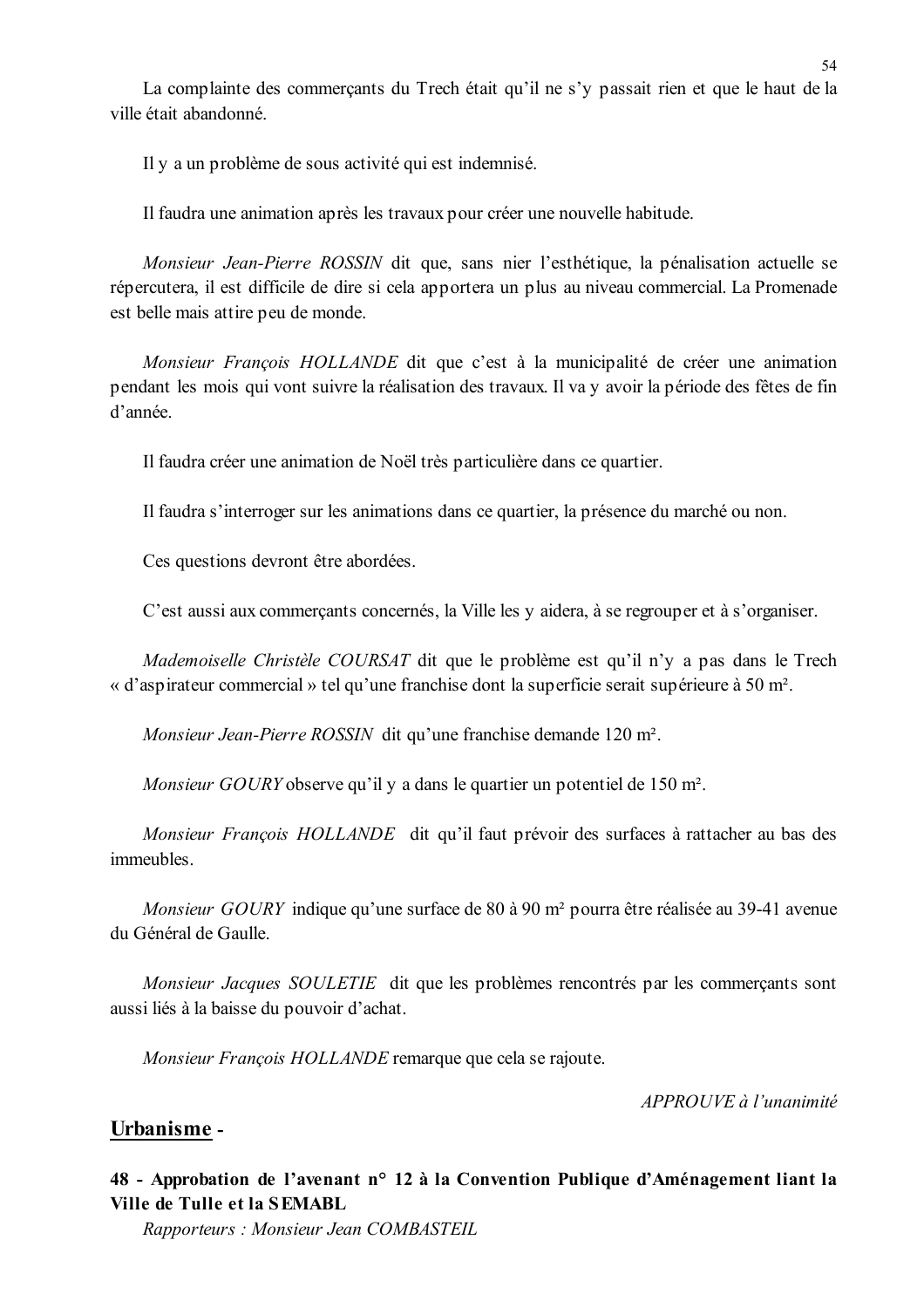L'avenant n° 12 vient en complément de l'avenant n°9 approuvé par le Conseil Municipal le 25 mars 2005 missionnant la SEMABL pour réaliser l'aménagement des abords de l'îlot Marc Evrolles.

L'avenant n°12 précise le contenu de la mission de maîtrise d'ouvrage confiée à la SEMABL pour cette opération. Ces précisions sont nécessaires pour la constitution des dossiers de financement au titre de l'Agence Nationale pour la Rénovation Urbaine.

L'aménagement de cet espace s'inscrira en continuité des opérations d'aménagement de l'avenue Général de Gaulle et des places de la cathédrale.

Sa mise en œuvre se réalisera sur le dernier trimestre 2006 et sur le premier trimestre 2007. Le montant prévisionnel de l'opération est estimé à 155 000 €.

### Il est proposé au Conseil Municipal :

# - d'approuver l'avenant n°12 à la convention publique d'aménagement - d'autoriser Monsieur le Maire ou son représentant à signer ce document ainsi que tous ceux s'y rapportant.

APPROUVE à l'unanimité

### 49 - Acquisition d'une parcelle et échange de terrain sis à Maure pour régularisation

En 1986 et 1988 la Ville de Tulle a élargi des voies à Maure pour faciliter l'accès à plusieurs parcelles constructives et améliorer la place du hameau de Maure.

Ces élargissements de voies nécessitaient :

- l'acquisition de la parcelle BT  $N^{\circ}$  322 appartenant à Mr BOUILHAC Henri - l'échange de terrains entre les parcelles cadastrées BT  $N^{\circ}$  377 appartenant à Mr BOUILHAC Henri et BT N° 28 pour partie d'une superficie d'environ 35 m<sup>2</sup> appartenant à la commune de TULLE.

Cette acquisition et cet échange de terrain n'ont pas été approuvés par délibération et par conséquent aucun acte notarié n'a été établi.

### Il est proposé au conseil municipal :

- de régulariser l'acquisition de la parcelle BT N° 322 appartenant à Mr **BOUILHAC Henri**
- de régulariser l'échange de terrain entre la Ville de Tulle (parcelle BT N° 28 pour partie) et Mr BOUILHAC Henri (parcelle BT N° 377)

Les frais d'acte et d'arpentage seront à la charge de la commune

APPROUVE à l'unanimité

50 - Annulation de la délibération n° 18 du 29 Juin 2006 décidant la cession d'une parcelle de terrain sise rue Sainte Claire à l'OPHLM et classement de cette parcelle dans le domaine public communal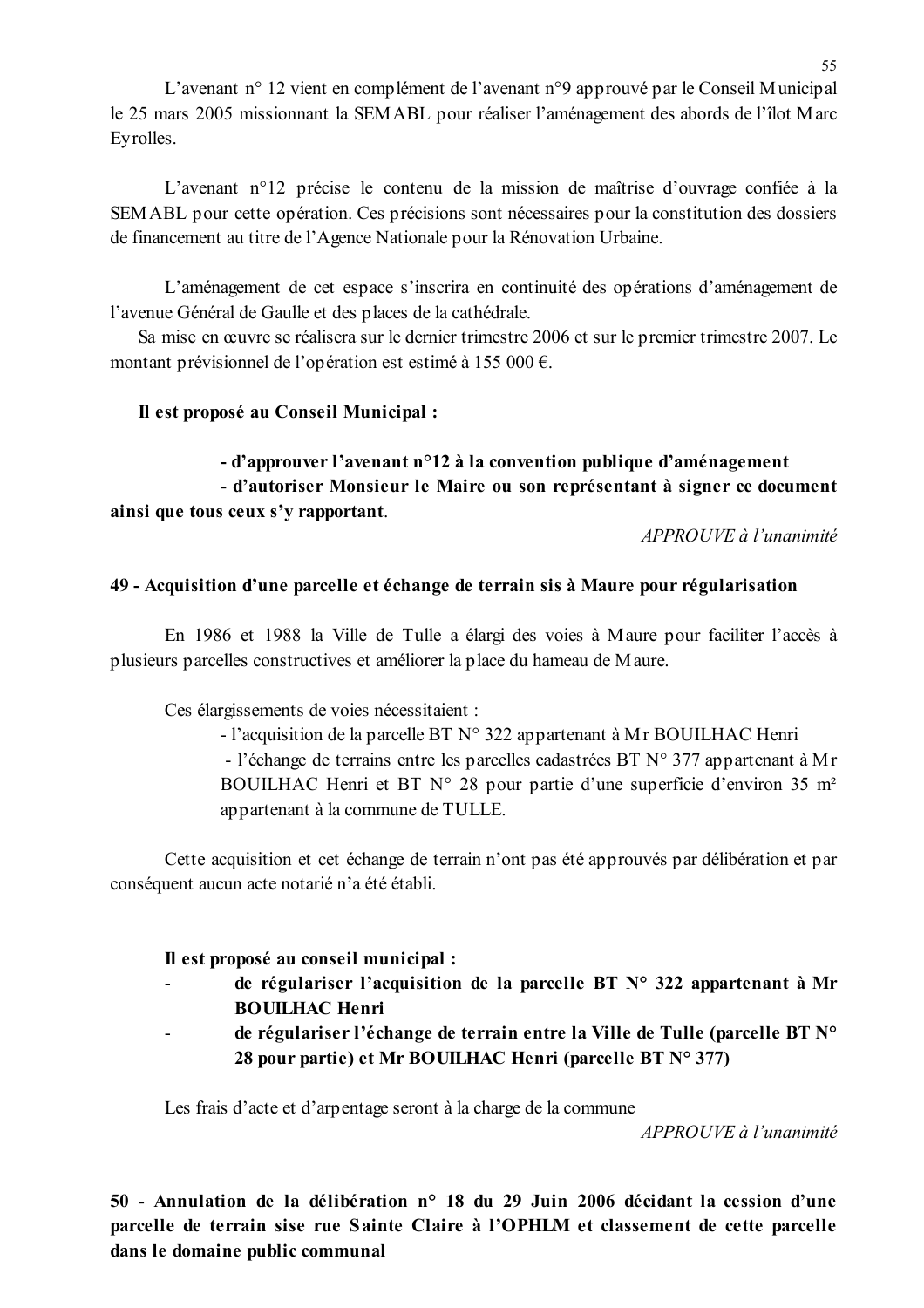Par délibération en date du 29 juin 2006, la Ville de Tulle avait décidé de céder à l'OPHLM la parcelle cadastrée AW N° 176 située à l'entrée de l'H.L.M. Sainte Claire.

Cette délibération précisait qu'une servitude de passage permanente à usage de rue d'une largeur de 8 mètres au profit de Monsieur Pierre MONNIER, existait sur la parcelle.

Monsieur MONNIER ayant des difficultés à exercer son droit sur ladite servitude souhaite que la parcelle cadastrée AW N° 176 passe dans le domaine public en vue d'y faire exercer les pouvoirs de police.

En conséquence, il est proposé au conseil municipal :

- d'annuler en accord avec l'OPHLM la délibération N° 18 du 29 juin 2006
- d'autoriser Monsieur le Maire à engager une procédure de classement de la  $\omega_{\rm{max}}$ parcelle  $AWN<sup>o</sup> 176$  dans le domaine public communal.

APPROUVE à l'unanimité

51 - Approbation d'une convention de principe liant la Ville et les propriétaires d'immeubles sis dans le périmètre des places Bertheaud et Gambetta par laquelle ces derniers accordent à la Ville le droit d'implantation de mats d'éclairage sur leurs bâtiments et de passage de conducteurs aériens au dessus de leurs parcelles

A l'occasion de l'aménagement des places Bertheaud et Gambetta, la Ville souhaite changer l'éclairage en encorbellement afin de permettre une mise en valeur des bâtiments, outre la fonction d'éclairage public.

Pour ce faire, l'ancrage de l'éclairage existant doit être modifié ainsi que les mâts utilisés.

Il est proposé au Conseil municipal :

- d'approuver la convention ci-annexée à intervenir avec les propriétaires concernés dans le cadre de cette opération

Les propriétaires accordent, par le biais de documents, à la Ville et au maître d'ouvrage de distribution d'électricité les droits suivants :

- 1. Etablir à demeure support et ancrage pour conducteurs aériens d'électricité à l'extérieur des murs ou façades donnant sur la voie publique ou sur les toits et terrasses de bâtiments;

- 2. Faire passer le cas échéant les conducteurs aériens au-dessus de la dite parcelle.

- 3. Couper les arbres et branches d'arbres qui se trouvant à proximité de l'emplacement des conducteurs aériens d'électricité, gênent leur pose ou pourraient par leur mouvement ou leur chute, occasionner des courts-circuits ou des avaries aux ouvrages.

- d'autoriser Monsieur le Maire ou son représentant à signer ce document

# Affaires Générales -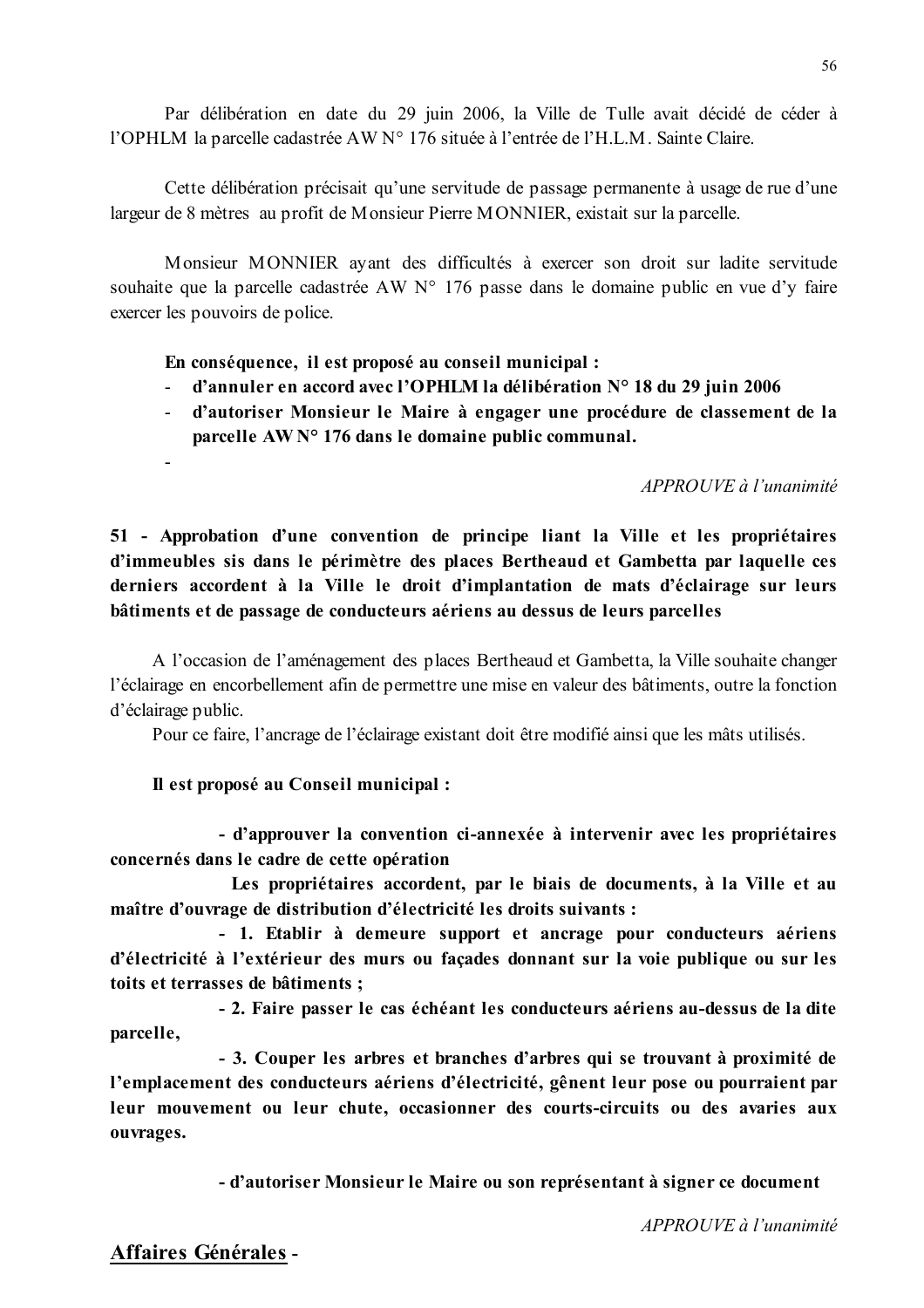### 52 - Décision afférente à la composition de la commission consultative des services publics locaux pour la circulation et le stationnement à Tulle

Rapporteurs: Monsieur Alain LAGARDE

Par délibération du 20 Juin 2003, le Conseil municipal a approuvé la composition des commissions consultatives des Services Publics Locaux qu'il avait créées, parmi lesquelles la commission consultative pour les transports urbains, la circulation et le stationnement à Tulle.

Le nouveau contrat afférent aux transports urbains avant fait l'objet d'un marché et n'étant donc plus géré sous la forme d'une Délégation de Service Public, la commission consultative afférente n'a plus lieu de se réunir. Il convient toutefois de maintenir la tenue de cette commission pour le stationnement et la circulation.

La SEMABL était représentée au sein de cette instance par un titulaire (Monsieur Benoît GANDIN) et un suppléant (Monsieur Léo DELON).

Monsieur GANDIN ayant quitté ses fonctions, il convient de mettre la liste des membres de cette commission à jour.

Il est proposé au Conseil municipal de désigner pour représenter la SEMABL dans cette commission :

- Monsieur Mathieu GOURY en qualité de titulaire

- Monsieur Léo DELON en qualité de suppléant

APPROUVE à l'unanimité

## Tourisme -

53 - Demande de classement de l'Office de Tourisme de Tulle en catégorie 2 étoiles Rapporteur: Monsieur Jacques VIREFLEAU

Par délibération du 16 Décembre 1999, le Conseil municipal a demandé le classement de l'Office de Tourisme de Tulle en catégorie 2 étoiles.

Ces organismes peuvent être classés par catégories identifiées par un nombre d'étoiles croissant de un à quatre suivant le niveau des aménagements et des services garantis au public et selon des normes qui ont été fixées par arrêté.

Ces normes de classement portent sur l'organisation générale de l'office de tourisme, (moyens, localisation, locaux, équipements publics de proximité, personnel rémunéré, matériel, périodes et horaires d'ouverture, normalisation) ainsi que les services offerts aux touristes et aux professionnels (documentation, courrier, fourniture de guides, consultation des disponibilités immédiates des hôtels et camping, service de promotion du tourisme local, etc...)

Le Conseil municipal ou l'assemblée délibérante de l'établissement public de coopération intercommunale compétent, sur proposition de l'office de tourisme, formule la demande de classement auprès du Préfet du département dans le département.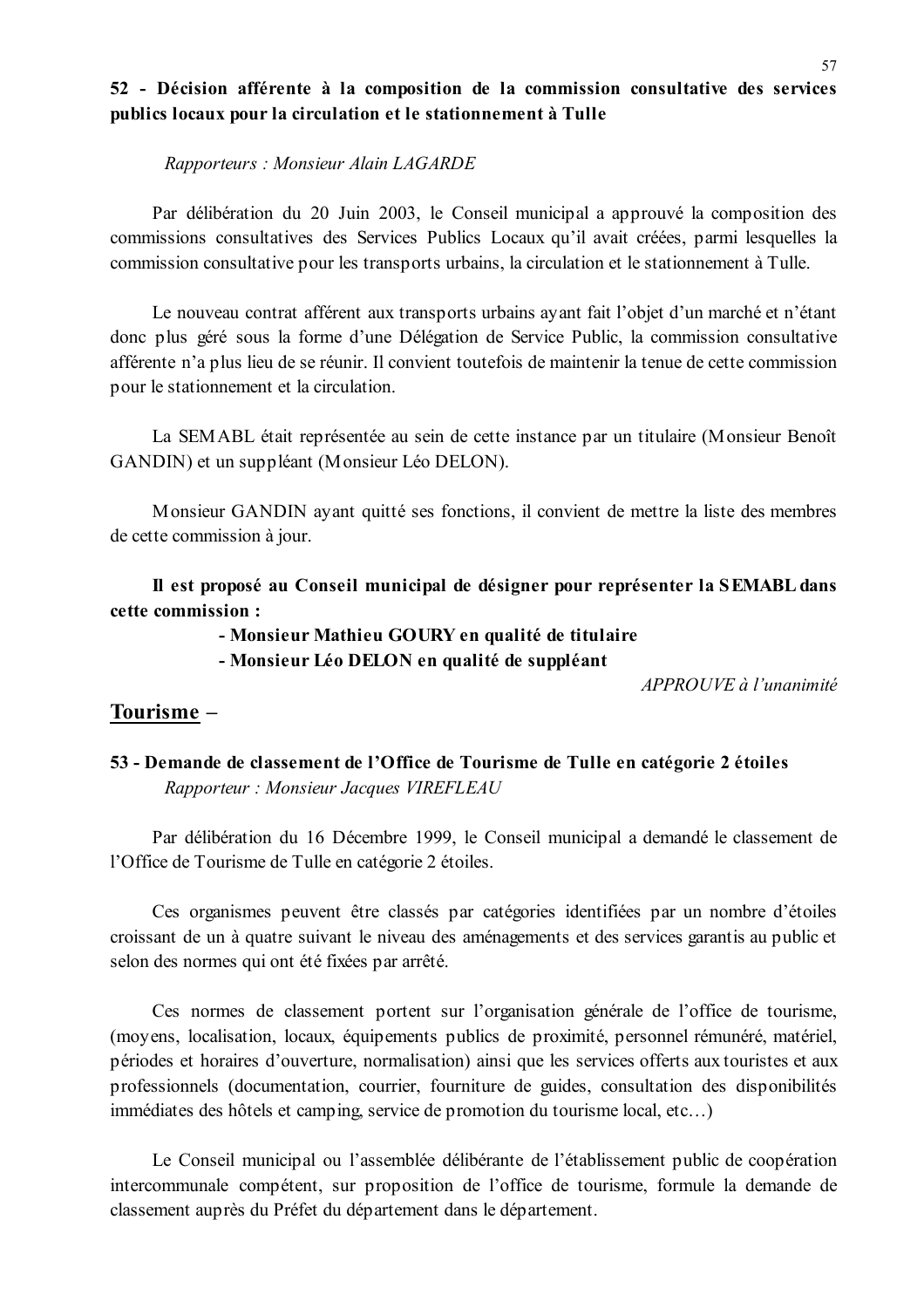Le Préfet sollicite, le cas échéant, l'avis de l'union départementale concernée de la fédération nationale des offices de tourisme et syndicats d'initiative, lorsque l'office de tourisme en est membre. Cet avis est réputé favorable s'il n'est pas transmis dans un délai de deux mois.

Le classement est décidé, après avis de la commission départementale de l'action touristique, par le Préfet du Département dont fait parie la commune ou le groupement de communes dans lequel l'organisme remplit sa fonction d'accueil, d'information et de promotion.

Le classement est prononcé pour cinq ans. Passé cette période, il expire d'office et peut être renouvelé suivant la procédure précédemment décrite.

Il est donc proposé au Conseil municipal de demander le renouvellement du classement de l'Office du Tourisme de Tulle en catégorie 2 étoiles.

 $APPROUVE \d{d} l'unanimit\acute{e}$ 

### Finances -

## 54 - Réhabilitation de la façade de l'immeuble sis 30, avenue Victor Hugo jouxtant le parking Victor Hugo - Prise en charge de la dépense inhérente à ces travaux par la Ville Rapporteur: Monsieur Jean COMBASTEIL

La Ville de Tulle a fait procéder à la réalisation d'un parking Avenue Victor Hugo.

Elle a, à cette fin, acquis et démoli les immeubles sis 32-34 avenue Victor Hugo qui étaient mitoyens de ceux numérotés 30 et 36-38.

La démolition de ces bâtiments a généré la nécessité de rénover les pignons des numéros 30  $et$  36-38 mis  $\lambda$  nu

La Gestrim gère ces deux copropriétés.

Il a été convenu avec cette dernière que :

- la Ville pendrait en charge le coût des travaux afférents à la réhabilitation du pignon de l'immeuble sis au 30 de l'avenue pour un montant de 11 541,28  $\epsilon$  correspondant à la facture présentée par la SARL FAION chargée de les effectuer

- les travaux de restauration du pignon de l'immeuble sis au 36-38 de l'avenue donnant sur le parking seraient pris en charge par la Ville à hauteur de 20 000  $\epsilon$ .

Il est précisé que les copropriétaires de cet immeuble ont sollicité l'attribution d'une subvention pour la réhabilitation des façades de leur immeuble.

Trois façades seront subventionnées au titre de l'opération façades à hauteur de 35 % du coût HT des travaux

La quatrième (celle donnant sur le parking) fera l'objet d'un financement particulier permettant l'attribution d'une participation de la commune dont le montant sera supérieur à celui dont elle aurait bénéficié dans le cadre de l'opération façade.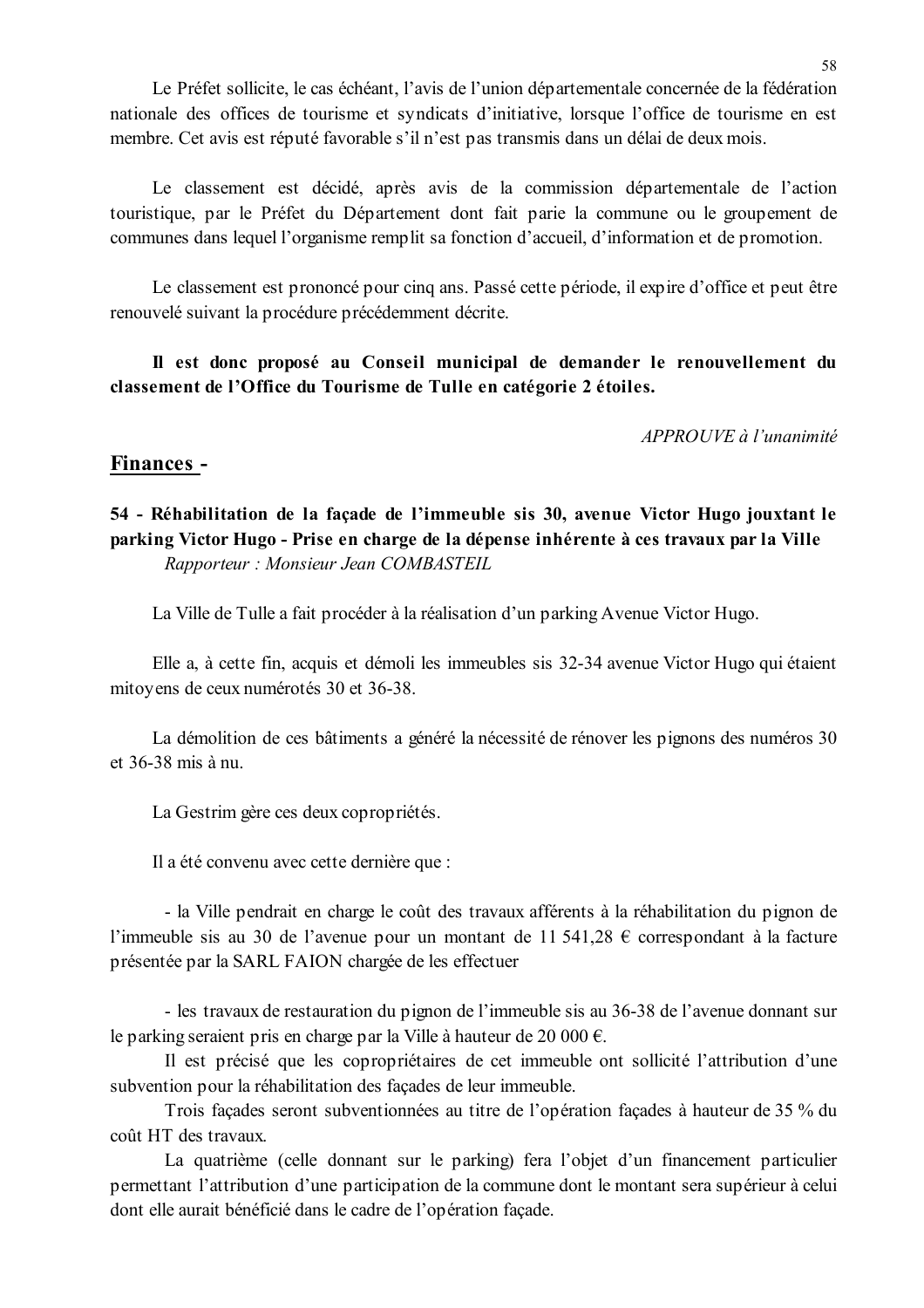Il est proposé au Conseil municipal d'accepter la prise en charge de ces travaux et d'autoriser Monsieur le Maire ou son représentant à entreprendre les démarches requises pour instruire ce dossier.

APPROUVE à l'unanimité

Monsieur François HOLLANDE dit qu'il aurait évoqué, si l'affaire avait pris un autre tour, la question de la famille ARAKELOV car il était désagréable, par rapport à la conception des droits dans la ville, de voir une famille ainsi traitée avec une intrusion dans l'école et le déplacement de cette famille.

------------

Finalement par une mobilisation des citoyens et par une prise de conscience de l'autorité administrative, les cinq personnes sont revenues à Tulle après être passées au centre de rétention de Toulouse

Les élus de la Ville se sont mobilisés et l'autorité administrative a fini par accepter le retour dans des conditions de précarité réelles.

Aujourd'hui cette famille est logée au Bon Accueil. Un logement social leur est proposé. Il espère ensuite que cette situation administrative compliquée va pouvoir se régler.

Dans le cadre de la réadmission, c'est l'Allemagne qui devrait traiter le dossier.

Il n'est pas possible d'imaginer le retour de la famille en Allemagne, son logement dans des conditions improbables pour revenir à Tulle en attendant que le dossier soit traité en Allemagne.

Il vaudrait mieux faire en sorte que les titres soient donnés directement en France ce qui règlerait les problèmes de statuts de réfugiés accordés éventuellement en Allemagne.

Il y a un bébé, une fillette de 4 ans, une personne âgée de 82 ans. C'est une situation humaine qui mérite que soient prises des précautions.

Le dossier semble maintenant plutôt dans une bonne direction.

Monsieur Pierre DIEDERICHS souligne l'action du RESF qui est susceptible de se mobiliser sur d'autres dossiers.

Madame Janine PICARD dit que cette famille était installée depuis le mois de Juin au ROC qui a un centre d'accueil pour les demandeurs d'asile.

Monsieur BERNARD, le Directeur, est intervenu directement auprès des Services de la Préfecture

Elle souligne elle aussi l'importance du RESF qui fait un travail important sur plusieurs dossiers.

D'autres associations, des élus, des citoyens tullistes se sont mobilisés.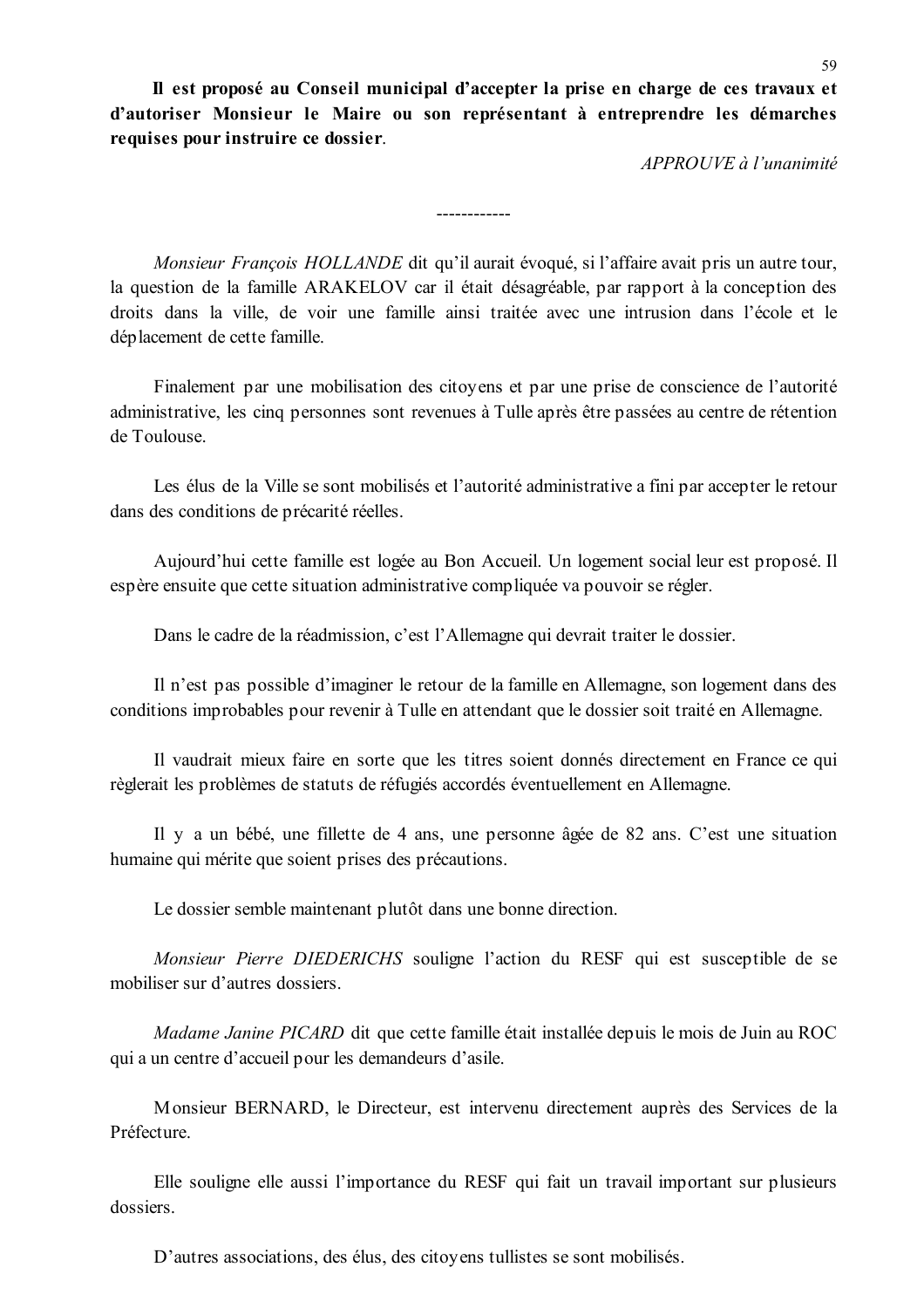L'enfant a été prise à l'école lundi après-midi et la famille a été prévenue au dernier moment.

Elle remercie particulièrement Monsieur BREUILH, Madame BREUILH qui a servi d'interprète, cette famille ne parlant pas le français, ainsi que Bernard COMBES qui a mené des négociations importantes avec le Préfecture.

Monsieur Michel CAILLARD demande si la Police est intervenue à l'école

Madame Janine PICARD dit qu'elle a amené la maman à l'Ecole Annexe afin qu'elle retire l'enfant de l'école.

La Directrice, les enseignantes ont tenté de s'interposer mais l'enfant a été amenée.

La Police n'a pas pénétré dans l'école.

Monsieur Jacques SOULETIE dit que la Police n'a pas pénétré dans l'école car le ROC avait fait le nécessaire auprès du Commissariat de Police pour lui demander d'être discrète.

Monsieur Michel CAILLARD dit que le déplacement sur Toulouse semble ne pas s'être fait dans de bonnes conditions

Madame Janine PICARD dit que Monsieur BERNARD était prêt à ré accueillir cette famille mais il convient de préciser que dès que les demandeurs d'asile s'en vont, les places sont aussitôt redistribuées car il s'agit d'un recensement national.

Monsieur François HOLLANDE demande combien d'enfants scolarisés à Tulle pourraient être dans cette situation.

Monsieur Pierre DIEDERICHS dit qu'à Tulle même, il n'y a pas d'autres enfants concernés. Il y a à Brive un étudiant qui est sous une menace.

Monsieur Michel BREUILH dit qu'est concernée une autre enfant d'une famille qui est en demande d'asile, qui a été déboutée en première instance et qui est en appel.

Elle est de nationalité russe, d'un pays du Caucase.

C'est un peu le même problème que la famille ARAKELOV. Ces familles sont prises dans le conflit du Caucase avec l'Arménie, la Russie, l'Ouzbékistan.

Il dit qu'il y avait le jour des évènements, le fourgon de Police et une voiture banalisée en bas de la Préfecture. Les contacts avec les forces de police ont été corrects. Elles exécutaient les ordres reçus mais pas de bon cœur. Les agents étaient très ennuyés de la façon dont cela se déroulait d'une part, par rapport au fait d'aller chercher l'enfant à l'école et d'autre part, du fait d'être obligés d'assister à un pliage de bagages sans délais et à l'embarquement vers un centre rétention carcéral